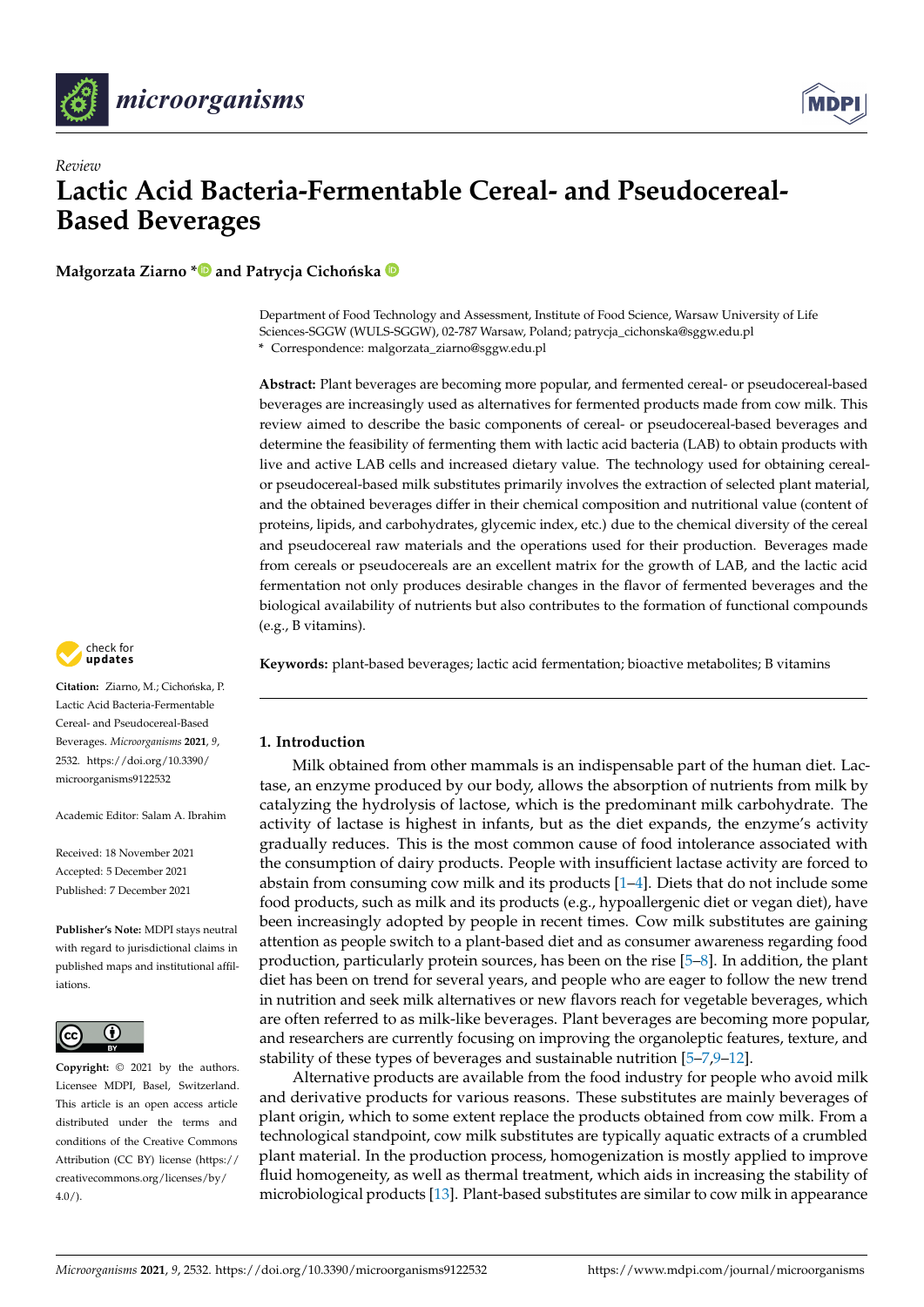but differ in nutrients as well as taste and smell. The nutrient value and taste of plantderived products are determined by many factors, including the origin of the plant material used for their production, the processing method, and the substances added for enrichment.

The demand for alternative dairy products for the production of plant-based milk replacements has been met with vegetable raw materials. The commonly used plant sources can be divided into the following types [\[14](#page-15-8)[,15\]](#page-15-9):

- Legumes (e.g., soy, with lupines, mung beans, adzuki beans)
- Cereals (e.g., rice, oat, millet, spell, sorghum)
- Pseudocereals (e.g., buckwheat, *Amaranthus*, quinoa)
- Seeds or nuts (e.g., almond, coconut, hazelnuts, walnuts, pistachios)
- Oilseed plants (e.g., hemp, flax, sesame, sunflower)
- Vegetables (e.g., potatoes).

The most popular cow milk substitutes are soy, almond, coconut, oat, and rice beverages [\[16\]](#page-15-10). Cereal species, such as oats, barley, or buckwheat, are widely used in the food industry due to their valuable chemical composition [\[15–](#page-15-9)[20\]](#page-16-0). Cereal-based beverages are available in different flavors, may or may not contain added sugars, can be low-fat and supplemented with vitamins and minerals, and are also environmental-friendly.

Cereals and pseudocereals are used as ingredients in many native fermented foods and beverages produced from legumes, fruits, and vegetables (such as soy sauce, pickles, or silage) or using lactic acid bacteria (LAB), yeast, and/or fungi (such as beer, bouza, boza, or sake) [\[21](#page-16-1)[–26\]](#page-16-2). Many traditional beverages are made on the basis of cereals or pseudocereals. Boza, for example, is obtained through the fermentation of barley, oat, rye, millet, maize, wheat, or rice [\[21](#page-16-1)[,26,](#page-16-2)[27\]](#page-16-3). Not all the traditional cereal-based beverages are characterized by a yogurt-like texture. Some examples are togwa (a sweet and sour, nonalcoholic beverage, produced from the flour of maize, sorghum, and finger millet and, sometimes, cassava root), mahewu (maize or sorghum fermented with millet or sorghum malt), and kvass (fermented rye bread beverage) [\[28–](#page-16-4)[30\]](#page-16-5).

In recent years, there has been an interest in obtaining fermented cereal- or pseudocerealbased beverages that can be used as substitutes for fermented products obtained from cow milk similar to the conventional products in terms of textural and organoleptic properties and the ability to maintain viable lactic acid bacteria and probiotics during storage time [\[12](#page-15-6)[,31\]](#page-16-6). Therefore, this review aimed to describe the basic components of cereal- or pseudocereal-based beverages and to determine the feasibility of fermenting them with LAB to obtain products with live and active LAB cells and increased nutritional value.

#### **2. Characteristics and Nutritional Value of Beverages from Cereals and Pseudocereals**

A plant-based beverage is an emulsion that resembles cow milk in consistency and appearance [\[3](#page-15-11)[,32–](#page-16-7)[35\]](#page-16-8). The technology used for the production of vegetable milk substitutes primarily involves the extraction of selected plant material. Depending on the type of raw material used, the technology applied for beverage production differs [\[13,](#page-15-7)[15,](#page-15-9)[35](#page-16-8)[–37\]](#page-16-9). Cereal- and pseudocereal-based beverages are obtained using seeds or seeds without cover. The production of all plant beverages is based on a similar principle (Figure [1\)](#page-1-0). In general, the steps involved in production are the aqueous extraction of the plant material previously crushed), removal of solid parts, and finally thermal treatment of the obtained fluid [\[3,](#page-15-11)[32–](#page-16-7)[35\]](#page-16-8).

<span id="page-1-0"></span>

**Figure 1.** The most important processes of the production of cereal and pseudocereal beverages (details are in the text). Fi**gure 1.** The most important processes of the production of cereal and pseudocereal beverages (details are in the text).<br> **Figure 1.** The most important processes of the production of cereal and pseudocereal beverages (d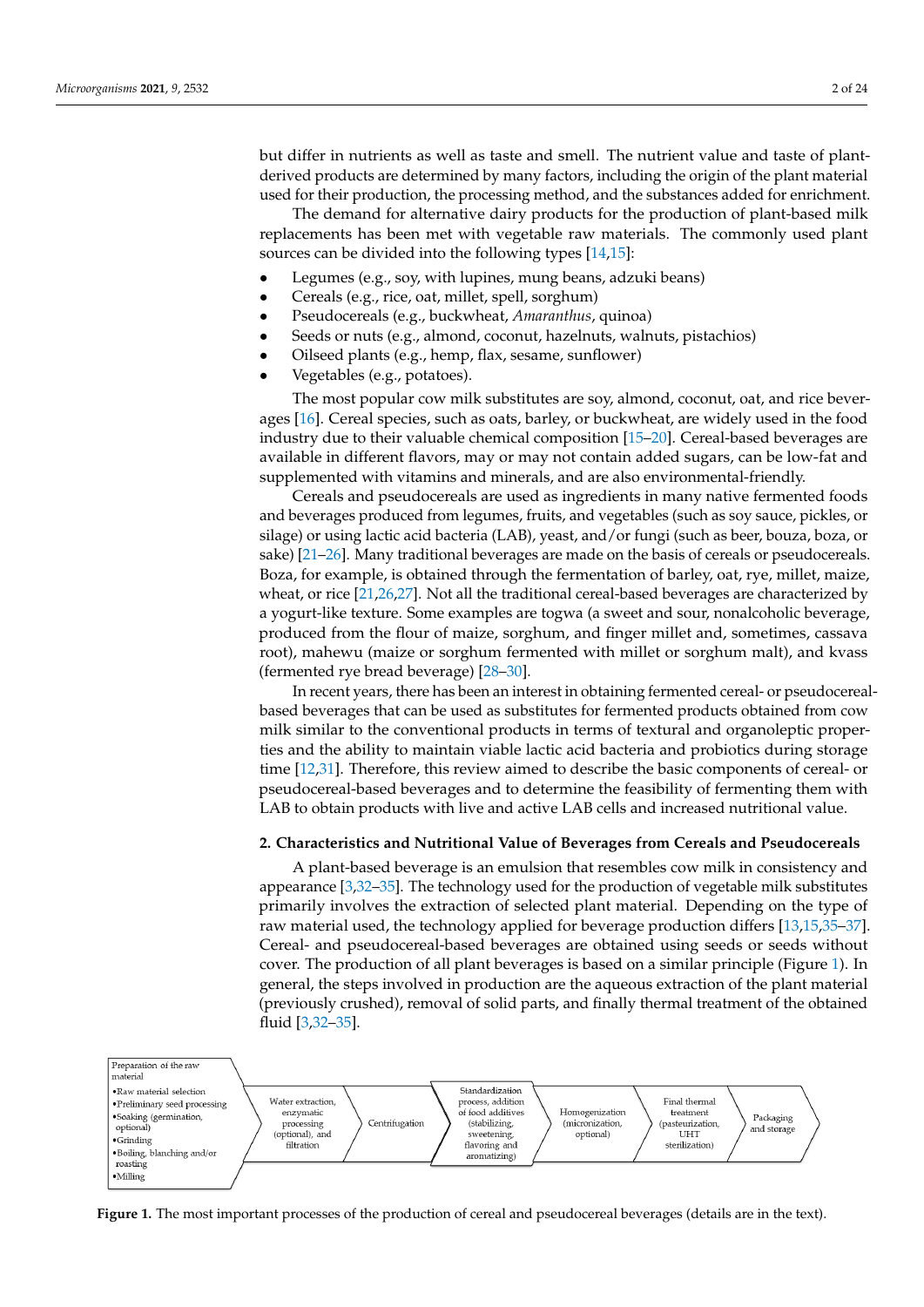The first stage is the preparation of the raw material for processing. For example, if seeds are the raw material, then following the removal of contaminants, they are soaked, filtered, and flushed. In the case of cereals and pseudocereals, they are first arched, classified, and washed. During preliminary seed processing, the physical barriers are removed and the fiber content is changed to access hydrolytic enzymes and increase the speed of hydrolysis [\[38\]](#page-16-10). For some raw materials, prior to soaking and grinding, additional blanching and/or roasting is performed (Figure [1\)](#page-1-0). Blanching is usually carried out in boiling water for 1–5 min, and its purpose is to prevent the emergence of foam on the drink during the further process. Roasting is done at temperatures above 100  $\degree$ C, in hot air. Depending on the type of raw material and temperature used, the time of roasting varies. This process allows improving the taste and aroma of the final product, but can reduce protein solubility and extraction efficiency [\[13\]](#page-15-7). Soaking and milling prepare the raw material for further stages and facilitate the release of nutrients contained within the material therein. Water inactivates some inhibitors and reduces the amount of phytic acid, which increases the absorption of nutrients and their bioavailability [\[13](#page-15-7)[,35–](#page-16-8)[37,](#page-16-9)[39\]](#page-16-11).

The prepared seeds or grains of cereals and pseudocereals are subjected to extraction and filtration (Figure [1\)](#page-1-0) [\[40](#page-16-12)[,41\]](#page-16-13). Filtration, centrifugation, and homogenization result in the final beverage characterized by stable consistency. For cereal beverages, processes such as enzymatic treatment, decanting, and homogenization are applied further [\[15](#page-15-9)[,35,](#page-16-8)[40,](#page-16-12)[41\]](#page-16-13). Enzymatic processing (swinging, germination, addition of enzymatic preparations) is carried out, among other processes, to enable the distribution of oligosaccharides and nonstarch polysaccharides that are responsible for the ideal consistency of beverages, as well as starch distribution [\[36,](#page-16-14)[42](#page-16-15)[–49\]](#page-17-0). In the case of some plant raw materials, enzymes are also added at this stage, to activate the enzymatic hydrolysis of starch or other polysaccharides. One such enzyme is alpha-amylase, which catalyzes the hydrolysis of  $\alpha$ -1,4-glycoside amylose and amylopectin in starch, and produces compounds with shorter chains, mainly dextrins. Proteolytic enzymes that can enhance the protein solubility and efficacy of extraction and improve the stability of water suspension are also used [\[13](#page-15-7)[,50\]](#page-17-1). Alternatively, dry raw materials are pre-ground and then subjected to aqueous extraction at an elevated temperature [\[13](#page-15-7)[,35\]](#page-16-8). During contact with water, the layout is additionally heated to induce starch hydrolysis. Starch gelatinization increases the viscosity of plant ingredients before fermentation and also prevents phase separation [\[51,](#page-17-2)[52\]](#page-17-3). At this stage, the above-mentioned enzymes may be added to induce hydrolysis [\[13,](#page-15-7)[39\]](#page-16-11). It should be noted that enzymatic treatment can modify the remaining noncarbohydrate ingredients of plant beverages. Some researchers have reported that the germination of legume seeds can influence the level of B vitamins [\[53](#page-17-4)[,54\]](#page-17-5). Ziarno et al. [\[54\]](#page-17-5) showed that the germination process modified the fatty acid profile of bean lipids. It can be assumed that a similar phenomenon may occur during the germination and swarming of the seeds of cereals and pseudocereals. Moreover, thermal treatment at high temperatures can change the positional distribution of fatty acids in plant triacylglycerol lipids [\[55\]](#page-17-6).

The obtained plant-based beverage base is subjected to a standardization process to obtain a product with a previously assembled composition. The pH of the final beverage is determined, and appropriate buffering substances (e.g., phosphates) are used for adjusting the values [\[35](#page-16-8)[,40\]](#page-16-12). To increase the stability of the product before the final thermal course, hydrocolloids of plant origin are added (Figure [1\)](#page-1-0). Sometimes, the obtained suspension is homogenized and micronized to increase the physical stability of the system without the need for the addition of hydrocolloids. The micronization process consists of the simultaneous crushing and mixing of the dispersed phase particles, while the liquid heterogeneous system is processed by a high-pressure homogenization gap (15–25 MPa). The size of the particles in a micronized drink usually ranges from 0.5 to 10  $\mu$ m, due to which the drink is characterized by greater homogenization compared to the beverage before micronization [\[13](#page-15-7)[,35](#page-16-8)[,50\]](#page-17-1).

The prepared drink is treated thermally (in a pasteurized or sterilized ultra-high temperature system), and then spilled into unit packaging (Figure [1\)](#page-1-0) [\[13,](#page-15-7)[35,](#page-16-8)[36,](#page-16-14)[40,](#page-16-12)[41,](#page-16-13)[50\]](#page-17-1).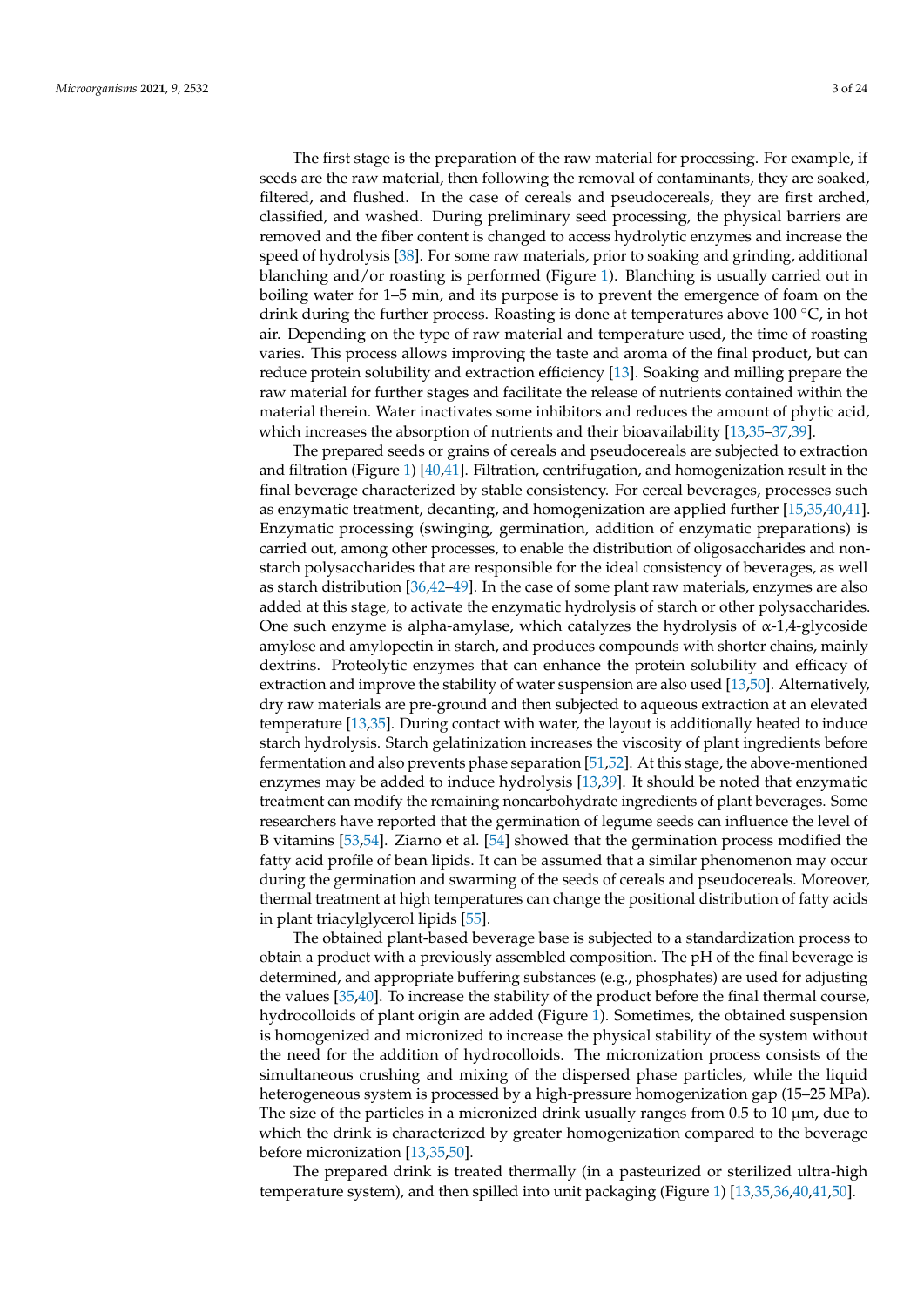Plant-based beverages differ in their composition and nutritional value, including the content of proteins, lipids, and carbohydrates, and glycemic index [\[5](#page-15-2)[,35\]](#page-16-8). An additional advantage of these beverages is that they are rich in digestive fiber. Furthermore, plantbased beverages do not contain lactose or cholesterol, which are present in mammalian milk [\[35\]](#page-16-8). The nutritional properties of plant-based milk substitutes are determined by the used plant source, processing, and fortification. Plant-based beverages may contain oil, sweetening substances, and salt, and may be enriched with calcium and vitamins (e.g., A, D) [\[5,](#page-15-2)[13,](#page-15-7)[36\]](#page-16-14). Enriched cereal- and pseudocereal-based beverages can be included in the human diet as an excellent source of calcium and vitamins, including of the A, D, and B group [\[13,](#page-15-7)[36\]](#page-16-14). However, it is important to ensure that the fortifying substances used in these beverages are highly bioavailable and stable and do not cause excessive changes in the quality of the final product [\[9](#page-15-5)[,12](#page-15-6)[,13](#page-15-7)[,50](#page-17-1)[,56](#page-17-7)[,57\]](#page-17-8). The final chemical composition of plant-based beverages also determines the fermentation capability of LAB.

### *2.1. Rice and Rice Beverages*

There are about 20 known species of rice, of which the most popular is *Oryza saliva* L., which occurs in two subspecies: Japonica rice (also called sinica rice; abundant in Japan, Korea, and China) and Indica rice (common in most other regions of Asia). Rice grains are rich in carbohydrates (Table [1\)](#page-3-0). Starch is the major carbohydrate in rice accounting for 90% of total carbohydrates, and in some species, adequate proportions of amylose and amylopectin are responsible for the starch structure and its absorption. Some amounts of fat (0.7–2%), proteins (6–7%), and ash (0.7–1.2%) are also present in rice (Table [1\)](#page-3-0) [\[5,](#page-15-2)[16,](#page-15-10)[35,](#page-16-8)[58](#page-17-9)[,59\]](#page-17-10). The content of protein is very low, and the amino acid that limits the use of rice protein by the human body is threonine. Rice also contains minerals (phosphorus, potassium, magnesium, selenium) and vitamins (niacin, folic acid salts, choline, and vitamin E) [\[59\]](#page-17-10). Among fatty acids, monounsaturated acids (mainly C18:1) are dominant, while some amounts of saturated (C16:0) and polyunsaturated (C18:2) fatty acids are also present [\[59\]](#page-17-10).

Rice-based beverages, with a whitish color, are often produced from brown rice and water along with vegetable oils (Table [1\)](#page-3-0). Based on a comparison of the content of nutrients in rice and boiled rice, it can be concluded that the technological process used for rice production causes a reduction in its nutritional value [\[60\]](#page-17-11). Rice beverages commercially available in the market mainly consist of water and carbohydrates (including starch, glucose, and maltose), as well as traces of lipids and proteins [\[5](#page-15-2)[,7](#page-15-4)[,60\]](#page-17-11). Furthermore, these are not a good source of vitamins and microelements [\[61](#page-17-12)[–63\]](#page-17-13). Therefore, commercial rice-based beverages are often enriched with B vitamins (e.g., B3 and B12), iron, calcium, and lipid components (e.g., derived from safflower or sunflower oil). Although these beverages belong to the group of plant beverages with a low nutritional value and a high glycemic index, they are consumed due to their highly hypoallergenic nature [\[5,](#page-15-2)[7,](#page-15-4)[16\]](#page-15-10).

<span id="page-3-0"></span>

|                               | Carbohydrate (g/100 g)   |                      | Protein       | <b>Total Lipid</b> | Ash         |            |
|-------------------------------|--------------------------|----------------------|---------------|--------------------|-------------|------------|
| Product                       | <b>Starch and Sugars</b> | Fibre, Total Dietary | (g/100 g)     | $(Fat)$ (g/100 g)  | (g/100 g)   | Ref.       |
| Rice                          | $65.0 - 80.0$            | $7.8 - 12.5$         | $7.0 - 10.8$  | $1.2 - 2.5$        | n.d.        | $[35]$     |
| Rice                          | 77.2                     | 3.7                  | 7.5           | 2.4                | 4.7         | [63]       |
| Rice                          | 77.3                     | 2.2                  | 7.9           | 2.9                | 1.5         | [64]       |
| White rice                    | n.d.                     | n.d.                 | 6.7           | 0.4                | 0.5         | [58]       |
| Brown rice                    | n.d.                     | n.d.                 | 3.5           | 0.9                | 1.2         | [58]       |
| Brown rice                    | 69.1                     | 3.3                  | 7.3           | 2.2                | 1.4         | [65]       |
| Brown rice                    | 87.2                     | 1.1                  | 8.4           | 1.6                | 1.4         | [65]       |
| Rice flour, white, unenriched | 79.3                     | $0.2 - 0.6$          | $6.3 - 7.6$   | $1.1 - 1.5$        | $0.2 - 0.5$ | [59]       |
| Rice flour, brown             |                          | 75.5                 | $6.6 - 7.5$   | $3.4 - 4.7$        | $1.2 - 1.5$ | [59]       |
| Organic rice drink, natural   | 7.6                      | n.d.                 | 0.04          | 0.8                | 0.1         | $[5]$      |
| Organic brown rice drink      | 5.7                      | n.d.                 | 0.07          | 0.9                | 0.1         | $\sqrt{5}$ |
| Rice milk                     | $9.4 - 12.7$             | $0.3 - 0.7$          | $0.3 - 1.3$   | $0.9 - 1.1$        | n.d.        | [16]       |
| Rice milk                     | 9.17-10.27               | $0.3 - 1.52$         | $0.28 - 1.78$ | $0.32 - 0.97$      | 0.48        | [66]       |

**Table 1.** Basic ingredients of rice product per 100 g.

n.d.—No data.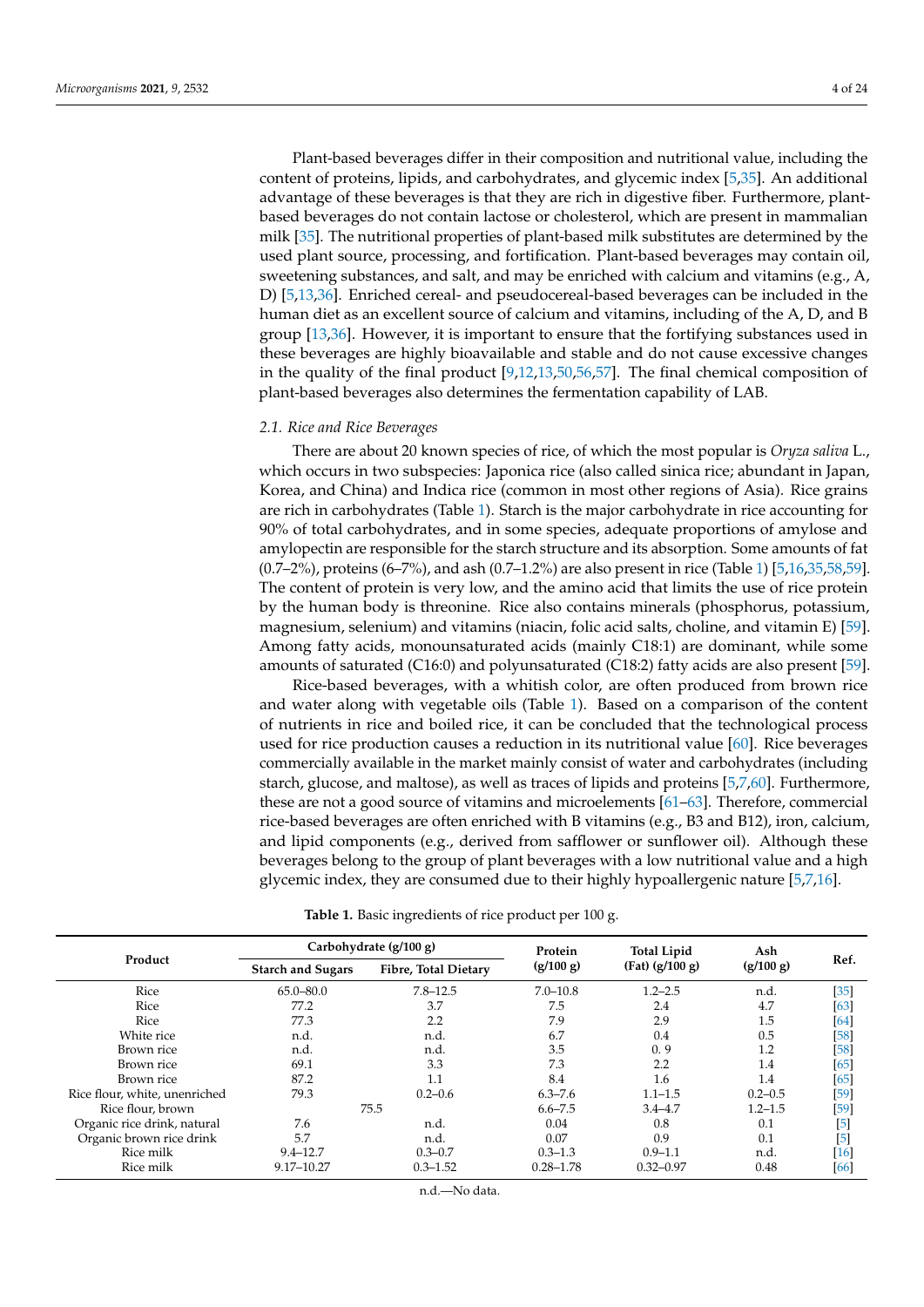## *2.2. Oat and Oat Beverages*

*Avena sativa* L. is the most popular among oat species. The basic chemical constituent of oat grains (Table [2\)](#page-4-0) is carbohydrates, the proportion of which accounts for approximately 50–60% in husked oat [\[5](#page-15-2)[,16](#page-15-10)[,35](#page-16-8)[,58](#page-17-9)[,59](#page-17-10)[,67\]](#page-17-17). Oat only contains about 1% mono- and oligosaccharides, including sucrose, raffinose, fructose, and glucose, while the leading polysaccharide is starch [\[59](#page-17-10)[,68](#page-17-18)[,69\]](#page-17-19). Compared to other cereals, oat has the highest amount of digestive fiber. However, the fiber fraction of oat is extremely valuable due to the high content of beta-glucans (non-starch polysaccharides) [\[9,](#page-15-5)[64,](#page-17-14)[68,](#page-17-18)[70\]](#page-17-20). Due to the presence of exogenous amino acids, namely threonine, methionine, lysine, phenylalanine, tyrosine, valine, and leucine, oat grains are considered a valuable protein source with a high nutritional value [\[71\]](#page-17-21). The content of lipids in oat accounts for approximately 4–7%, with palmitic, oleic, and linoleic acids found to be dominant based on the climatic conditions, soil type, and characteristics of the plants [\[68,](#page-17-18)[71\]](#page-17-21). Husked oat is rich in minerals, especially calcium, magnesium, phosphorus, potassium, iron, or silicon, but poor in sodium. Oat grains contain several vitamins, but only thiamine, pantothenic acid, and vitamin E are found in adequate amounts. Oat is also a source of bioactive compounds characterized by antioxidant activity, including phytosterols, polyphenols, and phytic acid salts [\[9,](#page-15-5)[68–](#page-17-18)[70,](#page-17-20)[72\]](#page-17-22).

| Table 2. Basic ingredients of oat product per 100 g. |
|------------------------------------------------------|
|                                                      |

<span id="page-4-0"></span>

|                                   |                          | Carbohydrate $(g/100 g)$ | Protein        | Total Lipid (Fat) | Ash         |        |
|-----------------------------------|--------------------------|--------------------------|----------------|-------------------|-------------|--------|
| Product                           | <b>Starch and Sugars</b> | Fibre, Total Dietary     | (g/100 g)      | (g/100 g)         | (g/100 g)   | Ref.   |
| Raw oat                           | 57.6                     | 10.1                     | 13.2           | 6.5               | n.d.        | $[59]$ |
| Oat                               | $31.1 - 51.0$            | $7.7 - 19.2$             | $9.0 - 19.0$   | $3.1 - 6.6$       | n.d.        | $[35]$ |
| Oat                               | 66.3                     | 9.7                      | 16.9           | 6.9               | 1.7         | [64]   |
| Oats                              | 52.8                     | 12.5                     | 17.1           | 6.4               | 3.2         | $[63]$ |
| Oat flour, partially<br>debranned | 59.2                     | $5.5 - 7.5$              | $14.2 - 15.1$  | $9.0 - 9.3$       | $1.9 - 2.0$ | $[59]$ |
| Organic oat drink                 | 5.4                      | n.d.                     | 0.7            | 0.4               | 0.2         | $[5]$  |
| Oat milk (fresh)                  | 27.30-50.01              | 11.53-20.07              | $9.70 - 17.30$ | $5.20 - 12.40$    | n.d.        | $[16]$ |
| Oat milk                          | 2.75                     | 0.8                      | 0.78           | 0.28              | 0.48        | $[13]$ |

n.d.—No data.

Oat-based beverages are preferred by consumers due to their delicate and sweet aftertaste, although they do not contain significant amounts of sucrose, fructose, or glucose, but only starch and maltose [\[5,](#page-15-2)[7,](#page-15-4)[72\]](#page-17-22). Oat-based beverages available in the market contain fats and proteins, the content of which is determined by technological parameters and the needs of consumers, while experimental oat-based beverages used for obtaining fermented products may contain higher levels of carbohydrates, proteins, and/or lipids [\[5,](#page-15-2)[16,](#page-15-10)[35,](#page-16-8)[58](#page-17-9)[,59\]](#page-17-10).

# *2.3. Millet and Millet Beverages*

*Panicum miliaceum* L. is a grain crop with various common names, including millet or proso millet [\[73\]](#page-17-23). It is one of the oldest cereals known to have been consumed by humans and probably the first cereal used in bread production. Millet is rich in carbohydrates, mainly starch, and contains a small fraction of fiber (Table [3\)](#page-5-0) [\[35,](#page-16-8)[63,](#page-17-13)[65,](#page-17-15)[73\]](#page-17-23). In addition to starch, millet groats contain other carbohydrates, such as sucrose, glucose, fructose, stachyose, and raffinose [\[74–](#page-17-24)[78\]](#page-18-0). Millet groats are rich in exogenous amino acids, including leucine, isoleucine, and methionine [\[63\]](#page-17-13). Although millet only has a small amount of fats [\[63](#page-17-13)[,74\]](#page-17-24), it has a high nutritional value as unsaturated fatty acids account for as much as 83% of total fat content, with linolenic acid playing a key role. Millet groats also contain B vitamins, such as thiamine, riboflavin, niacin, pantothenic acid, and pyridoxine, and have twofold more vitamins B1 and B2 compared to rye or wheat [\[65,](#page-17-15)[79\]](#page-18-1). The amount of mineral salts is also higher compared to wheat, rye, or barley [\[59\]](#page-17-10). Millet groats have a high content of potassium, a similar content of calcium and phosphorus as wheat grains, maize, or sorghum, and a significantly higher amount of iron [\[65](#page-17-15)[,79\]](#page-18-1). Millet is also rich in antioxidants, such as phenolic acids (e.g., ferulic acid, coumaric acid, chlorogenic acid) and flavonoids.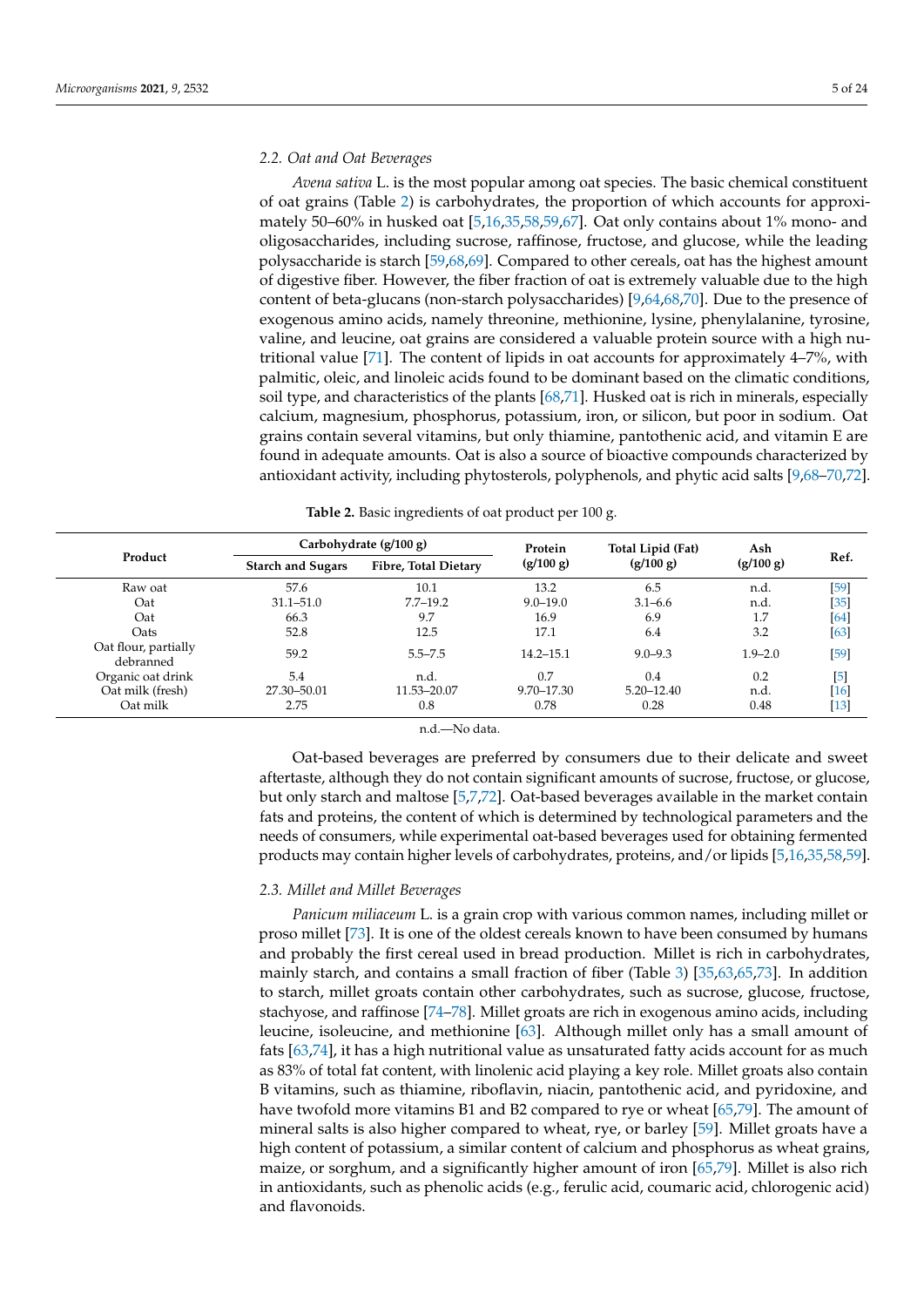<span id="page-5-0"></span>

|                         | Carbohydrate (g/100 g)   |                      | Protein (g/100 | Total Lipid (Fat) |                 |        |
|-------------------------|--------------------------|----------------------|----------------|-------------------|-----------------|--------|
| Product                 | <b>Starch and Sugars</b> | Fibre, Total Dietary | g)             | (g/100 g)         | Ash $(g/100 g)$ | Ref.   |
| Millet, raw             | 67.3                     | 8.5                  | 11.0           | 4.2               | 3.2             | [59]   |
| Millet                  | $58.0 - 82.0$            | $3.2 - 11.4$         | $9.8 - 17.2$   | $1.9 - 4.8$       | n.d.            | [35]   |
| Millet                  | 72.8                     | 3.8                  | 11.0           | 4.2               | 3.3             | [64]   |
| Millet                  | 71.5                     | 3.0                  | 12.0           | 7.2               | 1.9             | [65]   |
| Finger millet           | 59.0                     | 19.1                 | 7.3            | 1.3               | 3.0             | [63]   |
| Finger millet, utricle  | $73.0 - 82.0$            | $11.7 - 18.6$        | $4.9 - 11.3$   | $1.3 - 1.6$       | $2.0 - 5.0$     | [74]   |
| Pearl millet            | 60.5                     | 7.0                  | 14.5           | 5.1               | 2.0             | [63]   |
| Pearl millet, naked     | $67.0 - 72.0$            | $8.5 - 15.3$         | $6.9 - 20.9$   | $3.1 - 8.8$       | $0.3 - 5.1$     | [74]   |
| Pearl millet            | n.d.                     | n.d.                 | 16.0           | 4.5               | 2.2             | $[58]$ |
| Proso millet            | 56.1                     | 8.5                  | 11             | 3.5               | 3.6             | [63]   |
| Proso millet, utricle   | $64.0 - 76.0$            | 13.1                 | $6.4 - 16.0$   | $1.7 - 4.1$       | $0.8 - 8.8$     | [74]   |
| Foxtail millet          | 59.1                     | 19.1                 | 11.7           | 3.9               | 3.0             | [63]   |
| Foxtail millet, utricle | $64.0 - 76.0$            | 9.4                  | $6.4 - 16.0$   | $1.6 - 9.3$       | $1.5 - 4.3$     | [74]   |
| Kodo millet             | 72.0                     | 37.8                 | 8.3            | 1.4               | 3.6             | [63]   |
| Fonio, hulled           | 75.0                     | $15.7 - 20.7$        | $5.1 - 10.4$   | $1.8 - 4.5$       | $1.0 - 6.0$     | [74]   |
| Teff, naked             | 73.0–77.0                | 8.0                  | $7.9 - 12.6$   | $2.0 - 2.4$       | $2.2 - 2.9$     | [74]   |
| Millet flour            | 71.6                     | $2.6 - 4.6$          | $9.6 - 12.2$   | $2.2 - 5.3$       | $1.1 - 1.4$     | [59]   |
| Millet flour            | 78.7                     | 5.9                  | 12.1           | 3.6               | n.d.            | [35]   |
| Millet flakes           | 80.5                     | 3.8                  | 8.1            | 3.2               | n.d.            | [35]   |
| Millet groats           | 71.6                     | 3.2                  | 11.3           | 2.9               | n.d.            | $[35]$ |
| Millet, cooked          | 22.4                     | 1.3                  | 3.5            | 1.0               | 0.4             | [59]   |

**Table 3.** Basic ingredients of millet product per 100 g.

n.d.—No data.

Market millet beverages, produced from whole grains, and made of cereal, flakes, or flour, often contain sunflower oil and salt [\[13,](#page-15-7)[39](#page-16-11)[,65](#page-17-15)[,79\]](#page-18-1). If full grains are used for production, they are properly washed, soaked for at least 12 h, and then germinated and dried. If millet groats are used, the raw material is carefully rinsed to eliminate the bitter aftertaste [\[13](#page-15-7)[,39\]](#page-16-11). Unfortunately, the scientific literature presents only limited data on market millet beverages, and the exact characteristics of these products are thus unclear. However, based on the chemical composition of raw materials used to prepare milling beverages and the data obtained on experimental beverages, it can be concluded that market millet beverages may contain an 8- to 10-fold lower content of carbohydrates, proteins, and lipids, which can be attributed to the aqueous extraction of the raw materials used [\[35](#page-16-8)[,59\]](#page-17-10).

## *2.4. Sorghum and Sorghum Beverages*

*Sorghum bicolor* (L.) Moench is a typical sorghum species [\[65,](#page-17-15)[78\]](#page-18-0). This is a droughttolerant plant belonging to a secular family. The main ingredient of sorghum grains is starch (Table [4\)](#page-5-1) [\[58,](#page-17-9)[59,](#page-17-10)[64,](#page-17-14)[65,](#page-17-15)[67\]](#page-17-17). Sucrose, glucose, galactose, fructose, mannose, xylose, stachyose, raffinose, fructans, and celluloses are some of the straight-chain and complex carbohydrates found in raw sorghum grains [\[75](#page-17-25)[–78](#page-18-0)[,80](#page-18-2)[,81\]](#page-18-3). Sorghum is also a source of protein and lipids [\[59\]](#page-17-10), and contains B vitamins (especially niacin), as well as macroand microelements (such as phosphorus, potassium, selenium, and magnesium) [\[59\]](#page-17-10). Sorghum seeds are rich in polyunsaturated fatty acids, particularly C18:2 linoleic acid, and monounsaturated fatty acids, including C18:1 acids [\[59\]](#page-17-10). A characteristic property of sorghum is the presence of polyphenols (e.g., 3-deoxicinin) [\[59\]](#page-17-10).

|  | Table 4. Basic ingredients of sorghum product per 100 g. |  |  |  |  |
|--|----------------------------------------------------------|--|--|--|--|
|--|----------------------------------------------------------|--|--|--|--|

<span id="page-5-1"></span>

|                                       | Carbohydrate (g/100 g)   |                      | Protein      | Total Lipid (Fat) |                 |        |
|---------------------------------------|--------------------------|----------------------|--------------|-------------------|-----------------|--------|
| Product                               | <b>Starch and Sugars</b> | Fibre, Total Dietary | (g/100 g)    | (g/100 g)         | Ash $(g/100 g)$ | Ref.   |
| Sorghum grain                         | 67.4                     | $6.0 - 8.6$          | $9.3 - 11.5$ | $3.3 - 3.6$       | $1.2 - 1.7$     | $[59]$ |
| Sorghum                               | 73.8                     | 11.8                 | 11.0         | 3.2               | 1.8             | [63]   |
| Sorghum                               | 50                       | 13.8                 | 8.3          | 3.9               | 2.6             | [65]   |
| Sorghum                               | n.d.                     | n.d.                 | 11.0         | 3.3               | 1.7             | [58]   |
| Sorghum flour, whole-grain            | 70.0                     | $4.4 - 8.2$          | $6.8 - 10.8$ | $3.0 - 3.6$       | $1.2 - 1.4$     | $[59]$ |
| Sorghum flour,<br>refined, unenriched | 74.9                     | 1.9                  | 9.53         | 1.24              | 0.47            | $[59]$ |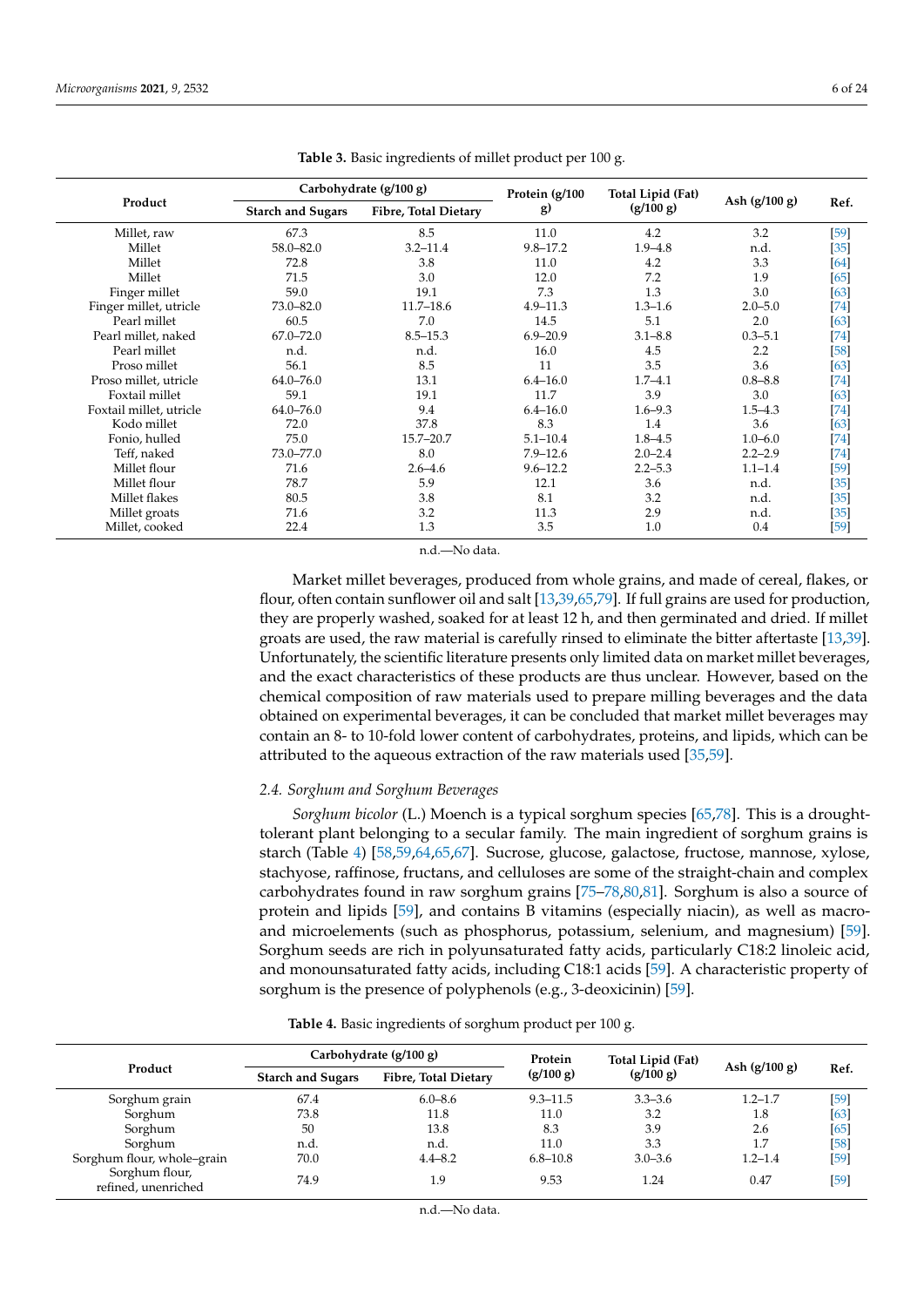Unfortunately, data regarding market or experimental beverages obtained from sorghum are limited in the scientific literature, and therefore, the nutritional value of these beverages cannot be accurately determined. However, as in the case of other cereal or pseudocereal beverages, it can be assumed that the basic content of nutrients in the raw materials will be reduced by approximately 8- to 10-fold at the stage of the aqueous extract preparation.

### *2.5. Buckwheat and Buckwheat Beverages*

Buckwheat (*Fagopyrum esculentum* Moench) is widely cultivated across the world due to its beneficial effects on our body [\[15,](#page-15-9)[82](#page-18-4)[–85\]](#page-18-5). Buckwheat and its products are rich in various nutrients (Table [5\)](#page-6-0). The basic component of buckwheat grain is starch, the content of which depends on variety and cultivation conditions [\[15,](#page-15-9)[82](#page-18-4)[,85\]](#page-18-5). Buckwheat has a well-balanced composition of amino acids and hence is considered as most advantageous compared to other cereals [\[59,](#page-17-10)[82,](#page-18-4)[86,](#page-18-6)[87\]](#page-18-7). It also has a small amount of lipids (most in the embryo, and least in the hull; oleic and linoleic acids are dominant fatty acids), vitamins (thiamine, riboflavin, niacin, pantothenic acid, pyridoxine, folic acid, and vitamin E), minerals (zinc, copper, iron, phosphorus, potassium, magnesium, selenium), digestive fiber, and valuable flavonoids, such as rutin, quercetin, orientin, vitexin, isovitexin, and iso-orientin [\[59,](#page-17-10)[82,](#page-18-4)[86,](#page-18-6)[88](#page-18-8)[–91\]](#page-18-9).

**Table 5.** Basic ingredients of buckwheat product per 100 g.

<span id="page-6-0"></span>

|                                      | Carbohydrate (g/100 g)   |                      | Protein   | Total Lipid (Fat) |                 |        |
|--------------------------------------|--------------------------|----------------------|-----------|-------------------|-----------------|--------|
| Product                              | <b>Starch and Sugars</b> | Fibre, Total Dietary | (g/100 g) | (g/100 g)         | Ash $(g/100 g)$ | Ref.   |
| Buckwheat                            | 61.5                     | 10.0                 | 13.2      | 3.4               | 2.1             | $[59]$ |
| Buckwheat flour, whole-groats        | 60.6                     | 10.0                 | 12.6      | 3.1               | 2.5             | $[59]$ |
| Buckwheat groats, roasted, dry       | 64.7                     | 10.3                 | 11.7      | 2.7               | 2.2             | $[59]$ |
| Buckwheat groats, roasted,<br>cooked | 17.2                     | 2.7                  | 3.4       | 0.6               | 0.4             | [59]   |
| Buckwheat beverage                   | 4.69                     | n.d.                 | 0.75      | 0.16              | n.d.            | $[15]$ |

n.d.—No data.

Buckwheat beverages are obtained from whole buckwheat seeds, groats, or flakes [\[15](#page-15-9)[,85\]](#page-18-5). As the scientific literature lacks data on the basic chemical composition or nutritional value of market millet beverages, it can be concluded based on the available data on experimental buckwheat beverages that these products contain 4.69% of carbohydrates (including 0.16% of sugars), 0.75% of proteins, and 0.16% of fats (including 0.04% of saturated fatty acids) [\[15,](#page-15-9)[85\]](#page-18-5). The processing of raw buckwheat seeds causes changes in the carbohydrate present in them. However, the information provided by the literature is contradictory and unclear. Phiarais et al. [\[92\]](#page-18-10) and Campbell [\[93\]](#page-18-11) reported that sucrose is the dominant carbohydrate in buckwheat, while xylose, glucose, arabinose, and melibiose are found in smaller amounts. Kowalska and Ziarno [\[85\]](#page-18-5) stated that buckwheat contains seven carbohydrates, namely xylose, melibiose, fructose, arabinose, glucose, sucrose, and maltose. Another study demonstrated that the glucose content in buckwheat seeds increased with an increase in the amount of water and heating time [\[94\]](#page-18-12).

## *2.6. Amaranthus and Amaranth Beverages*

The seeds of many species of *Amaranthus* are considered edible, but only *Amaranthus caudatus* L. and *Amaranthus hybridus* are used for consumption [\[95\]](#page-18-13). Amaranth seeds are rich in starch (Table [6\)](#page-7-0), while simple sugars constitute less than 1.7% (mainly sucrose and glucose, and lesser amounts of maltose and fructose) [\[59\]](#page-17-10). Due to their high protein content, amaranth seeds are included in vegetarian diets [\[59\]](#page-17-10). Minerals found in amaranth seeds are phosphorus, potassium, magnesium, zinc, manganese, and selenium. *Amaranthus* seeds also contain several antioxidants, including rutin, isoquercetin, lectin, amaranthine, and agglutinin [\[96\]](#page-18-14). They also have a smaller amount of vitamins; however, the content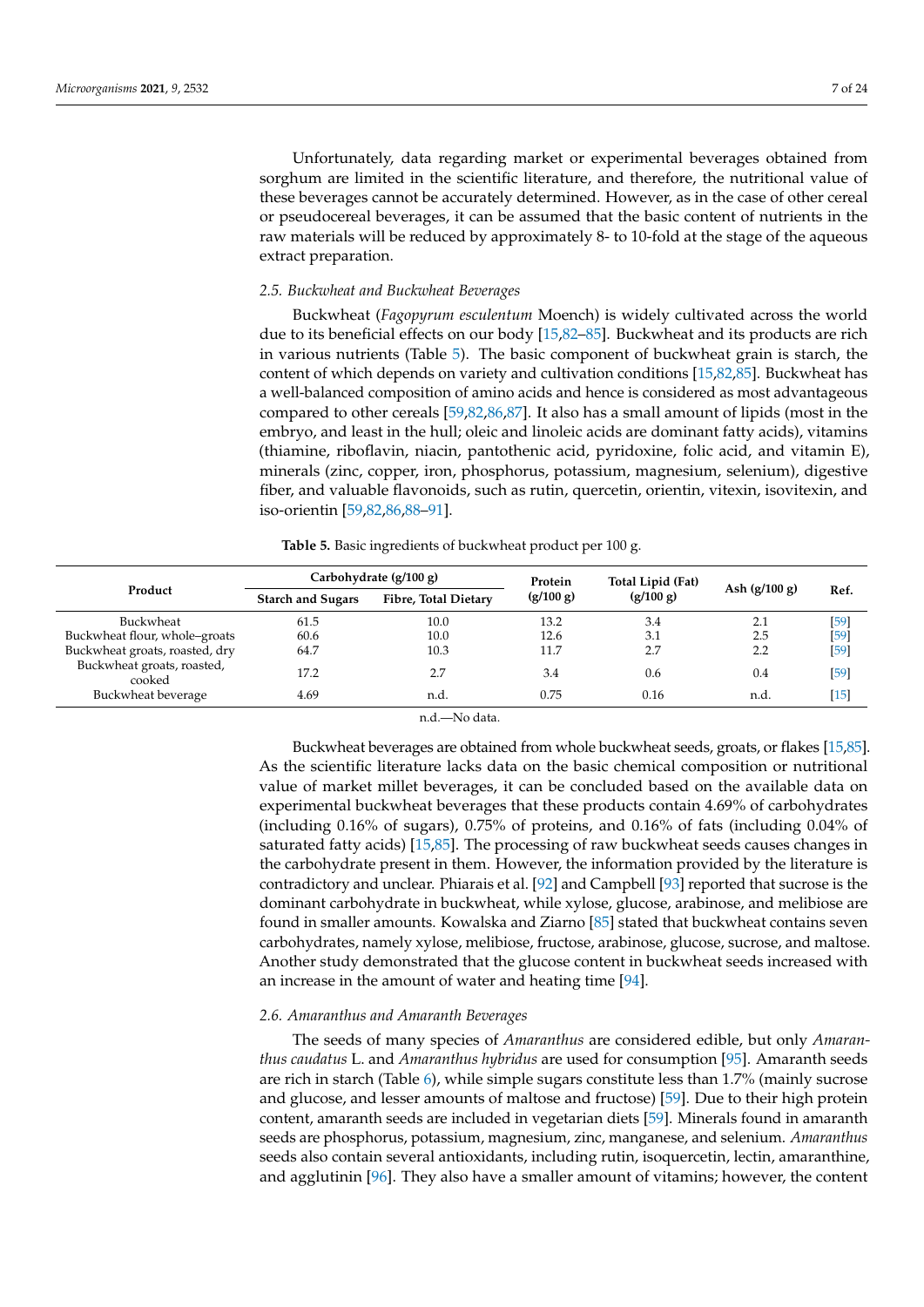Amaranth grain, cooked 16.6

of tocopherols deserves a special mention, as well as lutein and zeaxanthin. Among fatty acids, polyunsaturated fatty acids are the dominant lipids in amaranth seeds [\[59\]](#page-17-10).

<span id="page-7-0"></span>

|         |                          | Carbohydrate (g/100 g)      | Protein   | Total Lipid (Fat) | Ash       |      |
|---------|--------------------------|-----------------------------|-----------|-------------------|-----------|------|
| Product | <b>Starch and Sugars</b> | <b>Fibre, Total Dietary</b> | (g/100 g) | (g/100 g)         | (g/100 g) | Ref. |

Amaranth grain, uncooked 58.5 6.3–7.4 12.6–15 6.3–8.4 2.2–3.2 [\[59\]](#page-17-10)<br>Amaranth grain, cooked 16.6 1.9–2.4 3.6–4.1 1.4–1.7 0.7–0.9 [59]

| Table 6. Basic ingredients of amaranth product per 100 g. |  |  |  |  |  |
|-----------------------------------------------------------|--|--|--|--|--|
|-----------------------------------------------------------|--|--|--|--|--|

As the scientific literature lacks data regarding market or experimental amaranth beverages, it can be concluded that the content of chemical constituents of raw materials will be reduced several times during aqueous extract production, as in the case of other cereal or pseudocereal beverages.

#### *2.7. Quinoa and Quinoa Beverages*

Quinoa (*Chenopodium quinoa* Willd.), also called Peruvian rice, is not a grain, but a pseudocereal, like buckwheat. Quinoa grains are rich in starch and digestive fiber (Table [7\)](#page-7-1) [\[5,](#page-15-2)[16,](#page-15-10)[59\]](#page-17-10). They also have a high amount of proteins (similar in composition to animal proteins), vitamins (thiamine, riboflavin, niacin, folic acid, pantothenic acid, tocopherols, and carotenoids), minerals (mainly calcium, potassium, phosphorus, manganese, selenium, copper, and zinc), and bioactive substances from the flavonoid group, which exhibits antioxidant properties. In addition, quinoa contains a low amount of lipids (about 5.5%), of which polyunsaturated fatty acids are dominant [\[59\]](#page-17-10).

Due to the absence of gluten, a favorable nutrient profile, and the presence of bioactive compounds, quinoa is ideal for the production of pseudocereal-based beverages [\[5,](#page-15-2)[97\]](#page-18-15). Quinoa beverages contain glucose, fructose, and maltose and starch [\[5](#page-15-2)[,98](#page-18-16)[–100\]](#page-18-17). As mentioned for other cereal or pseudocereal beverages, the basic constituents of raw materials used for the production of quinoa-based beverages will be lowered by approximately 8- to 10-fold at the processing stage [\[5](#page-15-2)[,16](#page-15-10)[,59\]](#page-17-10).

<span id="page-7-1"></span>

|                  | Carbohydrate (g/100 g)   |                             | Protein       | Total Lipid (Fat) | Ash         |         |
|------------------|--------------------------|-----------------------------|---------------|-------------------|-------------|---------|
| Product          | <b>Starch and Sugars</b> | <b>Fibre, Total Dietary</b> | (g/100 g)     | (g/100 g)         | (g/100 g)   | Ref.    |
| Ouinoa, uncooked | 57.2                     | $6.1 - 8.0$                 | $12.2 - 15.2$ | $5.6 - 6.6$       | $2.4 - 2.4$ | [59]    |
| Ouinoa, cooked   | 17.5                     | $2.3 - 3.5$                 | $3.1 - 5.9$   | $1.5 - 2.4$       | $0.7 - 0.9$ | [59     |
| Ouinoa drink     | 3.4                      | n.d.                        | 0.2           | 2.3               | 0.2         | [5]     |
| Ouinoa milk      | n.d.                     | 0.43                        | 0.57          | 0.11              | 0.04        | $[101]$ |

**Table 7.** Basic ingredients of quinoa product per 100 g.

n.d.—No data.

# **3. Occurrence of LAB in Cereals and Pseudocereals and Their Fermentation Abilities** *3.1. Occurrence and Activity of LAB*

LAB occur naturally in various environments, including the surface of growing and decaying plant materials. This obviously indicates that LAB can adapt to a specific environment. This property of environmental adaptation of LAB can be related to their ability to use available nutrients by lactic acid fermentation, to tolerate and survive in different environmental conditions, and to produce antimicrobial compounds that can inhibit competing microorganisms [\[2](#page-15-12)[,3](#page-15-11)[,65](#page-17-15)[,102](#page-18-19)[–105\]](#page-19-0).

Lactic acid fermentation is defined as the process by which energy-rich organic substances are enzymatically decomposed into simple compounds that are poorer in energy. This process, which takes place under microaerophilic or relatively anaerobic conditions, is carried out by various bacterial species that can convert sugars into lactic acid and other metabolites. Fermented products have been part of the human diet since the beginning of human civilization, which indicates that they were believed to have a positive effect on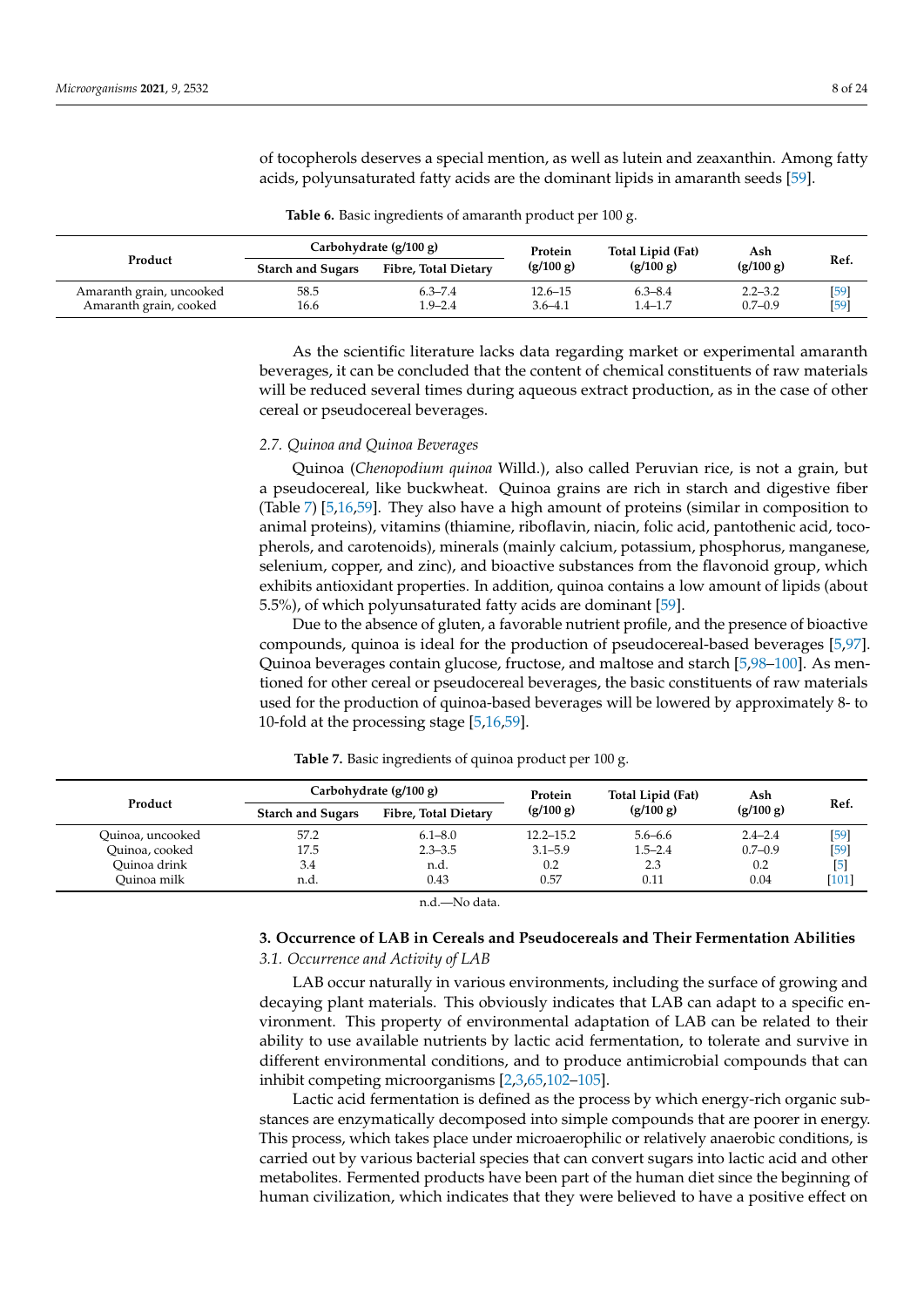health [\[2](#page-15-12)[,3](#page-15-11)[,64](#page-17-14)[,106](#page-19-1)-118]. Lactic acid fermentation is of two types: (1) spontaneous fermentation and (2) fermentation with the use of selected starter cultures. Of these, the latter allows for greater control of the process [\[33](#page-16-16)[,119](#page-19-3)[,120\]](#page-19-4).

Both spontaneous and controlled lactic acid fermentation are applied in the food industry, including the dairy industry for producing fermented milk drinks, cheese, and butter; the meat industry for producing raw-ripening cured meats; the fruit and vegetable industry for producing vegetable silage and fermented food spices; and the feed industry for producing silage [\[23,](#page-16-17)[119,](#page-19-3)[121](#page-19-5)[–127\]](#page-19-6). In general, products resulting from lactic acid fermentation are characterized by a desirable taste, improved digestibility, and increased bioavailability of nutrients (Table [8\)](#page-10-0) [\[2](#page-15-12)[,3](#page-15-11)[,33](#page-16-16)[,34](#page-16-18)[,72](#page-17-22)[,128–](#page-19-7)[132\]](#page-19-8). The characteristic taste of fermented plant-based products can be related to their slight but significant proteolytic and lipolytic activity, as was demonstrated for fermented soy beverages [\[133\]](#page-19-9). In addition, fermentation has been shown to contribute to the formation of functional compounds such as B vitamins and antioxidants, and scientists have proven that fermented products are valuable for the prevention of diabetes and obesity [\[134–](#page-19-10)[144\]](#page-20-0). In the case of plant-based raw materials, fermentation allows for the elimination of plant flavors and changes the content of phytic acid, polyphenols, and tannins [\[3,](#page-15-11)[33,](#page-16-16)[34,](#page-16-18)[52,](#page-17-3)[72](#page-17-22)[,135](#page-20-1)[,145–](#page-20-2)[154\]](#page-20-3).

Currently, cereals and pseudocereals are considered potential raw materials for the production of plant-based nondairy fermented beverages. For experimental and industrial purposes, starter cultures with a known composition are used, which allows for the repeatability of the process [\[32,](#page-16-7)[33,](#page-16-16)[119,](#page-19-3)[120\]](#page-19-4). The fermentation of cereal- and pseudocereal-based beverages is mostly carried out with the following LAB: *Lactobacillus delbrueckii*, *Lactobacillus acidophilus*, *L. plantarum*, *Lactobacillus gasseri*, *Lactobacillus johnsonii*, *Lactobacillus paracasei*, *L. casei*, *Lactobacillus rhamnosus* (now classified as *Lacticaseibacillus rhamnosus*), *Lactobacillus fermentum* (now classified as *Limosilactobacillus fermentum*), *Lactobacillus reuteri* (now classified as *Limosilactobacillus reuteri*), *Lactobacillus helveticus*, *Lactobacillus lactis*, *Leuconostoc* sp. (*L. lactis* subsp. *cremoris, L. lactis* subsp. *lactis*), *Lactococcus* sp. (*L. cremoris*, *L. diacetylactis*, *L. intermedius*), and *Streptococcus thermophilus* (Table [8\)](#page-10-0). Most of these bacteria have been acknowledged as "generally recognized as safe", which suggests that they pose no risk to the health of humans after consumption. Consuming LAB at an amount of  $10^9$  cells/day can have beneficial effects on health [\[10,](#page-15-13)[99,](#page-18-20)[101](#page-18-18)[,118](#page-19-2)[,131](#page-19-11)[,155–](#page-20-4)[162\]](#page-20-5).

One of the issues studied is the production of fermented cereal- or pseudocerealbased beverages without the addition of thickeners or stabilizers. For this purpose, LAB producing exopolysaccharides (EPS) are studied (Table [8\)](#page-10-0) [\[11](#page-15-14)[,100](#page-18-17)[,163](#page-20-6)[–167\]](#page-21-0). EPS-synthesis is a strain-dependent metabolic characteristic, affected by the composition of the matrix and fermentation settings [\[168,](#page-21-1)[169\]](#page-21-2). LAB can produce different types of EPS through the linking of different monosaccharides (mainly glucose, rhamnose, or galactose in the case of heteropolysaccharides) or the same polymeric unit (mainly glucose or fructose in the case of homopolysaccharides). The synthesis of EPS is correlated to LAB sugar metabolism, linking the anabolic pathway of EPS production, and the catabolic pathway of glycolysis [\[170\]](#page-21-3). The synthesis of EPS during the fermentation of cereal or pseudocereal beverages by lactic acid bacteria is crucial for obtaining a final product with proper texture. The advantages of EPS production during fermentation are not limited only to textural properties—they also include the enhancement of mouth-feel properties and water-holding properties [\[11](#page-15-14)[,164,](#page-20-7)[171\]](#page-21-4).

Fermented plant-based beverages are often enriched with prebiotic oligofructose and inulin, which stimulate the growth of LAB [\[2,](#page-15-12)[3,](#page-15-11)[34,](#page-16-18)[155,](#page-20-4)[172–](#page-21-5)[174\]](#page-21-6). Thus, some cereal- or pseudocereal-based beverages are advantageous over others due to the natural content of prebiotic substances, which in the case of cereal products include water-soluble fiber (e.g., βglucan), oligosaccharides (galacto- and fructooligosaccharides), and resistant starch [\[3,](#page-15-11)[33\]](#page-16-16).

### *3.2. Changes in Carbohydrates Content*

Beverages made from cereals or pseudocereals are an excellent matrix for the growth of LAB. As can be seen in the above discussion, the largest percentage of carbohydrates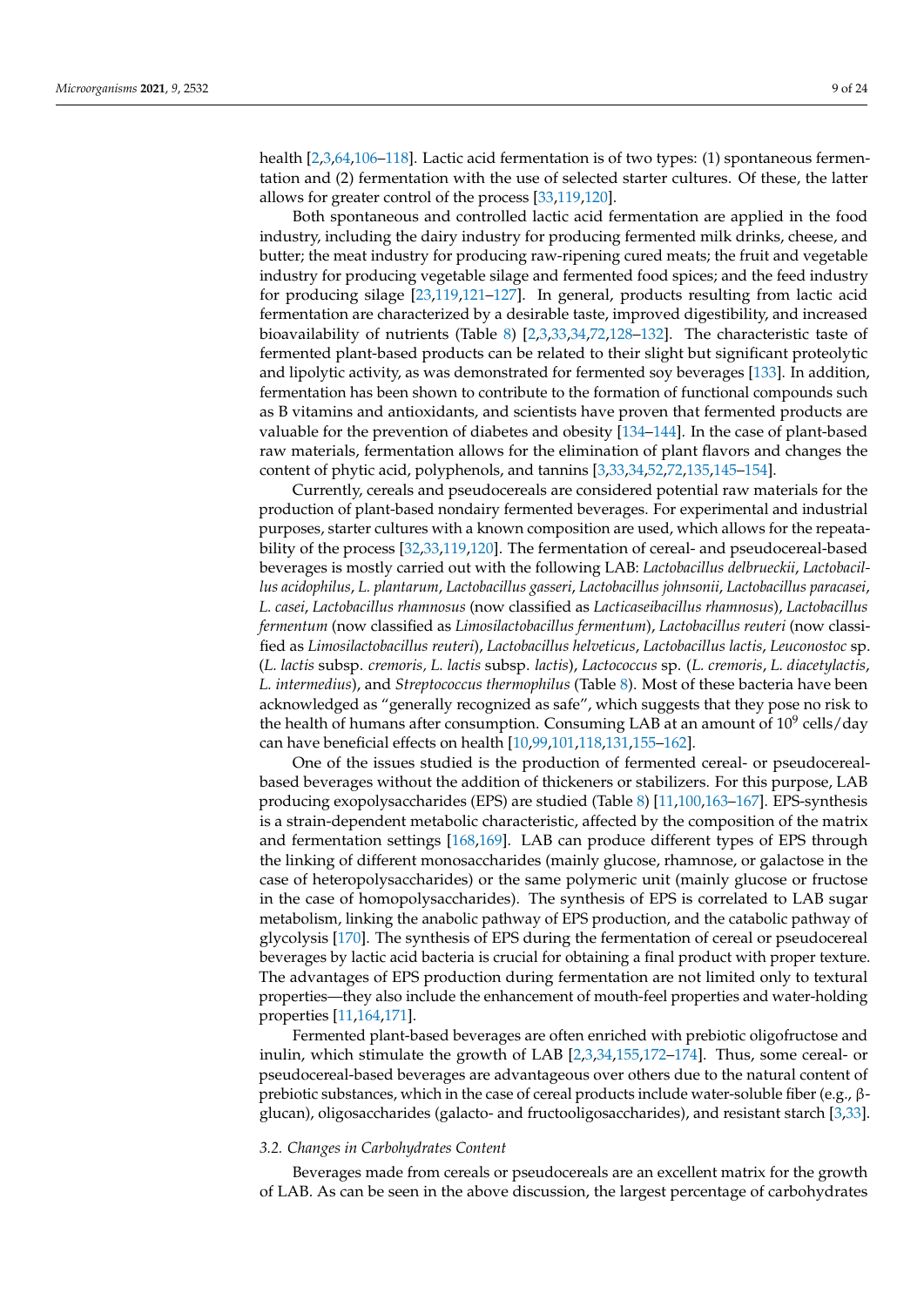in cereals, pseudocereals, and their preparations used in the production of plant-based beverages is starch (Table [8\)](#page-10-0). The process of amylolytic starch hydrolysis by enzymatic treatment, malting, or sprouting allows for the partial decomposition of starch and the release of sugars that are more easily fermented by LAB [\[15,](#page-15-9)[85](#page-18-5)[,175](#page-21-7)[,176\]](#page-21-8). Starch is a plant polysaccharide formed by the condensation of D-glucose molecules linked by α-glycosidic bonds. It is not chemically homogeneous, and its structure can be divided into two fractions: amylose (essentially unbranched) and amylopectin (branched). The difference in the structure of individual starch fractions is related to the bonds linking the glucose molecules and the plant species. Amylose has only  $\alpha$ -1,4-glycosidic bonds, while amylopectin also has  $\alpha$ -1,6-glycosidic bonds, which enable branching [\[177\]](#page-21-9). During the germination of seeds, α- and β-amylases are released, which partially hydrolyze the α-1,4-glycosidic bonds of starch (but also glycogen), giving rise to maltose [\[15](#page-15-9)[,85\]](#page-18-5).

Furthermore, carbohydrates are formed as a result of starch hydrolysis, during the lactic acid fermentation of cereal and pseudocereal beverages. The content and type of carbohydrates formed depends on the cereal or pseudocereal used, the amount of water added, the thermal treatment applied during beverage preparation before fermentation, and the bacteria used for the fermentation process and process parameters [\[15](#page-15-9)[,85,](#page-18-5)[99,](#page-18-20)[100\]](#page-18-17). However, the differences are mainly attributed to variations in the fermentation ability of LAB, resulting from their different biochemical activities (mainly saccharolytic activity and fermentation) [\[15](#page-15-9)[,85](#page-18-5)[,92](#page-18-10)[,178\]](#page-21-10).

LAB use carbohydrates as their major carbon source [\[178–](#page-21-10)[181\]](#page-21-11). Glucose is the main energy source for living microorganisms, although some LAB also prefer fructose or lactose [\[181](#page-21-11)[–183\]](#page-21-12). Glucose is also the primary carbohydrate used as a carbon source in the lactic acid fermentation process. It is a monosaccharide belonging to the group of aldohexoses, contains six carbon atoms, and is commonly found in nature. In turn, fructose is a monosaccharide belonging to the group of ketoses. It is identical in chemical formula to glucose but differs in structure. Fructose and glucose are components of the disaccharide sucrose (both linked by an  $\alpha$ -1,4-glycosidic bond). Starch is known to be hydrolyzed by both lactic streptococci and lactobacilli. For example, Minerva et al. [\[179\]](#page-21-13) reported that an acidophilic enzyme secreted from the cells of the strains from *Lactobacillus plantarum* (now classified as *Lactiplantibacillus plantarum* subsp. *plantarum*) hydrolyzed soluble starch, amylopectin, and to some extent amylose, without any effect on dextran and cyclodextrins. It is also known that the fermentation of starch results in the formation of other metabolites, including short-chain fatty acids (such as acetic, butyric, and propionic acid), which differ in their concentration and distribution based on the microorganisms used and carbohydrate content [\[180\]](#page-21-14). However, there are no data in the literature supporting that such LAB are used in industries for the production of plant-based beverages. It can be assumed that the biochemical activity of LAB will cause further changes in the carbohydrate content when the fermented cereal- or pseudocereal-based beverages are refrigerated for storage [\[15](#page-15-9)[,85\]](#page-18-5).

In general, during fermentation, the levels of carbohydrates and some indigestible poly- and oligosaccharides reduce in cereals and pseudocereals (Table [8\)](#page-10-0). The raffinose group of oligosaccharides (RFO), which includes raffinose, stachyose, and verbascose, is an interesting group of oligosaccharides found in plant material, particularly grains and seeds. These oligosaccharides consist of two or more simple sugars linked together [\[184](#page-21-15)[–186\]](#page-21-16). Raffinose is a trisaccharide with glucose, fructose, and galactose; stachyose is a tetrasaccharide composed of two galactose molecules, one fructose, and one glucose molecule; and verbascose is a pentasaccharide made up of four galactose and one fructose molecule. Several studies have confirmed the ability of LAB to ferment the oligosaccharides available in the plant matrix [\[36](#page-16-14)[,178](#page-21-10)[,187,](#page-21-17)[188\]](#page-21-18). It has also been shown that LAB strains exhibit a high activity of enzymes such as  $\alpha$ - and β-galactosidases [\[189–](#page-21-19)[191\]](#page-21-20). Mital and Steinkraus [\[184\]](#page-21-15) identified that  $\alpha$ -galactosidase in lactobacilli is active at a pH of 4.5–8.0. The enzymatic activity often correlates with the catabolism of  $\alpha$ -galactosidase, which is a characteristic of strains from *L. plantarum* and *Lactobacillus casei* subsp. *casei* (now classified as *Lacticaseibacillus casei* subsp. *casei*), while β-galactosidase activity is high in strains from species *L. plantarum*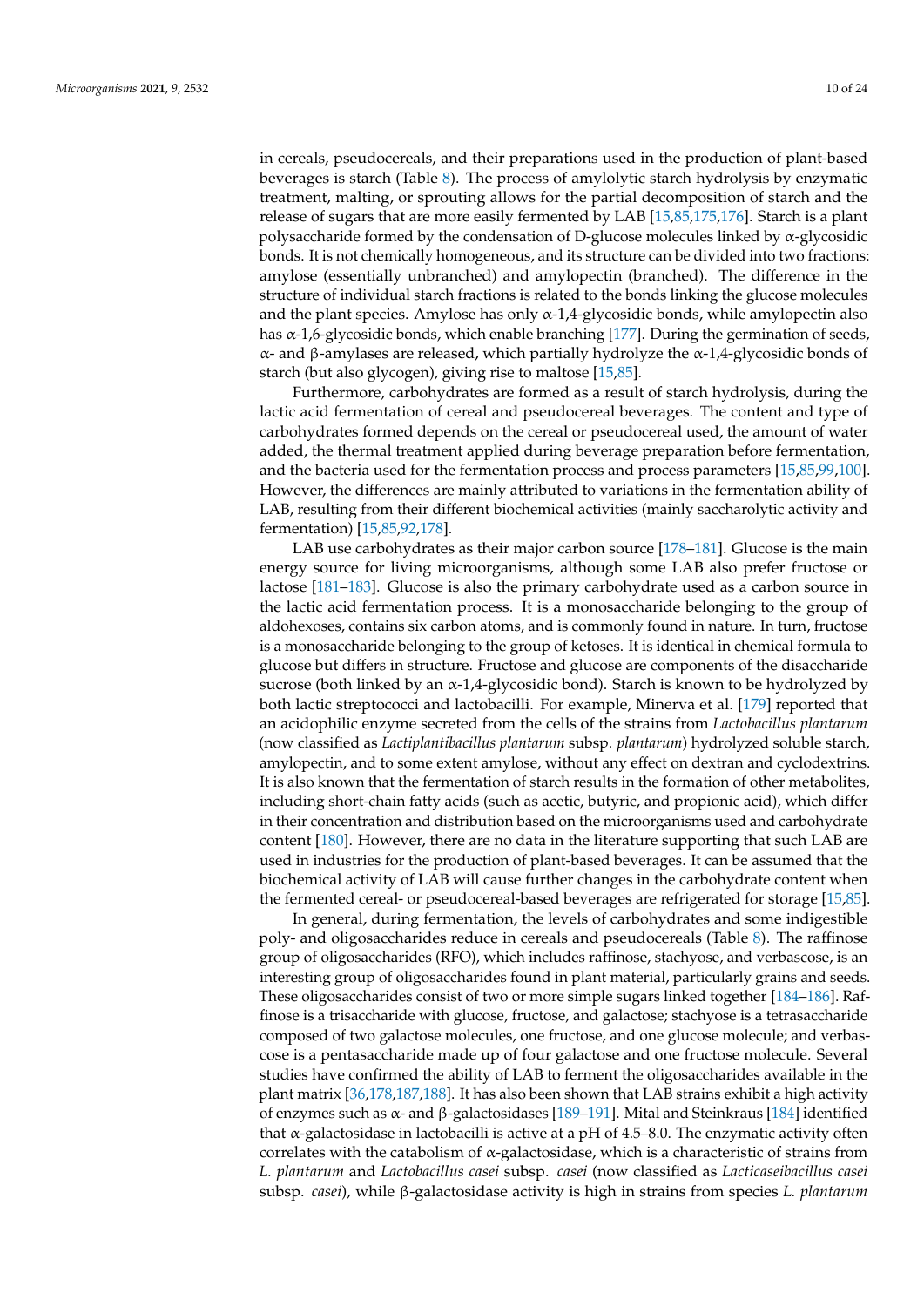and *Leuconostoc mesenteroides*. Strains of *L. plantarum* and *L. casei* subsp. *casei* have been characterized with moderate-to-high galactosidase activity. Galactosugars are compounds that are resistant to the activity of enzymes in the digestive tract, but are used by microorganisms, including lactobacilli, during the process of lactic acid fermentation [\[135,](#page-20-1)[186\]](#page-21-16). The above-mentioned strains have also been shown to hydrolyze RFO [\[184–](#page-21-15)[192\]](#page-22-0). In fermented beans, the content of complex carbohydrates (stachyose, raffinose, verbascose) was found to be changed, but the degree of their reduction was determined by the type of microorganisms used in the fermentation process [\[36](#page-16-14)[,43,](#page-16-19)[152,](#page-20-8)[153,](#page-20-9)[193,](#page-22-1)[194\]](#page-22-2). On the other hand, Granito et al. [\[193\]](#page-22-1) demonstrated that, in addition to the bacteria used for fermentation, the parameters of the lactic acid fermentation process played a key role. The enzymatic degradation of stachyose and raffinose results in the formation of sucrose, fructose, and glucose, along with a change in the sweetness of the drink, its flavor, its profile of phenolics and flavonoids, and its antioxidant capacity. Similar effects can be expected in the case of fermented cereal and pseudocereal beverages, although there are no data in the literature regarding this subject.

# *3.3. Changes in the LAB Population*

The number of live LAB is an important indicator of the quality of fermented beverages. A microbial cell count of 7–8 log CFU/mL indicates that the product has probiotic properties [\[15,](#page-15-9)[85,](#page-18-5)[195\]](#page-22-3). The primary criterion that ensures the health quality of the products is the viability of microorganisms from the starter culture (Table [8\)](#page-10-0). Thus, the appropriate selection of starter cultures and storage parameters is essential to achieve final products with good organoleptic properties, which are determined by the metabolites formed during the fermentation process as well as during storage [\[15,](#page-15-9)[85,](#page-18-5)[131,](#page-19-11)[157](#page-20-10)[,196](#page-22-4)[–198\]](#page-22-5). The effective growth of LAB during the fermentation of cereal- or pseudocereal-based beverages is dependent on the presence of significant amounts of mono- and disaccharides in the plant matrix.

Ziarno and Zaręba [\[131\]](#page-19-11) investigated the viability of yogurt bacteria in rice-based beverages. The authors tested seven commercial freeze-dried yogurt starter cultures and noticed that the survival rate of lactobacilli was worse than streptococci, which may be due to the negative influence of antimicrobial substances derived from the plant matrix, low pH, and inappropriate refrigeration storage conditions [\[15](#page-15-9)[,85](#page-18-5)[,131](#page-19-11)[,148,](#page-20-11)[196,](#page-22-4)[199–](#page-22-6)[203\]](#page-22-7). As Němečková et al. [\[204\]](#page-22-8) indicated, fermented plant-based beverages have a lower content of buffering substances compared to milk fermented with LAB, which is also reflected by the different dynamics of fermentation and the final pH values. Furthermore, the reduction in the number of bacterial cells during cold storage may have been caused by the production of antimicrobial compounds (e.g., hydrogen peroxide, bacteriocins, organic acids) by bacteria [\[2](#page-15-12)[,15](#page-15-9)[,65](#page-17-15)[,85](#page-18-5)[,99\]](#page-18-20). Although, the growth and viability of LAB are limited, at the same time this protects the final product against over-acidification during the distribution and refrigerated storage.

| Matrix       | Culture Used                                                                                | <b>Topic of Study</b>                                            | Ref.               |
|--------------|---------------------------------------------------------------------------------------------|------------------------------------------------------------------|--------------------|
| Rice         | Commercial starters                                                                         | Properties of yogurt-like fermented brown<br>rice product        | $[12]$             |
| Rice         | L. plantarum, L. brevis, L. rhamnosus                                                       | Characterizatics of yogurt-style snack                           | $\left[51\right]$  |
| Rice         | L. casei, L. bulgaricus L. acidophilus,<br>S. thermophilus, B. longum,                      | Probiotic rice milk                                              | $\left[31\right]$  |
| Rice         | L. brevis, L. fermentum, L. plantarum,<br>Bifidobacterium longum                            | Properties of fermented rice<br><b>Beverages</b>                 | [160]              |
| Rice         | Commercial starter culture (L. acidophilus,<br>S. thermophilus, Bifidobacterium bifidum)    | Fermented rice milk                                              | [56]               |
| Rice<br>Rice | Commercial starter cultures of yogurt bacteria<br>L. plantarum, L. vermiforme, L. paracasei | Viability of starter culture bacteria<br>Fermented rice beverage | $[131]$<br>$[202]$ |

<span id="page-10-0"></span>**Table 8.** Studies employing LAB as starter cultures in fermentation of cereal- and pseudocereal-based beverages (examples).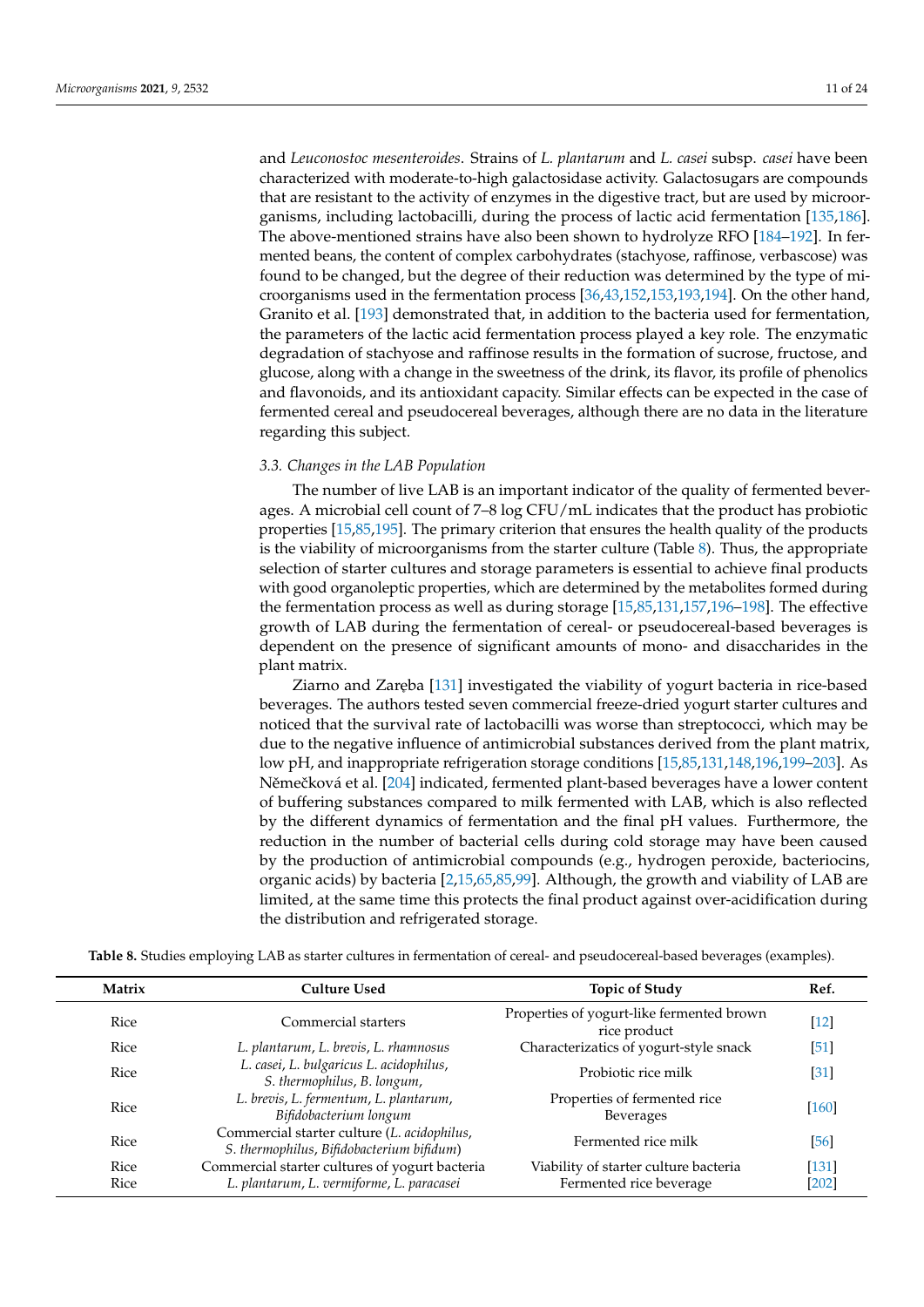| Matrix                                         | <b>Culture Used</b>                                                                                                                              | <b>Topic of Study</b>                                                                              | Ref.    |
|------------------------------------------------|--------------------------------------------------------------------------------------------------------------------------------------------------|----------------------------------------------------------------------------------------------------|---------|
| Oat                                            | L. plantarum                                                                                                                                     | Properties of oat-based beverage                                                                   | $[161]$ |
| Oat                                            | L. plantarum                                                                                                                                     | Properties of fermented oat-based product                                                          | $[207]$ |
|                                                |                                                                                                                                                  | Properties of oat-based product,                                                                   |         |
| Oat                                            | P. damnosus                                                                                                                                      | determination of EPS                                                                               | $[166]$ |
| Oat                                            | L. plantarum                                                                                                                                     | Properties of flavored oat drink                                                                   | $[132]$ |
| Oat                                            | L. plantarum                                                                                                                                     | Properties of synbiotic functional drink<br>from oats                                              | $[174]$ |
| Oat                                            | L. plantarum, L. Casei, L. paracasei                                                                                                             | Properties of oat-based, yogurt-like<br>beverage                                                   | $[72]$  |
| Oat                                            | L. brevis, P. damnosus                                                                                                                           | Properties of oat-based product                                                                    | $[167]$ |
| Oat                                            | L. delbrueckii                                                                                                                                   | Properties of oat-based, yogurt-like                                                               | $[171]$ |
| Oat                                            | subsp. bulgaricus, L. brevis, S. thermophilus<br>L. reuteri, L. acidophilus, Bifidobacterium bifidum                                             | beverage, determination of EPS yield<br>Properties of oat-based product                            | $[203]$ |
|                                                | Commercial yogurt culture (S. thermophilus,                                                                                                      |                                                                                                    |         |
| Oat                                            | L. delbrueckii subsp. bulgaricus)<br>Commercial yogurt culture (S. thermophilus,                                                                 | Properties of oat yogurt-type product                                                              | $[57]$  |
| Millet                                         | L. delbrueckii subsp. Bulgaricus,<br>Bifidobacterium sp.)                                                                                        | Properties of fermented millet beverages                                                           | $[35]$  |
| Millet                                         | Commercial yogurt culture (S. thermophilus,<br>L. delbrueckii subsp. bulgaricus,<br>Bifidobacterium sp.)                                         | Properties of fermented millet beverages                                                           | $[205]$ |
| Millet                                         | L. brevis, L. fermentum                                                                                                                          | Carbohydrate content of pearl millet flour                                                         | [208]   |
| Sorghum                                        | W. confusa, L. paracasei, L. fermentum, L. brevis, L.<br>plantarum                                                                               | Volatile analysis of fermented cereal<br>beverage                                                  | $[24]$  |
| Buckwheat                                      | Commercial starter culture (S. thermophilus,<br>L. delbrueckii subsp. bulgaricus,<br>Bifidobacterium sp.)                                        | Fermentation of buckwheat beverages                                                                | $[15]$  |
| Buckwheat                                      | Lb. rhamnosus, Lactococcus lactis spp. lactis, L.<br>lactis spp. cremoris, S. thermophilus                                                       | Growth and metabolic characteristics of<br>selected LAB in buckwheat substrates                    | $[195]$ |
| Buckwheat                                      | Commercial yogurt culture (S. thermophilus, L.<br>delbrueckii subsp. bulgaricus, Bifidobacterium sp.)                                            | Characteristics of fermented buckwheat<br>beverages                                                | $[85]$  |
| Quinoa                                         | L. plantarum, L. casei, Lactococcus lactis                                                                                                       | Characteristics of quinoa-based<br>fermented beverage                                              | $[99]$  |
| Quinoa                                         | L. plantarum, L. rhamnosus, W. confusa                                                                                                           | Microbial, chemical, rheological, and<br>nutritional properties of quinoa yogurt-like<br>beverages | $[100]$ |
| Quinoa                                         | W. cibaria                                                                                                                                       | Nutritional properties of quinoa-based<br>yogurt                                                   | $[169]$ |
| Quinoa                                         | L. plantarum                                                                                                                                     | Fermentation process, microbiological<br>safety                                                    | $[162]$ |
| Quinoa                                         | Commercial starter culture (Bifidobacterium sp.,<br>L. acidophilus, S. thermophilus)                                                             | Nutritional properties of quinoa-based<br>beverage fermented                                       | $[101]$ |
| Maize                                          | L. paracasei                                                                                                                                     | Properties of functional corn-based<br>beverage                                                    | $[25]$  |
| Maize                                          | L. rhamnosus, S. thermophilus                                                                                                                    | African maize-based fermented food<br>(kwete)                                                      | $[27]$  |
| Maize                                          | Spontaneous fermentation                                                                                                                         | Fermented cornmeal, digestibility of<br>proteins                                                   | $[209]$ |
| Emmer                                          | L. plantarum, L. confusa, L. brevis, W cibaria,<br>P. pentosaceus, L. rhamnosus                                                                  | Characterization of fermented emmer,<br>beverages                                                  | $[165]$ |
| Malt, barley, and<br>barley mixed with<br>malt | L. plantarum, L. acidophilus                                                                                                                     | Functional and organoleptic properties of<br>cereal-based probiotic drinks                         | $[206]$ |
| Rice (red), barley<br>buckwheat                | L. casei, L. paracasei, L. parabuchneri, L. buchneri,<br>L. fermentum, L. coryniformis, L. rhamnosus,<br>P. parvulus, W. oryzae, S. thermophilus | Properties of cereal (red rice and barley)-<br>and pseudocereal (buckwheat)-based<br>substrates    | [198]   |
| Mixture of cereals<br>Mixture of cereals       | L. rhamnosus                                                                                                                                     | Rye, barley, amaranth, buckwheat, oat<br>Microbiological, textural, nutritional, and               | $[2]$   |
| (rice, barley,<br>emmer, oat)                  | L. plantarum, L. rossiae, W. cibaria, P. pentosaceus                                                                                             | sensory properties of vegetable<br>yogurt-like beverages                                           | $[52]$  |

**Table 8.** *Cont.*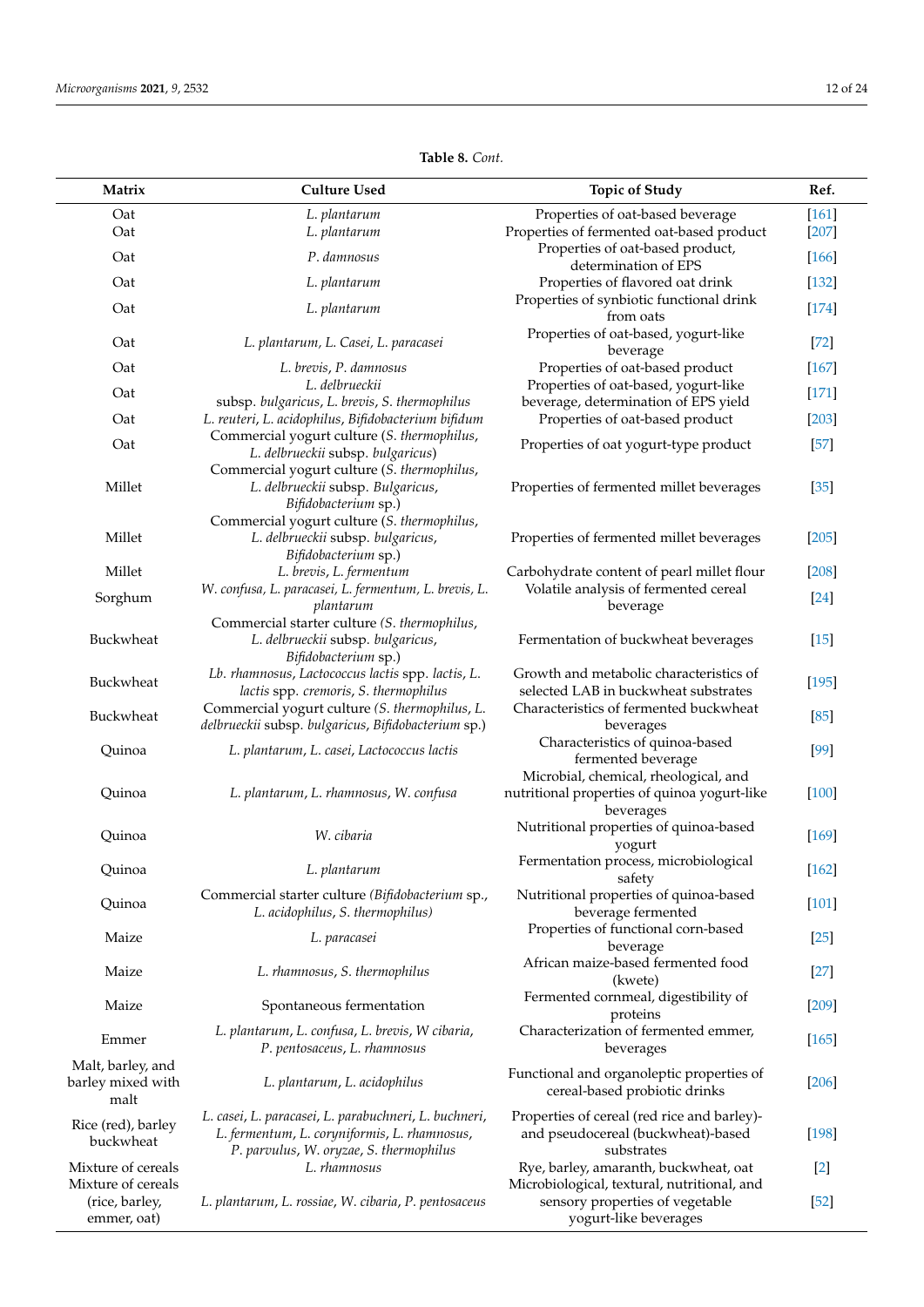| Matrix                              | <b>Culture Used</b>                                                                  | <b>Topic of Study</b>                                                                                                           | Ref. |
|-------------------------------------|--------------------------------------------------------------------------------------|---------------------------------------------------------------------------------------------------------------------------------|------|
| Rice, millet                        | Commercial starter culture (Bifidobacterium sp.,<br>L. acidophilus, S. thermophilus) | Bacterial population, color, flavor, texture,<br>and overall acceptability of the<br>beverages, shelf-life                      | [65] |
| Boza-Balkan drink<br>(from cereals) | L. plantarum, L. rhamnosus, L. pentosus.<br>L. paracasei                             | Antimicrobial activity, tolerance to gastric<br>juice, bile salt hydrolase activity, adhesion<br>to HT-29 and Caco-2 cell lines | [26] |

**Table 8.** *Cont.*

Using the *L. rhamnosus* GG strain, Kocková et al. [\[2\]](#page-15-12) conducted an analysis on various parameters of fermentation such as pH, the number of bacterial cells, and the concentration of organic acids formed before and after 10 h of fermentation of 10 aqueous extracts obtained from a variety of cereals and pseudocereals (rye flour, rye grain, barley flour, whole grain barley flour, amaranth flour, amaranth grain, buckwheat flour, whole grain buckwheat flour, oat flour, millet grain). The authors noted that the studied strain grew in each of the tested cereal and pseudocereal substrates during the lactic acid fermentation process. In addition, the active metabolism and growth of LAB cells was observed from an initial value of 5.0–6.5 log CFU/g to a final value of 7.4–8.8 log CFU/g. During lactic acid fermentation, *L. rhamnosus* GG produced organic acids (lactic, acetic, and citric), causing a reduction in the pH value from 4.9–6.1 (initial) to 4.3–5.9 (final) [\[2\]](#page-15-12). In turn, during storage at 5 ◦C for 21 days, the population of *L. rhamnosus* GG and the pH value were found to be reduced (due to an increase in the concentration of lactic, acetic, and citric acids) [\[2\]](#page-15-12). In particular, a visible decrease in the *L. rhamnosus* GG population was observed in the samples obtained from buckwheat, rye, barley, and amaranth flours. Němečková et al. [\[204\]](#page-22-8) also highlighted the negative effect of pH on the LAB population. The authors fermented beverages made from rice, rice, barley, and maize flours, supplemented with glucose (1%, w/w), to increase the content of fermentable carbohydrates. They used different LAB starters, including those from *L. delbrueckii*, *L. fermentum*, *L. casei* subsp. *casei*, *L. paracasei* subsp. *paracasei*, *L. helveticus*, *L. gasseri*, *Lactococcus lactis* subsp. *lactis, L. lactis* subsp. *cremoris, L. lactis* subsp. *lactis* biovar *diacetylactis*, and *L. mesenteroides*. Lactic acid fermentation was carried out at 37 °C (culture with lactobacilli) or 30 °C (culture with mesophilic bacteria). The course of lactic acid fermentation and the final pH of the fermented beverages (after 16 h of fermentation, pH of 3.7–4.5) depended on the LAB cultures used, while the final number of microbial cells was estimated at 7–8 log CFU/mL [\[195,](#page-22-3)[204\]](#page-22-8). Similar observations were made by Ziarno et al. [\[205\]](#page-22-11), who fermented millet-based beverages using a starter containing typical yogurt microflora (two species of LAB: *L. delbrueckii* subsp. *bulgaricus* and *S. thermophilus*). The authors found that the fermented drink had more than 6 log CFU/mL viable LAB cells after 28 days of storage at 6  $°C$ .

The fermentation and biochemical activity of LAB cells, which are specific for type, species, and even strain, also translate into changes observed in the pH of fermented cereal- and pseudocereal-based beverages during cold storage (Table [8\)](#page-10-0). Kowalska and Ziarno [\[85\]](#page-18-5) reported that the following commercial yogurt starter cultures carried out the effective fermentation of buckwheat-based beverages for up to 5 h: ABY-3 (containing *S. thermophilus*, *L. delbrueckii* subsp. *bulgaricus*, *L. acidophilus* La-5, and *Bifidobacterium animalis* subsp. *lactis* BB-12), YO-MIX 207 (containing *S. thermophilus*, *L. delbrueckii* subsp. *bulgaricus*, *L. acidophilus*, and *Bifidobacterium lactis*), YO-MIX 205 (containing *S. thermophilus, L. delbrueckii* subsp. *bulgaricus, L. acidophilus*, and *B. lactis*), and VEGE 033 (containing *S. thermophilus, L. delbrueckii* subsp. *bulgaricus, L. acidophilus* NCFM, and *B. lactis* HN019). The lactic acid fermentation by each of these industrial cultures stabilized the final pH at a value below 5.0. Similar pH values were observed for a soybean beverage obtained after lactic acid fermentation [\[36,](#page-16-14)[158\]](#page-20-14). On the contrary, Rathore et al. [\[206\]](#page-22-14) showed that barley malt fermented with *L. plantarum* NCIMB 8826 and *L. acidophilus* NCIMB 8821 strains at 30  $\degree$ C had a pH value of about 4.0. These differences in results may be related to the specificity of plant matrices, as well as the different bacterial cultures used in the studies.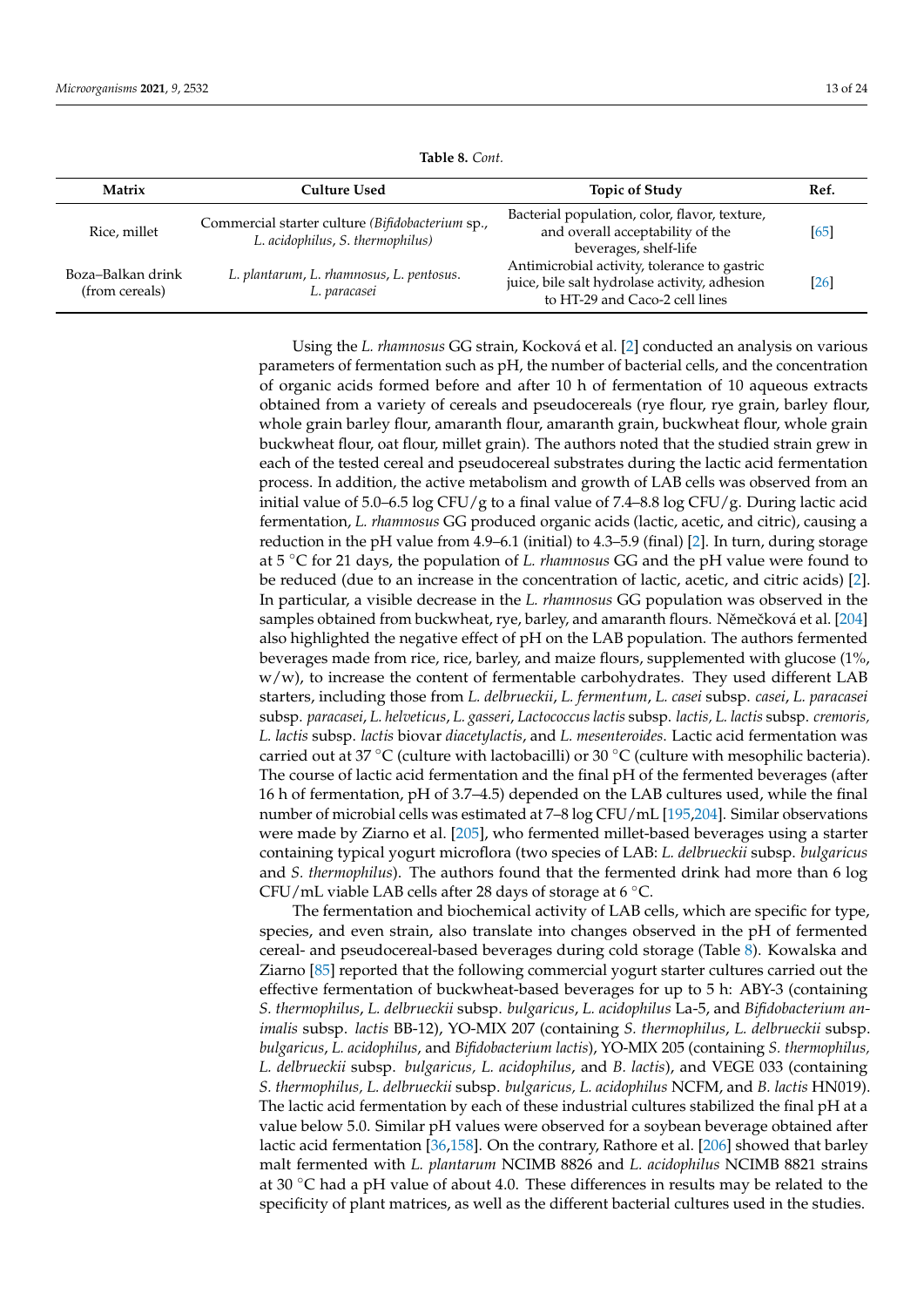# **4. The Importance of LAB for Properties of Cereal- and Pseudocereal-Based Beverages** *4.1. Lipid Transformation*

The biochemical activity of LAB is not just limited to carbohydrate fermentation. It is known that these bacteria have an intracellular system of hydrolytic enzymes, especially lipases and esterases, which catalyze the conversion of lipids and fatty acids released as triacylglycerides (TAGs) during the production of certain dairy products, such as rennetripened cheese [\[210](#page-22-15)[–213\]](#page-22-16). The esterases and lipases of LAB can hydrolyze many free fatty acid esters such as tri-, di-, and monoacylglycerols. It should be noted, however, that these are intracellular enzymes; therefore, a long maturation time and subsequent bacterial cell lysis allow these enzymes to exhibit lipolytic activity during long-term maturation, which is observed in the production of ripened cheeses but not in the case of fermented beverages [\[214\]](#page-22-17). Pérez Pulido et al. [\[215\]](#page-22-18) detected several strains that can exhibit lipolytic activity among lactobacilli, mainly heterofermentative strains of lactobacilli from *Lactobacillus brevis* (currently classified as *Levilactobacillus brevis*) and *L. fermentum*, although the observed lipolytic activity was limited to short- and medium-chain fatty acid esters. Akalin et al. [\[216\]](#page-22-19) found that the esterified forms of linoleic acid also acted as substrates for the synthesis of conjugated linoleic acids (CLA) by the *L. acidophilus* La-5 strain in milk yogurts. Due to the metabolism of these bacteria, the content of the fatty acid isomer 18:2cis-9, trans-11 increased almost threefold in the tested products. This suggests that such activity should also be observed in cereal- and pseudocereal-based beverages. The results reported by Barampana and Simarda [\[217\]](#page-22-20) agree with this assumption. The authors used *L. plantarum* strains to ferment beans and observed changes in the content of stearic, palmitic, oleic, linoleic, and linolenic fatty acids after 16 h of fermentation at 37 ℃.

Lactic acid fermentation with lactobacilli also causes changes in the content of some fatty acids in the sn-2, sn-1, and sn-3 positions and the proportion of individual fatty acids in the sn-2 position. This is most likely due to the transesterification process carried out by these bacteria [\[54\]](#page-17-5). Lipases can act specifically on a particular fatty acid or more generally on a certain class of fatty acids. The positional specificity or regiospecificity of bacterial lipases is defined as the ability of these enzymes to distinguish between two outer positions (primary ester bonds, sn-1 and sn-3 positions) and the inner position (secondary ester bonds, sn-2 position) in the TAG backbone. For instance, sn-1,3-regiospecific lipases preferentially hydrolyze sn-1 and sn-3 positions before sn-2 when they hydrolyze triacylglycerols [\[54\]](#page-17-5).

### *4.2. Contents of Vitamins*

Although most LAB are auxotrophic to many vitamins, some are capable of biosynthesizing water-soluble vitamins such as B vitamins (including folic acid, B2, and B12) [\[208](#page-22-12)[,218](#page-22-21)[–226\]](#page-23-0). Taranto et al. [\[219\]](#page-22-22) showed that *L. reuteri* CRL1098, isolated from sourdough, produced cobalamin, while Burgess et al. [\[220\]](#page-22-23) genetically modified the *Lactococcus lactis* subsp. *cremoris* NZ9000 strain for riboflavin (vitamin B2) biosynthesis, although spontaneous LAB mutants are known to overproduce riboflavin [\[221\]](#page-23-1). Such starter strains could be used in the future to increase the content of vitamins in fermented plant-based beverages [\[222](#page-23-2)[,223\]](#page-23-3). This is advantageous due to the fact that cereals and pseudocereals, which naturally contain various nutrients, including B vitamins (except vitamin B12), lose a significant amount of these bioactive substances during beverage processing. Lactic acid fermentation may change the content of B vitamins in cereal- or pseudocereal-based beverages, but the changes are influenced by the LAB strains capable of vitamin B biosynthesis, incubation conditions, and parameters used for the processing of plant-based materials into beverages. This has been proven for plant matrices other than cereals or pseudocereals [\[36](#page-16-14)[,223](#page-23-3)[–227\]](#page-23-4).

#### *4.3. Enzymatic Degradation of Phytates*

Lactic acid fermentation may also provide optimal conditions for the enzymatic degradation of phytates present in cereal- or pseudocereal-based beverages as complexes with multivalent cations (e.g., iron, zinc, calcium, and magnesium). The enzymatic reduction of phytate complexes can even significantly increase the content and bioavailability of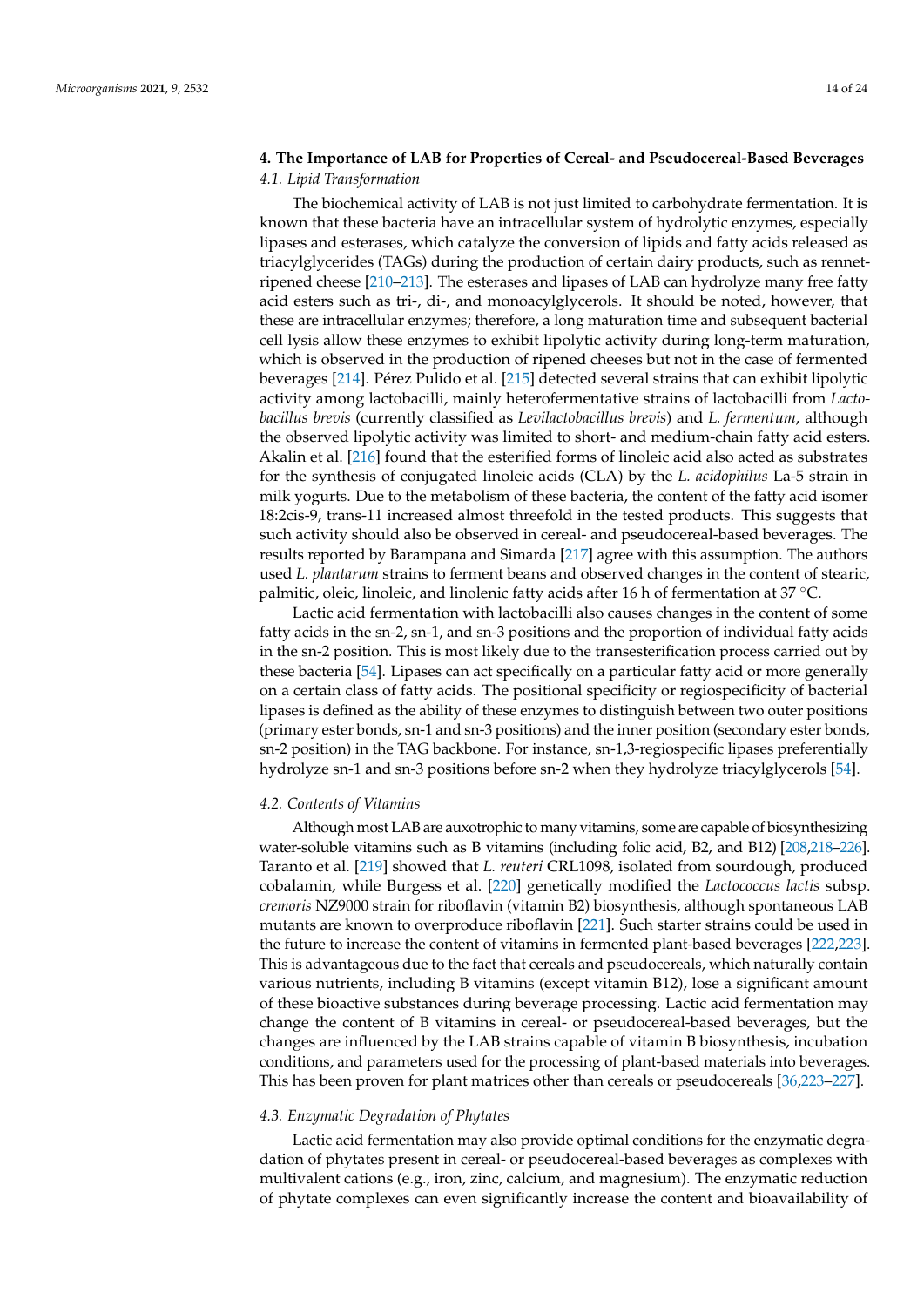minerals, which has been confirmed for some types of flour- and experimental cereal-based beverages (Table [8\)](#page-10-0) [\[22,](#page-16-22)[208,](#page-22-12)[228\]](#page-23-5). Microbial phytase can hydrolyze phytic acid salts during lactic acid fermentation, and low pH conditions and fermentation temperature can favor the activity of this enzyme. This was proven by Khetarpaul and Chauhan [\[208\]](#page-22-12), who fermented pearl millet flour using *L. brevis* and *L. fermentum* cultures at 30 ◦C for 72 h. The authors noted a significant reduction in phytic acid as well as polyphenols (up to 83–88% and 80–91% of the initial content). This may improve not only the bioavailability of minerals but also the digestibility of proteins and carbohydrates. Nionelli et al. [\[72\]](#page-17-22) examined the suitability of oat flakes for making functional beverages fermented with *L. plantarum* LP09. The researchers noted that fermentation increased the polyphenols' availability and the antioxidant activity (by 25% and 70%, respectively).

# *4.4. β-Glucosidase Activities of LAB*

A significant activity of LAB, related to some carbohydrates, as well as antioxidant capacity, is β-glucosidase activity [\[229](#page-23-6)[,230\]](#page-23-7). β-D-glucosidases remove glucopyranosyl residues from the non-reducing end of β-D-glucosides by catalysing hydrolysis of the glycosidic bond [\[229\]](#page-23-6). Most β-glucosidases hydrolyse a broad range of substrates (i.e., phenols, polyphenols, and flavonoids). This way, the fermentations with LAB could increase the concentrations of phyto-oestrogens, bioactive isoflavones, and phenolic compounds in plant materials, leading to a significant contribution to the nutritional attributes of fermented plant food, cereal-, and pseudocereal-based beverages (Table [8\)](#page-10-0) [\[231](#page-23-8)[–234\]](#page-23-9). It is worth noting that β-glucosidase activity can release attractive flavor or fragrance compounds from the glucosylated precursors of fermented products and increases the bioavailability of health-promoting plant metabolites. Most of this type of research has been done on fermented soybean products or fermented vegetables [\[230,](#page-23-7)[232](#page-23-10)[–234\]](#page-23-9).

# *4.5. The Digestibility of Proteins*

The digestibility of proteins in cereal- or pseudocereal-based beverages can also be improved by a mechanism other than the breakdown of phytates or polyphenols (Table [8\)](#page-10-0). Lactic acid fermentation of these beverages leads to changes in the levels of proteins and amino acids. The peptidase system of starter lactic acid bacteria has a major role on the liberation of free amino acids [\[52](#page-17-3)[,235\]](#page-23-11). Furthermore, during acidification, the activation of cereal flour endogenous proteinases is observed [\[236\]](#page-23-12). For example, it has been shown that lactic acid fermentation increased the level of available lysine (a limiting amino acid for cereal proteins), methionine, and tryptophan in maize, millet, sorghum, and other cereals or pseudocereals [\[209](#page-22-13)[,237\]](#page-23-13). However, Nanson and Field [\[209\]](#page-22-13) observed that the levels of available (free) lysine, methionine, and tryptophan were dependent on the parameters of the lactic acid fermentation process when they studied the fermentation of corn flour. Similar effects and relationships can be expected for all fermented cereal- or pseudocerealbased beverages, but there are no literature data to support this hypothesis.

### **5. Conclusions**

The high activity of LAB during the lactic acid fermentation process causes similar changes in the product composition to that observed in LAB-fermented milk, including the formation of organic acids, acidification of the environment, decomposition of some carbohydrates, and digestion of proteins and lipids. Thus, fermented cereal- or pseudocereal-based beverages can be an alternative to fermented milk to meet the growing demand for this type of product among consumers.

In our opinion, there is no barrier for the application of LAB on plant-derived beverages. The effect of lactic acid fermentation on the nutritional value of fermented cereal- or pseudocereal-based beverages seems to be variable, although literature data indicate that there is an improvement in the properties of these products. Limitations can be avoided by selecting the appropriate LAB cultures to the correct formula of plant beverage based on cereals or pseudocereals. Problems resulting from unattractive flavor and textural features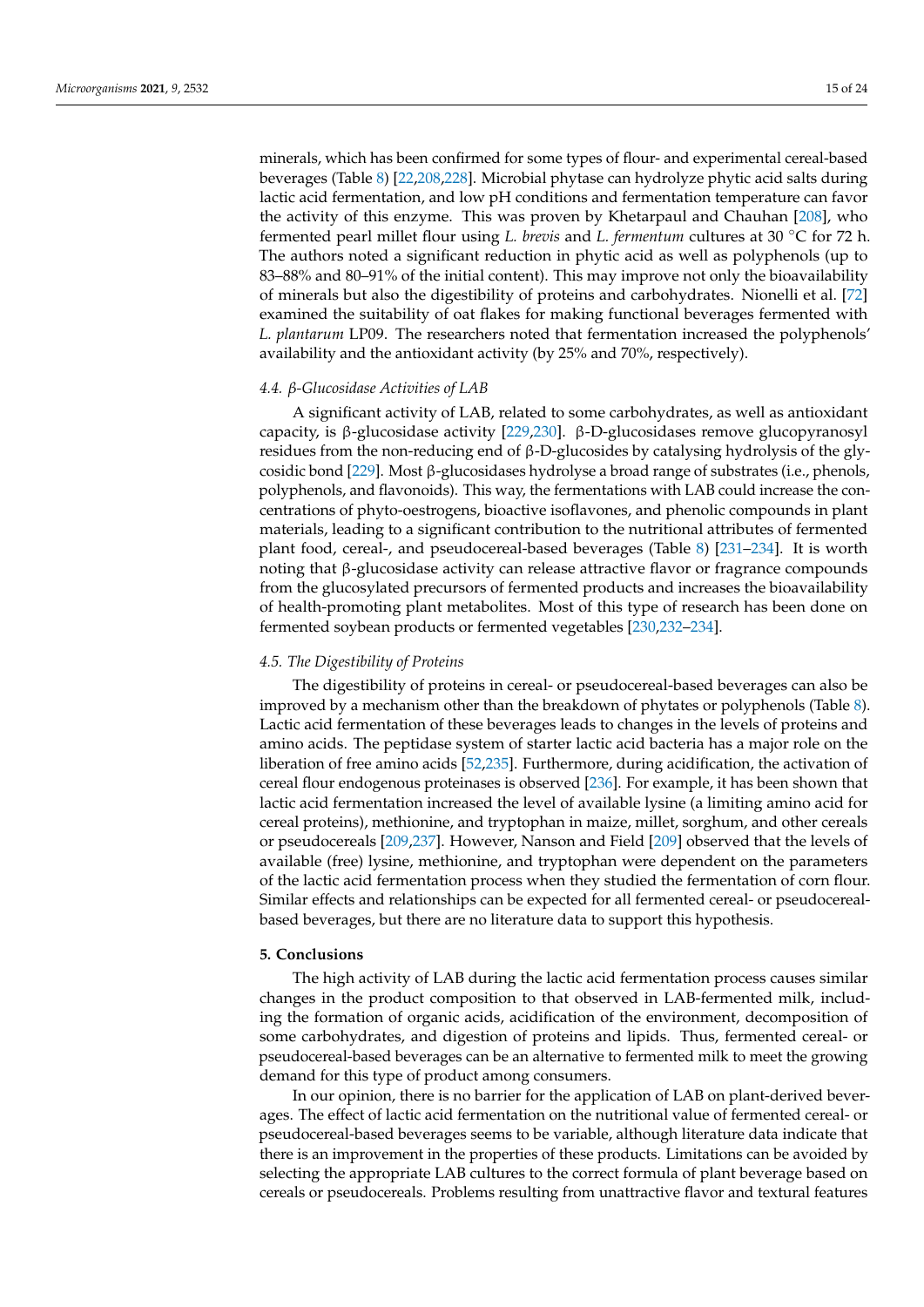can be solved by using taste, flavoring, and texturating additives. A barrier related to the texture or consistency of fermented cereal- or pseudocereal-based beverages can be missed by creating the right starch gels in the final products.

The results of the discussed studies highlight that the fermentation of cereal- or pseudocereal-based beverages with LAB enhances their health-promoting properties. The good viability of LAB during cold storage allows achieving therapeutic effects that can be obtained from consuming fermented milk products, such as kefir, buttermilk, or yogurt. In addition, cereal- or pseudocereal-based beverages lack the proteins, lactose, and cholesterol found in milk. Fermented cereal- or pseudocereal-based beverages are also a good source of proteins, fiber, vitamins, and minerals. Thus, these beverages can be not only a good choice of food for people with celiac disease, milk protein allergy, or lactose intolerance, but also a new, environmentally friendly alternative for the general public.

**Author Contributions:** Conceptualization, M.Z. and P.C.; methodology, M.Z. and P.C.; formal analysis, M.Z. and P.C.; investigation, M.Z. and P.C.; writing—original draft preparation, M.Z. and P.C.; writing—review and editing, M.Z. and P.C.; visualization, M.Z. and P.C.; funding acquisition, M.Z. All authors have read and agreed to the published version of the manuscript.

**Funding:** This research received no external funding.

**Conflicts of Interest:** The authors declare no conflict of interest.

## **References**

- <span id="page-15-0"></span>1. Fidler-Witoń, E.; Madry, E.; Krasińska, B.; Walkowiak, J. Lactose intolerance and its determinants. *Fam. Med. Prim. Care Rev.* 2011, *2*, 308–310. (Abstract in English)
- <span id="page-15-12"></span>2. Kocková, M.; Dilongová, M.; Hybenová, E.; Valík, L. Evaluation of cereals and pseudocereals suitability for the development of new probiotic foods. *J. Chem.* **2013**, *2013*. [\[CrossRef\]](http://doi.org/10.1155/2013/414303)
- <span id="page-15-11"></span>3. Vasudha, S.; Mishra, H. Non dairy probiotic beverages. *Int. Food Res. J.* **2013**, *20*, 7–15.
- <span id="page-15-1"></span>4. Wirnitzer, K.C. Vegan Nutrition: Latest Boom in Health and Exercise. In *Therapeutic, Probiotic, and Unconventional Foods*; Elsevier Inc.: Cambridge, UK, 2018.
- <span id="page-15-2"></span>5. Jeske, S.; Zannini, E.; Arendt, E.K. Evaluation of physicochemical and glycaemic properties of commercial plant-based milk subtitutes. *Plant Foods Hum. Nutr.* **2017**, *72*, 26–33. [\[CrossRef\]](http://doi.org/10.1007/s11130-016-0583-0) [\[PubMed\]](http://www.ncbi.nlm.nih.gov/pubmed/27817089)
- 6. Jeske, S.; Zannini, E.; Arendt, E.K. Past, present and future: The strength of plant-based dairy substitutes based on gluten-free raw materials. *Food Res. Int.* **2018**, *110*, 42–51. [\[CrossRef\]](http://doi.org/10.1016/j.foodres.2017.03.045)
- <span id="page-15-4"></span>7. Parrish, C.R. Moo-ove Over, Cow's Milk: The Rise of Plant-Based Dairy Alternatives. *Pract. Gastroenterol.* **2018**, *171*, 20–27.
- <span id="page-15-3"></span>8. Haas, R.; Schnepps, A.; Pichler, A.; Meixner, O. Cow Milk versus Plant-Based Milk Substitutes: A Comparison of Product Image and Motivational Structure of Consumption. *Sustainability* **2019**, *11*, 46. [\[CrossRef\]](http://doi.org/10.3390/su11185046)
- <span id="page-15-5"></span>9. Zhang, H.; Onning, G.; Triantafyllou, A.O.; Oste, R. Nutritional properties of oat-based beverages as affected by processing and storage. *J. Sci. Food Agric.* **2007**, *87*, 2294–2301. [\[CrossRef\]](http://doi.org/10.1002/jsfa.2987)
- <span id="page-15-13"></span>10. Veber, A.; Zar˛eba, D.; Ziarno, M. Chapter title: "Functional fermented beverage prepared from germinated white kidney beans (Phaseolus vulgaris L.)". In *Milk Substitutes—Selected Aspects*; Ziarno, M., Ed.; IntechOpen: London, UK, 2021; Available online: <https://www.intechopen.com/chapters/74899> (accessed on 4 December 2021). [\[CrossRef\]](http://doi.org/10.5772/intechopen.95818)
- <span id="page-15-14"></span>11. Montemurro, M.; Pontonio, E.; Coda, R.; Rizzello, C.G. Plant-based alternatives to yogurt: State-of-the-art and perspectives of new biotechnological challenges. *Foods* **2021**, *10*, 316. [\[CrossRef\]](http://doi.org/10.3390/foods10020316)
- <span id="page-15-6"></span>12. Levy, R.; Okun, Z.; Davidovich-Pinhas, M.; Shpigelman, A. Utilization of high-pressure homogenization of potato protein isolatefor the production of dairy-free yogurt-like fermented product. *Food Hydrocoll.* **2020**, *113*, 106442. [\[CrossRef\]](http://doi.org/10.1016/j.foodhyd.2020.106442)
- <span id="page-15-7"></span>13. Mäkinen, O.E.; Wanhalinna, V.; Zannini, E.; Arendt, E.K. Foods for special dietary needs: Non-dairy plant based milk substitutes and fermented dairy type products. *Crit. Rev. Food Sci. Nutr.* **2016**, *56*, 339–349. [\[CrossRef\]](http://doi.org/10.1080/10408398.2012.761950)
- <span id="page-15-8"></span>14. Tangyu, M.; Muller, J.; Bolten, C.J.; Wittmann, C. Fermentation of plant-based milk alternatives for improved flavour and nutritional value. *Appl. Microbiol. Biotechnol.* **2019**, *103*, 9263–9275. [\[CrossRef\]](http://doi.org/10.1007/s00253-019-10175-9)
- <span id="page-15-9"></span>15. Kowalska, E.; Ziarno, M. Chapter title: "The possibility of obtaining buckwheat beverages fermented with lactic acid bacteria cultures and bifidobacteria". In *Milk Substitutes—Selected Aspects*; Ziarno, M., Ed.; IntechOpen: London, UK, 2020; Available online: <https://www.intechopen.com/chapters/74166> (accessed on 4 December 2021). [\[CrossRef\]](http://doi.org/10.5772/intechopen.94913)
- <span id="page-15-10"></span>16. Paul, A.A.; Kumar, S.; Kumar, V.; Sharma, R. Milk Analog: Plant based alternatives to conventional milk, production, potential and health concerns. *Crit. Rev. Food Sci. Nutr.* **2019**, *60*, 3005–3023. [\[CrossRef\]](http://doi.org/10.1080/10408398.2019.1674243)
- 17. Onning, G.; Akesson, B.; Oste, R.; Lundquist, I. Effects of consumption of oat milk, soya milk, or cow's milk on plasma lipids and antioxidative capacity in health subjects. *An. Nutr. Met.* **1998**, *42*, 211–220. [\[CrossRef\]](http://doi.org/10.1159/000012736) [\[PubMed\]](http://www.ncbi.nlm.nih.gov/pubmed/9745107)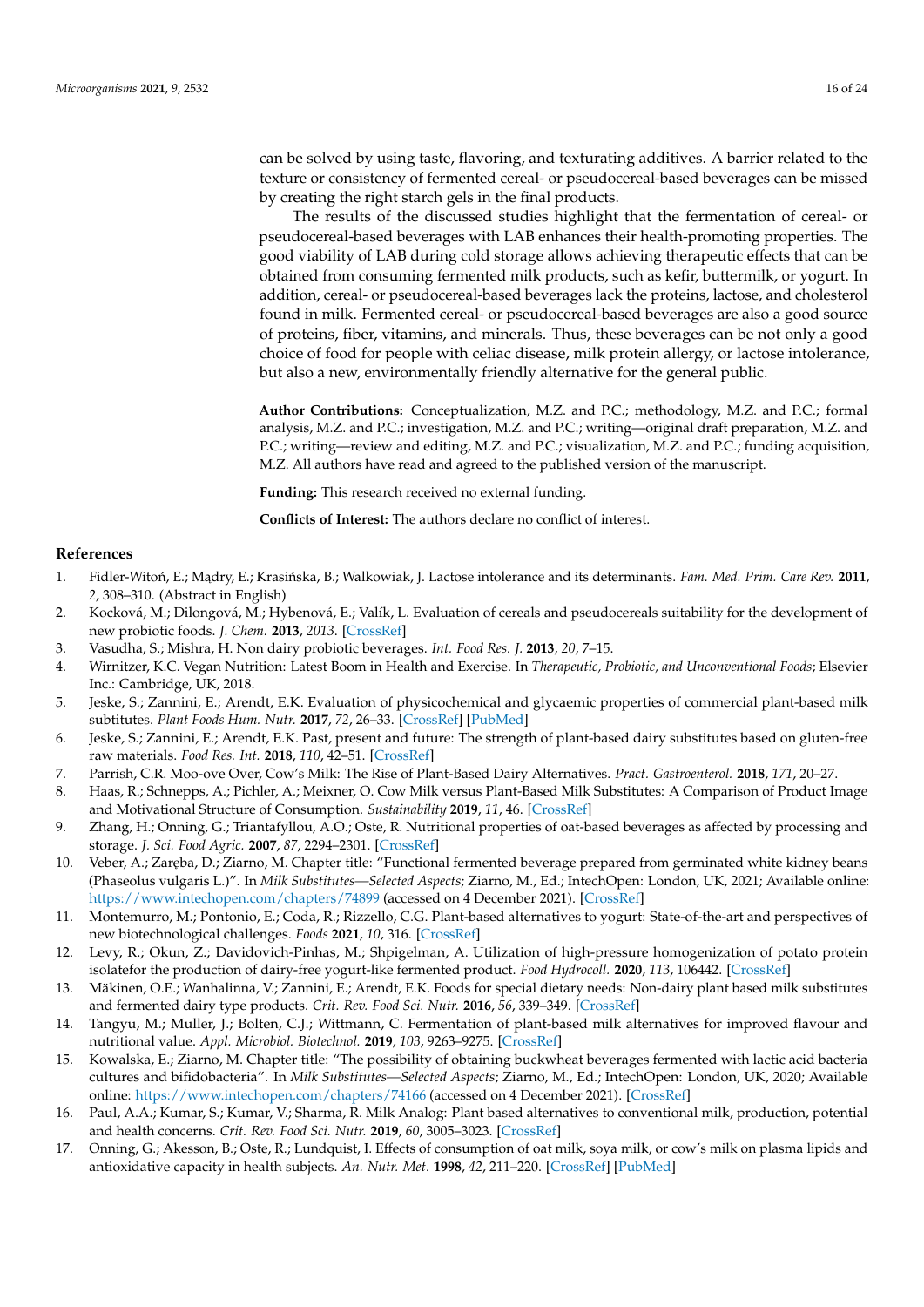- 18. Onning, G.; Wallmark, A.; Persson, M.; Akesson, B.; Elmstahl, S.; Oste, R. Consumption of oat milk for 5 weeks lowers serum cholesterol and LDL cholesterol in free-living men with moderate hypercholesterolemia. *An. Nutr. Met.* **1999**, *43*, 301–309. [\[CrossRef\]](http://doi.org/10.1159/000012798)
- 19. Diarra, K.; Nong, Z.G.; Jie, C. Peanut milk and peanut milk based products production: A review. *Crit. Rev. Food Sci. Nutr.* **2005**, *45*, 405–423. [\[CrossRef\]](http://doi.org/10.1080/10408390590967685)
- <span id="page-16-0"></span>20. Salpietro, C.D.; Gangemi, S.; Briuglia, S.; Meo, A.; Merlino, M.V.; Muscolino, G.; Bisignano, G.; Trombetta, D.; Saija, A. The almond milk: A new approach to the management of cow- milk allergy/intolerance in infants. *Minerva Pediatr.* **2005**, *57*, 173–180. [\[PubMed\]](http://www.ncbi.nlm.nih.gov/pubmed/16172596)
- <span id="page-16-1"></span>21. Coda, R.; Montemurro, M.; Rizzello, C.G. Yogurt-like beverages made with cereals. In *Yogurt in Health and Disease Prevention*; Shah, N., Ed.; Elsevier Academic Press: Cambridge, MA, USA, 2017. [\[CrossRef\]](http://doi.org/10.1016/b978-0-12-805134-4.00010-9)
- <span id="page-16-22"></span>22. Gotcheva, V.; Pandiella, S.S.; Angelov, A.; Roshkova, Z.G.; Webb, C. Monitoring the fermentation of the traditional Bulgarian beverage boza. *Int. J. Food Sci. Technol.* **2001**, *36*, 129–134. [\[CrossRef\]](http://doi.org/10.1046/j.1365-2621.2001.00429.x)
- <span id="page-16-17"></span>23. Zorba, M.; Hancioglu, O.; Genc, M.; Karapinar, M.; Ova, G. The use of starter cultures in the fermentation of boza, a traditional Turkish beverage. *Proc. Biochem.* **2003**, *38*, 1405–1411. [\[CrossRef\]](http://doi.org/10.1016/S0032-9592(03)00033-5)
- <span id="page-16-20"></span>24. Muyanja, C.M.B.K.; Narvhus, J.A.; Langsrud, T. Organic acids and volatile organic compounds produced during traditional and starter culture fermentation of Bushera, a Ugandan fermented cereal beverage, a Ugandan Fermented Cereal Beverage. *Food Biotechnol.* **2012**, *26*, 1–28. [\[CrossRef\]](http://doi.org/10.1080/08905436.2011.617252)
- <span id="page-16-21"></span>25. Menezes, A.G.T.; Ramos, C.L.; Dias, D.R.; Schwan, R.F. Combination of probiotic yeast and lactic acid bacteria as starter culture to produce maize-based beverages. *Food Res. Int.* **2018**, *111*, 187–197. [\[CrossRef\]](http://doi.org/10.1016/j.foodres.2018.04.065)
- <span id="page-16-2"></span>26. Todorov, S.; Botesm, M.; Guigas, C.; Schillinger, U.; Wiid, I.; Wachsman, M.; Holzapfel, W.; Dicks, L. Boza, a natural source of probiotic lactic acid bacteria. *J. Appl. Microbiol.* **2008**, *104*, 465–477. [\[CrossRef\]](http://doi.org/10.1111/j.1365-2672.2007.03558.x)
- <span id="page-16-3"></span>27. Wacoo, A.P.; Mukisa, I.M.; Meeme, R.; Byakika, S.; Wendiro, D.; Sybesma, W.; Kort, R. Probiotic enrichment and reduction of aflatoxins in a traditional african maize-based fermented food. *Nutrients* **2019**, *11*, 265. [\[CrossRef\]](http://doi.org/10.3390/nu11020265) [\[PubMed\]](http://www.ncbi.nlm.nih.gov/pubmed/30691002)
- <span id="page-16-4"></span>28. Kitabatake, N.; Gimbi, D.M.; Oi, Y. Traditional nonalcoholic beverage, Togwa, in East Africa, produced from maize flour and germinated finger millet. *Int. J. Food Sci. Nutr.* **2003**, *54*, 447–455. [\[CrossRef\]](http://doi.org/10.1080/09637480120092053)
- 29. Mugochi, T.; Mutukumira, T.; Zvauya, R. Comparison of sensory characteristics of traditional Zimbabwean non-alcoholic cereal beverages, masvusvu and mangisi with mahewu, a commercial cereal product. *Ecol. Food Nutr.* **2001**, *40*, 299–309. [\[CrossRef\]](http://doi.org/10.1080/03670244.2001.9991655)
- <span id="page-16-5"></span>30. Jargin, S.V. Kvass: A possible contributor to chronic alcoholism in the Former Soviet Union e alcohol content should be indicated on labels and in advertising. *Alcohol Alcohol.* **2009**, *44*, 529. [\[CrossRef\]](http://doi.org/10.1093/alcalc/agp055)
- <span id="page-16-6"></span>31. Padma, M.; Jagannadha Rao, P.V.K.; Edukondalu, L.; Aparna, K.; Ravi Babu, G. Storage studies of probiotic rice milk during refrigerated conditions. *Int. J. Chem. Stud.* **2019**, *7*, 1114–1117.
- <span id="page-16-7"></span>32. Trząskowska, M. Probiotics in products of plant origin. *Food Sci.-Technol.-Qual.* 2013, 4, 5–20, (Abstract in English). [\[CrossRef\]](http://doi.org/10.15193/zntj/2013/89/005-020)
- <span id="page-16-16"></span>33. Waters, D.M.; Mauch, A.; Coffey, A.; Arendt, E.K.; Zannini, E. Lactic Acid Bacteria as a Cell Factory for the Delivery of Functional Biomolecules and Ingredients In Cereal-Based Beverages: A Review. *Crit. Rev. Food Sci. Nutr.* **2015**, *55*, 503–520. [\[CrossRef\]](http://doi.org/10.1080/10408398.2012.660251)
- <span id="page-16-18"></span>34. Lorenzo, C.; Zannini, E.; Elke, K.A. Lactic acid bacteria as sensory biomodulators for fermented cereal-based beverages. *Trends Food Sci. Technol.* **2016**, *54*, 17–25. [\[CrossRef\]](http://doi.org/10.1016/j.tifs.2016.05.009)
- <span id="page-16-8"></span>35. Cicho ´nska, P.; Ziarno, M. Chapter title: "Production and Consumer Acceptance of Millet Beverages". In *Milk Substitutes—Selected Aspects*; Ziarno, M., Ed.; IntechOpen: London, UK, 2020. Available online: <https://www.intechopen.com/chapters/73738> (accessed on 3 December 2021). [\[CrossRef\]](http://doi.org/10.5772/intechopen.94304)
- <span id="page-16-14"></span>36. Ziarno, M.; Zar˛eba, D.; Maciejak, M.; Veber, A.L. The impact of dairy starter cultures on selected qualitative properties of functional fermented beverage prepared from germinated White Kidney Beans. *J. Food Nutr. Res.* **2019**, *2*, 167–176. Available online: <http://www.vup.sk/en/download.php?bulID=2022> (accessed on 3 December 2021).
- <span id="page-16-9"></span>37. Adil Nawaz, M.; Tan, M.; Øiseth, S.; Buckow, R. An Emerging Segment of Functional Legume-Based Beverages: A Review. *Food Rev. Int.* **2020**. [\[CrossRef\]](http://doi.org/10.1080/87559129.2020.1762641)
- <span id="page-16-10"></span>38. Würsch, P.; Vedovo, S.; Del Koellreutter, B. Cell structure and starch nature as key of the digestion rate of starch. *Am. J. Clin. Nutr.* **1986**, *43*, 25–29. [\[CrossRef\]](http://doi.org/10.1093/ajcn/43.1.25) [\[PubMed\]](http://www.ncbi.nlm.nih.gov/pubmed/3484604)
- <span id="page-16-11"></span>39. Kumar, A.; Kaur, A.; Tomer, V.; Rasane, P.; Gupta, K. Development of nutricereals and milk-based beverage: Process optimization and validation of improved nutritional properties. *J. Food Proc. Eng.* **2019**, *43*, e13025. [\[CrossRef\]](http://doi.org/10.1111/jfpe.13025)
- <span id="page-16-12"></span>40. Bernat, N.; Malte, C.; Amparo, C.; Chelo, G.M. Vegetable milks and their fermented derivative products. *Int. J. Food Stud.* **2014**, *3*, 93–124. [\[CrossRef\]](http://doi.org/10.7455/ijfs/3.1.2014.a9)
- <span id="page-16-13"></span>41. Abagoshu, N.A.; Ibrahim, A.M.; Teka, T.A.; Mekonnen, T.B. Effect of soybean varieties and processing methods on nutritional and sensory properties of soymilk. *J. Food Proc. Preserv.* **2016**, *41*, 1–9. [\[CrossRef\]](http://doi.org/10.1111/jfpp.13014)
- <span id="page-16-15"></span>42. Vidal-Valverde, C.; Frías, J.; Esteban, R. Dietary Fiber in Processed Lentils. *J. Food Sci.* **1992**, *57*, 1161–1163. [\[CrossRef\]](http://doi.org/10.1111/j.1365-2621.1992.tb11288.x)
- <span id="page-16-19"></span>43. Czarnecka, M.; Czarnecki, Z.; Nowak, J.; Roszyk, H. Effect of lactic fermentation and extrusion of bean and pea seeds on nutritional and functional properties. *Nahrung* **1998**, *42*, 7–11. [\[CrossRef\]](http://doi.org/10.1002/(SICI)1521-3803(199802)42:01<7::AID-FOOD7>3.3.CO;2-9)
- 44. Mulimani, V.H.; Devendra, S. Effect of soaking, cooking and crude a-galactosidase treatment on the oligosaccharide content of red gram flour. *Food Chem.* **1998**, *61*, 475–479. [\[CrossRef\]](http://doi.org/10.1016/S0308-8146(97)00142-8)
- 45. Mwikya, S.M.; Van Camp, J.; Rodriguez, R.; Huyghebaert, A. Effects of sprouting on nutrient and antinutrient composition of kidney beans (Phaseolus vulgaris var. Rose coco). *Eur. Food Res. Technol.* **2001**, *212*, 188–191. [\[CrossRef\]](http://doi.org/10.1007/s002170000200)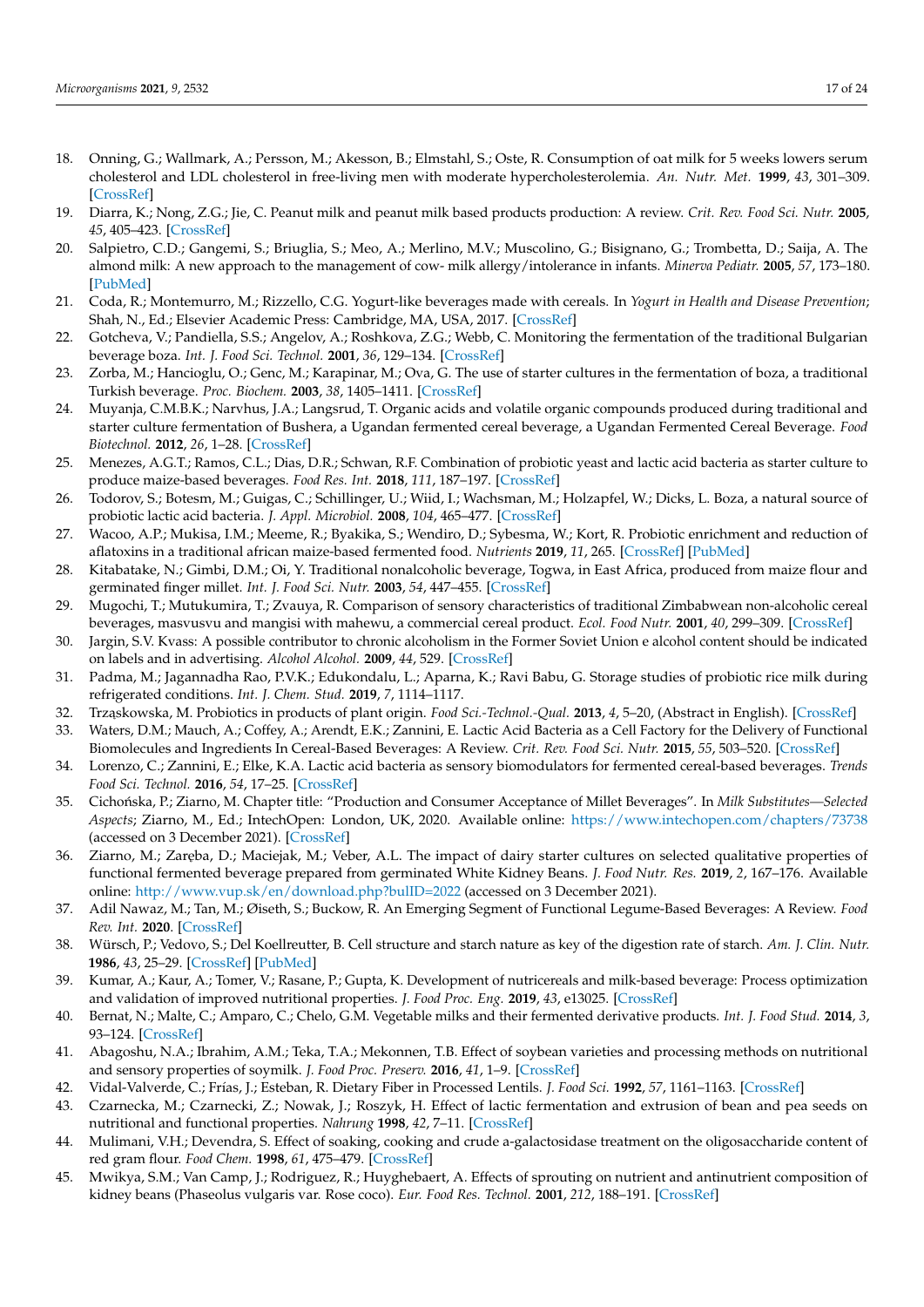- 46. Viana, S.F.; Guimaraes, V.M.; Jose, I.C.; Oliveira, M.G.A.; Costa, N.M.B.; Barros, E.G.; Moreira, M.A.; de Rezende, S.T. Hydrolysis of oligosaccharides in soybean flour by soybean α-galactosidase. *Food Chem.* **2005**, *93*, 665–670. [\[CrossRef\]](http://doi.org/10.1016/j.foodchem.2004.09.045)
- 47. Anisha, G.S.; Prema, P. Reduction of non-digestible oligosaccharides in horse gram and green gram flours using crude αgalactosidase from *Streptomyces griseoloalbus*. *Food Chem.* **2008**, *106*, 1175–1179. [\[CrossRef\]](http://doi.org/10.1016/j.foodchem.2007.07.058)
- 48. Dostálová, J.; Kadlec, P.; Bernášková, J.; Houška, M.; Strohalm, J. The changes of α-galactosides during germination and high pressure treatment of chick-pea seeds. *Czech. J. Food Sci.* **2018**, *22*, 41–44. [\[CrossRef\]](http://doi.org/10.17221/10608-CJFS)
- <span id="page-17-0"></span>49. Lewicki, P.P. Sprouts as source of valuable nutritients.  $\dot{Z}$ ywność Nauka Technol. Jakość 2010, 6, 18–33. [\[CrossRef\]](http://doi.org/10.15193/zntj/2010/73/018-033)
- <span id="page-17-1"></span>50. Swati, S.; Tyagi, S.K.; Anurag, R.K. Plant-based milk alternatives an emerging segment of functional beverages: A review. *J. Food Sci. Technol.* **2016**, *53*, 3408–3423. [\[CrossRef\]](http://doi.org/10.1007/s13197-016-2328-3)
- <span id="page-17-2"></span>51. Pontonio, E.; Raho, S.; Dingeo, C.; Centrone, D.; Carofiglio, V.E.; Rizzello, C.G. Nutritional, functional, and technological characterization of a novel gluten-and lactose-free yogurt-style snack produced with selected lactic acid bacteria and Leguminosae flours. *Front. Microbiol.* **2020**, *11*, 1664. [\[CrossRef\]](http://doi.org/10.3389/fmicb.2020.01664) [\[PubMed\]](http://www.ncbi.nlm.nih.gov/pubmed/32765471)
- <span id="page-17-3"></span>52. Coda, R.; Lanera, A.; Trani, A.; Gobbetti, M.; Di Cagno, R. Yogurt-like beverages made of a mixture of cereals, soy and grape must: Microbiology, texture, nutritional and sensory properties. *Int. J. Food Microbiol.* **2012**, *155*, 120–127. [\[CrossRef\]](http://doi.org/10.1016/j.ijfoodmicro.2012.01.016)
- <span id="page-17-4"></span>53. El-Adawy, T.A. Nutritional composition and antinutritional factors of chickpeas (*Cicer arietinum* L.) undergoing different cooking methods and germination. *Plant Foods Hum. Nutr.* **2002**, *57*, 83–97. [\[CrossRef\]](http://doi.org/10.1023/A:1013189620528) [\[PubMed\]](http://www.ncbi.nlm.nih.gov/pubmed/11855623)
- <span id="page-17-5"></span>54. Ziarno, M.; Bryś, J.; Parzyszek, M.; Veber, A.L. Effect of lactic acid bacteria on the lipid profile of bean-based plant substitute of fermented milk. *Microorganisms* **2020**, *8*, 1348. [\[CrossRef\]](http://doi.org/10.3390/microorganisms8091348)
- <span id="page-17-6"></span>55. Takagi, S.; Yoshida, H. Microwave heating influences on fatty acid distributions of triacylglycerols and phospholipids in hypocotyl of soybeans (*Glycine max* L.). *Food Chem.* **1999**, *66*, 345–351. [\[CrossRef\]](http://doi.org/10.1016/S0308-8146(99)00072-2)
- <span id="page-17-7"></span>56. El-Sayed, H.; Ramadan, M. Production of probiotic-fermented rice milk beverage fortified with cactus pear and Physalis pulp. *Zagazig J. Agric. Res.* **2020**, *47*, 165–177. [\[CrossRef\]](http://doi.org/10.21608/zjar.2020.70239)
- <span id="page-17-8"></span>57. Brückner-Gühmann, M.; Vasileva, E.; Culetu, A.; Duta, D.; Sozer, N.; Drusch, S. Oat protein concentrate as alternative ingredient for non-dairy yoghurt-type product. *J. Sci. Food Agric.* **2019**, *99*, 5852–5857. [\[CrossRef\]](http://doi.org/10.1002/jsfa.9858) [\[PubMed\]](http://www.ncbi.nlm.nih.gov/pubmed/31206178)
- <span id="page-17-9"></span>58. Burton, G.W.; Wallace, A.T.R. Chemical composition and nutritive value of pearl millet. *Crop Sci.* **1972**, *1*, 187–188. [\[CrossRef\]](http://doi.org/10.2135/cropsci1972.0011183X001200020009x)
- <span id="page-17-10"></span>59. U.S. Department of Agriculture. Agricultural Research Service. Food Data Central. 2019. Available online: <Fdc.nal.usda.gov> (accessed on 3 December 2021).
- <span id="page-17-11"></span>60. Jiang, S.Y.; Ma, A.; Xie, L.; Ramachandran, S. Improving protein content and quality by over-expressing artificially synthetic fusion proteins with high lysine and threonine constituent in rice plants. *Sci. Rep.* **2016**, *6*, 1–14. [\[CrossRef\]](http://doi.org/10.1038/srep34427) [\[PubMed\]](http://www.ncbi.nlm.nih.gov/pubmed/27677708)
- <span id="page-17-12"></span>61. Peña-Rosas, J.P.; Mithra, P.; Unnikrishnan, B.; Kumar, N.; De-Regil, L.M.; Nair, N.S.; Garcia-Casal, M.N.; Solon, J.A. Fortification of rice with vitamins and minerals for addressing micronutrient malnutrition. *Cochrane Database Syst. Rev.* **2019**, *10*, CD009902. [\[CrossRef\]](http://doi.org/10.1002/14651858.CD009902.pub2) [\[PubMed\]](http://www.ncbi.nlm.nih.gov/pubmed/31684687)
- 62. Massa, G.; Vannopen, A.; Gillis, P.; Aerssens, P.; Alliet, P.; Raes, M. Protein malnutrition due to replacement of milk by rice drink. *Eur. J. Ped.* **2001**, *160*, 382–384. [\[CrossRef\]](http://doi.org/10.1007/s004310100746)
- <span id="page-17-13"></span>63. Devi, P.B.; Vijayabharathi, R.; Sathyabama, S.; Malleshi, N.G.; Priyadarisini, V.B. Health benefits of finger millet (Eleusinecoracana L.) polyphenols and dietary fiber: A review. *J. Food Sci. Technol.* **2014**, *51*, 1021–1040. [\[CrossRef\]](http://doi.org/10.1007/s13197-011-0584-9)
- <span id="page-17-14"></span>64. Arendt, E.K.; Zannini, E. *Cereal Grains for the Food and Beverage Industries*; Woodhead Publishing: Sawston, UK, 2013; ISBN 9780857094131.
- <span id="page-17-15"></span>65. Hassan, A.A.; Aly, M.M.A.; El-Hadidie, S.T. Production of ceral-based probiotic beverages. *World Appl. Sci. J.* **2012**, *19*, 1367–1380. [\[CrossRef\]](http://doi.org/10.5829/idosi.wasj.2012.19.10.2797)
- <span id="page-17-16"></span>66. Atwaa, E.; Elmaadawy, A.; Awaad, E. Production of fruit flavored probiotic rice milk beverage. *J. Food Dairy Sci.* **2019**, *10*, 453–458. [\[CrossRef\]](http://doi.org/10.21608/jfds.2019.71360)
- <span id="page-17-17"></span>67. Charalampopoulos, D.; Pandiella, S.S.; Webb, C. Growth studies of potentially probiotic lactic acid bacteria in cereal-based substrates. *J. Appl. Microbiol.* **2002**, *92*, 851–859. [\[CrossRef\]](http://doi.org/10.1046/j.1365-2672.2002.01592.x)
- <span id="page-17-18"></span>68. Piatkowska, E.; Kopeć, A.; Kidacka, A.; Leszczyńska, T.; Pisulewska, E. Content of nutrients and antioxidant properties of different grain fractions of selected oat cultivars and varieties. *Zywnosc Nauka Technol. Jakosc* **2013**, *6*, 91–105. (Abstract in English) [\[CrossRef\]](http://doi.org/10.15193/zntj/2013/91/091-105)
- <span id="page-17-19"></span>69. Gibi ´nski, M.; Gumul, D.; Korus, J. Health promoting properties of oat and oat products. *Zywnosc Nauka Technol. Jakosc* **2005**, *4*, 49–56. (Abstract in English)
- <span id="page-17-20"></span>70. Ismail, M.M. Which is better for humans, animal milk or vegetable milk? *J. Nutr. Health Food Eng.* **2015**, *2*, 14–15.
- <span id="page-17-21"></span>71. Rasane, P.; Jha, A.; Sabikhi, L.; Kumar, A.; Unnikrishnan, V.S. Nutritional advantages of oats and opportunities for its processing as value added foods-a review. *J. Food Sci. Technol.* **2015**, *52*, 662–675. [\[CrossRef\]](http://doi.org/10.1007/s13197-013-1072-1) [\[PubMed\]](http://www.ncbi.nlm.nih.gov/pubmed/25694675)
- <span id="page-17-22"></span>72. Nionelli, L.; Coda, R.; Curiel, J.A.; Poutanen, K.; Gobbetti, M.; Rizzello, C.G. Manufacture and characterization of a yogurt-like beverage made with oat flakes fermented by selected lactic acid bacteria. *Int. J. Food Microbial.* **2014**, *185*, 17–26. [\[CrossRef\]](http://doi.org/10.1016/j.ijfoodmicro.2014.05.004)
- <span id="page-17-23"></span>73. Taylor, J.R.N.; Kruger, J. Millets. In *Encyclopedia of Food and Health*; Elsevier Ltd.: Kidlington, UK, 2016.
- <span id="page-17-24"></span>74. Krupa, U.; Soral-Śmietana, M. Bean seeds—A source of nutritious and non-nutritious macro-components. Zywnosc Nauka Technol. *Jakosc* **2003**, *2*, 98–111.
- <span id="page-17-25"></span>75. Sahasrabudhe, M.; Quinn, J.; Paton, D.; Youngs, C.; Skura, B. Chemical Composition of White Bean (*Phaseolus vulgaris* L.) and Functional Characteristics of Its Air-Classified Protein and Starch Fractions. *J. Food Sci.* **1981**, *46*, 1079–1081. [\[CrossRef\]](http://doi.org/10.1111/j.1365-2621.1981.tb02995.x)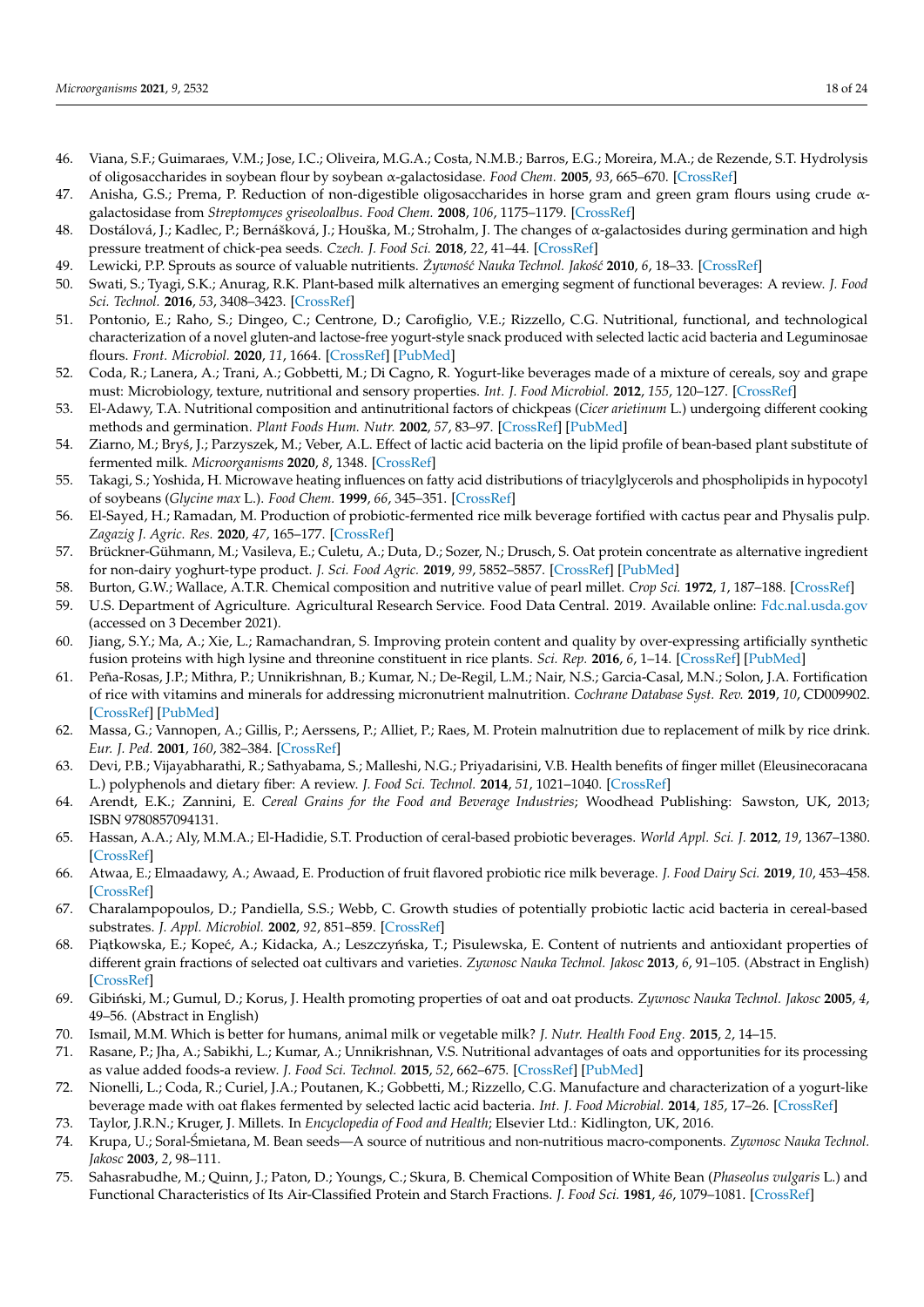- 76. Subramanian, V.; Jambunathan, R.; Suryaprakash, S. Sugars of Pearl Millet [*Pennisetum americanum* (L.) Leeke] Grains. *J. Food Sci.* **1981**, *46*, 1614–1615. [\[CrossRef\]](http://doi.org/10.1111/j.1365-2621.1981.tb04232.x)
- 77. Billa, E.; Koullas, D.P.; Monties, B.; Koukios, E.G. Structure and composition of sweet sorghum stalk components. *Ind. Crops Prod. Int. J.* **1997**, *6*, 297–302. [\[CrossRef\]](http://doi.org/10.1016/S0926-6690(97)00031-9)
- <span id="page-18-0"></span>78. Medic, J.; Atkinson, C.; Hurburgh, C. Current knowledge in soybean composition. *J. Am. Oil Chem. Soc.* **2014**, *91*, 363–384. [\[CrossRef\]](http://doi.org/10.1007/s11746-013-2407-9)
- <span id="page-18-1"></span>79. Saleh, A.; Zhang, Q.; Chen, J.; Shen, Q. Millet Grains: Nutritional Quality, Processing, and Potential Health Benefits. *Compr. Rev. Food Sci. Food Saf.* **2013**, *12*, 281–295. [\[CrossRef\]](http://doi.org/10.1111/1541-4337.12012)
- <span id="page-18-2"></span>80. Hymowitz, T.; Collins, F. Variability of Sugar Content in Seed of *Glycine max* (L.) Merrill and G. soja Sieb. and Zucc.1. *Agron. J.* **1974**, *66*, 239–240. [\[CrossRef\]](http://doi.org/10.2134/agronj1974.00021962006600020017x)
- <span id="page-18-3"></span>81. Knudsen Bach, K.E.; Munck, L. Effect of cooking, pH and polyphenol level on carbohydrate composition and nutritional quality of a sorghum (*Sorghum bicolor* (L.) Moench) food, ugali. *Br. J. Nutr.* **1988**, *59*, 31–47. [\[CrossRef\]](http://doi.org/10.1079/BJN19880007) [\[PubMed\]](http://www.ncbi.nlm.nih.gov/pubmed/3345303)
- <span id="page-18-4"></span>82. Dziedzic, K.; Drożdżyńska, A.; Górecka, D.; Czaczyk, K. Contents of some selected antioxidants in buckwheat and products produced during its processing. *Zywnosc Nauka Technologia Jakosc* **2009**, *6*, 81–90, (Abstract in English).
- 83. Young, S.C. In vitro Screening of dietary factors on buckwheat (*Fagopyrum esculentum* Moench) Influencing the regulation of blood pressure, glucose and cholesterol level. *J. Korean Soc. Food Sci. Nutr.* **2000**, *29*, 280–289.
- 84. Verma, M. Nutritional quality evaluation, product formulation, glycemic and lipidemic response of buckwheat: An underutilized plant food of Uttaranchal hills. Ph.D. Thesis, G.B. Pant, University of Agriculture and Technology, Pantnagar, Uttarakhand, 2003.
- <span id="page-18-5"></span>85. Kowalska, E.; Ziarno, M. The possibility of obtaining buckwheat beverages fermented with lactic acid bacterial cultures and bifidobacteria. *Foods* **2020**, *9*, 1771. [\[CrossRef\]](http://doi.org/10.3390/foods9121771)
- <span id="page-18-6"></span>86. Singh, P.; Raghuvanshi, R.S. Nutritional and health aspects of buckwheat-a concise review. *World J. Pharmaceut. Res.* **2016**, *5*, 453–468. [\[CrossRef\]](http://doi.org/10.20959/wjpr20169-6943)
- <span id="page-18-7"></span>87. Christa, K.; Soral-Smietana, M. Buckwheat grains and buckwheat products nutritional and prophylactic value of their componentsa review. *Czech J. Food Sci.* **2008**, *26*, 153–162. [\[CrossRef\]](http://doi.org/10.17221/1602-CJFS)
- <span id="page-18-8"></span>88. Bijlani, R.L.; Gandhi, B.M.; Gupta, M.C.; Manocha, S.; Tandon, B.N. Effect of whole buckwheat (*Fagopyrum esculentum*) flour supplementation in lipid profile and glucose tolerance. *Ind. J. Med. Res.* **1985**, *81*, 162–168.
- 89. Kawakami, A.; Inbe, T.; Kayahara, H.; Horii, A. Preparation of enzymatic hydrolysates of buckwheat globulin and their angiotensin I converting enzyme inhibitory activities. *Cur. Adv. Buckwheat Res.* **1995**, *1*, 927–934.
- 90. Ikeda, S.; Tomura, K.; Yamashita, Y.; Kreft, I. Minerals in buckwheat flour subjected to enzymatic digestion. *Fagopyrum* **2001**, *18*, 45–48.
- <span id="page-18-9"></span>91. Park, S.S.; Ohba, H. Suppressive activity of protease inhibitors from buckwheat seeds against human T-acute lymphoblastic leukemia cell lines. *Biotechnol. Appl. Biochem.* **2004**, *117*, 65–74. [\[CrossRef\]](http://doi.org/10.1385/ABAB:117:2:065)
- <span id="page-18-10"></span>92. Phiarais, N.P.B.; Mauch, A.; Schehl, D.B.; Zarnkow, M.; Gastl, M.; Herrmann, M.; Zannini, E.; Arendt, K.E. Processing of a top fermented beer brewed from 100% buckwheat malt with sensory and analytical characterisation. *J. Inst. Brew.* **2010**, *116*, 265–274. [\[CrossRef\]](http://doi.org/10.1002/j.2050-0416.2010.tb00430.x)
- <span id="page-18-11"></span>93. Campbell, C.G. *Buckwheat: Fagopyrum esculentum Moench*; Bioversity International: Rome, Italy, 1997; ISBN 92-9043-345-0.
- <span id="page-18-12"></span>94. Zondag, M.D. *Effect of Microwave Heat-Moisture and Annealing Treatments on Buckwheat Starch Characteristics*; Research Paper; University of Wisconsin: Stout, WI, USA, 2003.
- <span id="page-18-13"></span>95. Philips, R.; Rix, M. The Botanical Garden. In *Perennials and Annuals*; Macmillan: London, UK, 2002; Volume 2, ISBN 0-333-74890-5.
- <span id="page-18-14"></span>96. Boland, C.R.; Chen, Y.F.; Rinderle, S.J.; Resau, J.H.; Luk, G.D.; Lynch, H.T.; Goldstein, I.J. Use of the Lectin from *Amaranthus caudatus* as a Histochemical Probe of Proliferating Colonic Epithelial Cells. *Can. Res.* **1991**, *51*, 657–665.
- <span id="page-18-15"></span>97. Vega-Gálvez, A.; Miranda, M.; Vergara, J.; Uribe, E.; Puente, L.; Martínez, E.A. Nutrition facts and functional potential of quinoa (*Chenopodium quinoa* willd.), an ancient Andean grain: A review. *J. Sci. Food Agric.* **2010**, *90*, 2541–2547. [\[CrossRef\]](http://doi.org/10.1002/jsfa.4158)
- <span id="page-18-16"></span>98. Rizzello, C.G.; Lorusso, A.; Montemurro, M.; Gobbetti, M. Use of sourdough made with quinoa (Chenopodium quinoa) flour and autochthonous selected lactic acid bacteria for enhancing the nutritional, textural and sensory features of white bread. *Food Microbiol.* **2016**, *56*, 1–13. [\[CrossRef\]](http://doi.org/10.1016/j.fm.2015.11.018)
- <span id="page-18-20"></span>99. Ludena Urquizo, F.E.; García Torres, S.M.; Tolonen, T.; Jaakkola, M.; Pena-Niebuhr, M.G.; von Wright, A.; Repo-Carrasco-Valencia, R.; Korhonen, H.; Plumed-Ferrer, C. Development of a fermented quinoa-based beverage. *Food Sci. Nutr.* **2017**, *5*, 602–608. [\[CrossRef\]](http://doi.org/10.1002/fsn3.436) [\[PubMed\]](http://www.ncbi.nlm.nih.gov/pubmed/28572947)
- <span id="page-18-17"></span>100. Lorusso, A.; Coda, R.; Montemurro, M.; Rizzello, C.G. Use of selected lactic acid bacteria and quinoa flour for manufacturing novel yogurt-like beverages. *Foods* **2018**, *7*, 51. [\[CrossRef\]](http://doi.org/10.3390/foods7040051)
- <span id="page-18-18"></span>101. Karovičová, J.; Kohajdová, Z.; Minarovičová, L.; Lauková, M.; Greifová, M.; Greif, G.; Hojer, J. Utilisation of quinoa for development of fermented beverages. *Potravinarstvo* **2020**, *14*, 465–472. [\[CrossRef\]](http://doi.org/10.5219/1323)
- <span id="page-18-19"></span>102. Vaughan, E.E.; Mollet, B. Probiotics in the new millennium. *Nahrung* **1999**, *43*, 148–153. [\[CrossRef\]](http://doi.org/10.1002/(SICI)1521-3803(19990601)43:3<148::AID-FOOD148>3.0.CO;2-Z)
- 103. Molin, G. Probiotics in foods not containing milk, or milk constituents, with special reference to *L. plantarum* 299v. *Am. J. Clin. Nutr.* **2001**, *73*, 380–385. [\[CrossRef\]](http://doi.org/10.1093/ajcn/73.2.380s)
- 104. Choi, I.K.; Jung, S.H.; Kim, B.J.; Park, S.Y.; Kim, J.; Han, H.U. Novel *Leuconostoc citreum* starter culture system for the fermentation of kimchi, a fermented cabbage product. *Ant. Leeuw.* **2003**, *84*, 247–253. [\[CrossRef\]](http://doi.org/10.1023/A:1026050410724)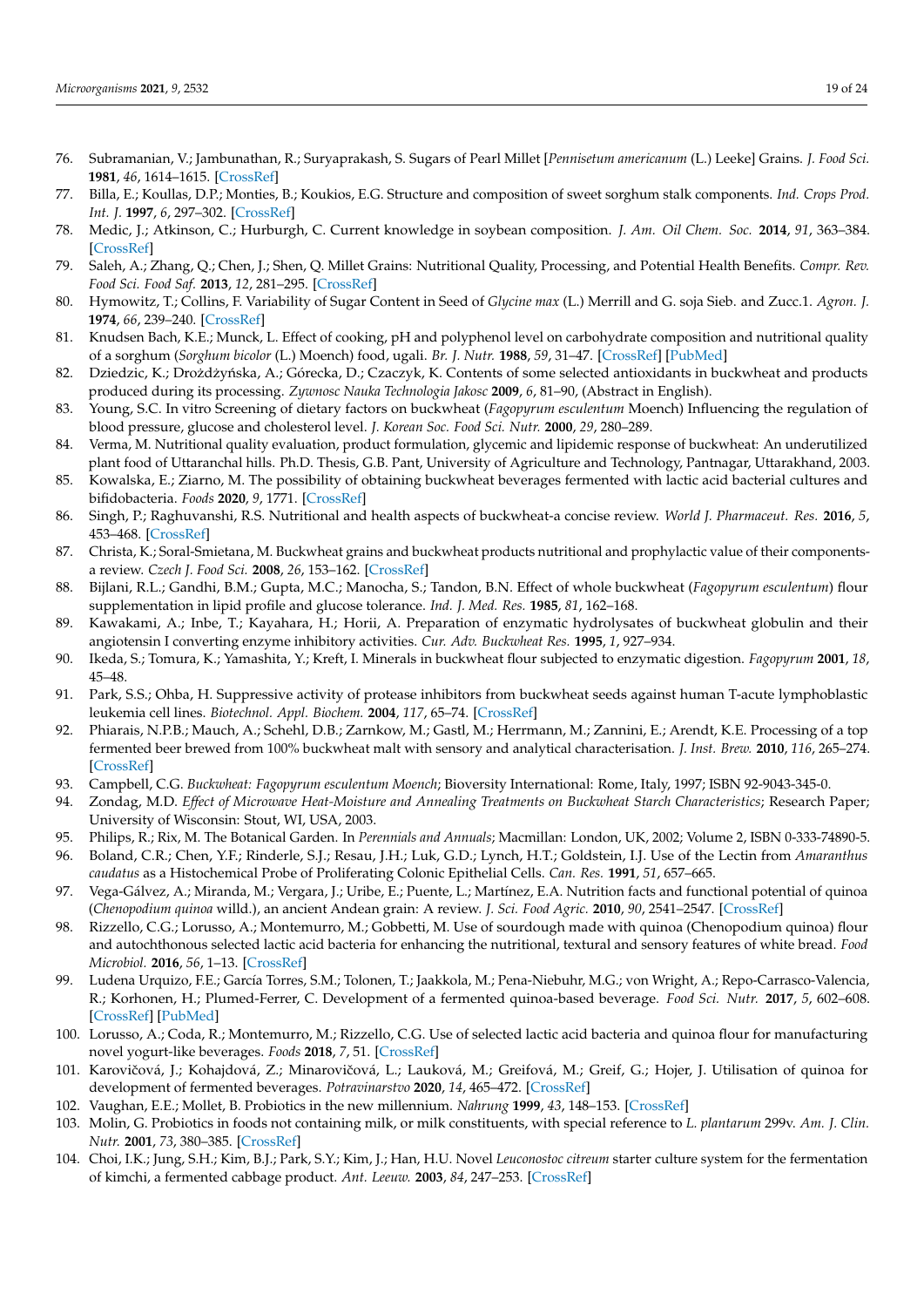- <span id="page-19-0"></span>105. Kabeir, B.M.; Abd-Aziz, S.; Muhammad, K.; Shuhaimi, M.; Yazid, A.M. Growth of *Bifidobacterium longum* BB536 in medida (fermented cereal porridge) and their survival during refrigerated storage. *Let. Appl. Microbiol.* **2005**, *41*, 125–131. [\[CrossRef\]](http://doi.org/10.1111/j.1472-765X.2005.01735.x) [\[PubMed\]](http://www.ncbi.nlm.nih.gov/pubmed/16033508)
- <span id="page-19-1"></span>106. Adams, M.R.; Nicolaides, L. Review of the sensitivity of different foodborne pathogens to fermentation. *Food Control* **1997**, *8*, 227–239. [\[CrossRef\]](http://doi.org/10.1016/S0956-7135(97)00016-9)
- 107. Haard, N.F.; Odunfa, S.A.; Lee, C.H.; Quintero-Ramirez, R.; Lorence-Quinines, A.; Wacher-Radarte, C. *Fermented Cereals: A Global Perspective*; Food & Agriculture Org.: Rome, Italy, 1999.
- 108. Simango, C. Lactic acid fermentation of sour porridge and mahewu, a non-alcoholic fermented cereal beverage. *J. Appl. Sci. S. Afr.* **2002**, *8*, 89–98. [\[CrossRef\]](http://doi.org/10.4314/jassa.v8i2.16926)
- 109. Soomro, A.H.; Masud, T.; Anwaar, K. Role of lactic acid bacteria (LAB) in food preservation and human health—A review. *Pakistan J. Nutr.* **2002**, *1*, 20–24. [\[CrossRef\]](http://doi.org/10.3923/pjn.2002.20.24)
- 110. Blandino, A.; Al-Aseeri, M.E.; Pandiella, S.S.; Cantero, D.; Webb, C. Cereal-based fermented foods and beverages. *Food Res. Int.* **2003**, *36*, 527–543. [\[CrossRef\]](http://doi.org/10.1016/S0963-9969(03)00009-7)
- 111. Zielińska, D.; Uzarowicz, U. Development of ripening and storage conditions of probiotic soy beverage. Zywnosc Nauka Technol. *Jakosc* **2007**, *5*, 186–193.
- 112. Arendt, E.K.; Dal Bello, F. *Gluten-Free Cereal Products and Beverages*; Academic Press: Cambridge, MA, USA, 2008; ISBN 9780123737397.
- 113. Hassan, Y.I.; Bullerman, L.B. Antifungal activity of *Lactobacillus paracasei* ssp. *tolerans isolated from a sourdough bread culture. Int. J. Food Microbiol.* **2008**, *121*, 112–115. [\[CrossRef\]](http://doi.org/10.1016/j.ijfoodmicro.2007.11.038) [\[PubMed\]](http://www.ncbi.nlm.nih.gov/pubmed/18077044)
- 114. Hutkins, R.W. *Microbiology and Technology of Fermented Foods*; Wiley-Blackwell: Hoboken, NJ, USA, 2018.
- 115. Rouse, S.; Harnett, D.; Vaughan, A.; van Sinderen, D. Lactic acid bacteria with potential to eliminate fungal spoilage in foods. *J. Appl. Microbiol.* **2008**, *104*, 915–923. [\[CrossRef\]](http://doi.org/10.1111/j.1365-2672.2007.03619.x)
- 116. Charlier, C.; Cretenet, M.; Even, S.; Le Loir, Y. Interactions between *Staphylococcus aureus* and lactic acid bacteria: An old story with new perspectives. *Int. J. Food Microbiol.* **2009**, *131*, 30–39. [\[CrossRef\]](http://doi.org/10.1016/j.ijfoodmicro.2008.06.032)
- 117. Dalié, D.K.D.; Deschamp, A.M.; Richard-Forget, F. Lactic acid bacteria—Potential for control of mould growth and mycotoxins: A review. *Food Contr.* **2010**, *21*, 370–380. [\[CrossRef\]](http://doi.org/10.1016/j.foodcont.2009.07.011)
- <span id="page-19-2"></span>118. Marsh, A.J.; Hill, C.; Ross, R.P.; Cotter, P.D. Fermented beverages with health-promoting potential: Past and future perspectives. *Trends Food Sci. Technol.* **2014**, *38*, 113–124. [\[CrossRef\]](http://doi.org/10.1016/j.tifs.2014.05.002)
- <span id="page-19-3"></span>119. Marco, M.L.; Heeney, D.; Binda, S.; Cifelli, C.J.; Cotter, P.D.; Foligne, B.; Ganzle, M.; Kort, M.; Pasin, G.; Pihlanto, A.; et al. Health benefits of fermented foods: Microbiota and beyond. *Curr. Opin. Biotechnol.* **2017**, *44*, 94–102. [\[CrossRef\]](http://doi.org/10.1016/j.copbio.2016.11.010) [\[PubMed\]](http://www.ncbi.nlm.nih.gov/pubmed/27998788)
- <span id="page-19-4"></span>120. Tamang, J.P.; Watanabe, K.; Holzapfel, W.H. Review: Divesity of Microorganism in Global Fermented Foods and Beverages. *Front. Microbiol.* **2016**, *7*, 377–405. [\[CrossRef\]](http://doi.org/10.3389/fmicb.2016.00377) [\[PubMed\]](http://www.ncbi.nlm.nih.gov/pubmed/27047484)
- <span id="page-19-5"></span>121. Cheigh, H.S.; Park, K.Y. Biochemical, microbiological, and nutritional aspects of Kimchi (Korean fermented vegetable products). *Crit. Rev. Food Sci. Nutri.* **1994**, *34*, 175–203. [\[CrossRef\]](http://doi.org/10.1080/10408399409527656) [\[PubMed\]](http://www.ncbi.nlm.nih.gov/pubmed/8011144)
- 122. Helander, I.M.; von Wright, A.; Mattila-Sandholm, T.M. Potential of lactic acid bacteria and novel antimicrobials against Gram-negative bacteria. *Trends Food Sci. Technol.* **1997**, *8*, 146–150. [\[CrossRef\]](http://doi.org/10.1016/S0924-2244(97)01030-3)
- 123. Lee, C.H. Lactic acid fermented foods and their benefits in Asia. *Food Control* **1997**, *8*, 259–269. [\[CrossRef\]](http://doi.org/10.1016/S0956-7135(97)00015-7)
- 124. Cleveland, J.; Montville, T.J.; Nes, I.F.; Chikindas, M.L. Bacteriocins: Safe, natural antimicrobials for food preservation. *Int. J. Food Microbiol.* **2001**, *71*, 1–20. [\[CrossRef\]](http://doi.org/10.1016/S0168-1605(01)00560-8)
- 125. Mäki, M. Lactic acid bacteria in vegetable fermentations. In *Lactic Acid Bacteria: Microbiological and Functional Aspects*; Salminen, S., von Wright, A., Ouwehand, A., Eds.; Marcel Dekker: New York, NY, USA, 2004.
- 126. Niksic, M.; Niebuhr, S.E.; Dickson, J.S.; Mendonca, A.F.; Koziczkowski, J.J.; Ellingson, J.L.E. Survival of *Listeria monocytogenes* and *Escherichia coli* O157:H7 during sauerkraut fermentation. *J. Food Protect.* **2005**, *68*, 1367–1374. [\[CrossRef\]](http://doi.org/10.4315/0362-028X-68.7.1367)
- <span id="page-19-6"></span>127. Kwon, E.A.; Kim, M. Microbial evaluation of commercially packed kimchi products. *Food Sci. Biotechnol.* **2007**, *16*, 615–620.
- <span id="page-19-7"></span>128. Höltzel, A.; Gänzle, M.G.; Nicholson, G.J.; Hammes, W.P.; Jung, G. The first low molecular weight antibiotic from lactic acid bacteria: Reutericyclin, a new tetrameric acid. *Angew. Chem. Int. Ed.* **2000**, *39*, 2766–2768. [\[CrossRef\]](http://doi.org/10.1002/1521-3773(20000804)39:15<2766::AID-ANIE2766>3.0.CO;2-G)
- 129. Zieli ´nska, D. *Lactobacillus* strain survival study in fermeted soy beverage. *Zywnosc Nauka Technol. Jakosc* **2006**, *4*, 120–128. (Abstract in English)
- 130. Ebner, S.; Smug, L.N.; Kneifel, W.; Salminen, S.J.; Sanders, M.E. Probiotics in dietary guidelines and clinical recommendations outside the European Union. *World J. Gastroenterol.* **2014**, *20*, 16095–16100. [\[CrossRef\]](http://doi.org/10.3748/wjg.v20.i43.16095) [\[PubMed\]](http://www.ncbi.nlm.nih.gov/pubmed/25473160)
- <span id="page-19-11"></span>131. Zar˛eba, D.; Ziarno, M. The viability of yogurt bacteria in selected plant beverages. *Zes. Probl. Post. Nauk Roln.* **2017**, *591*, 87–96. [\[CrossRef\]](http://doi.org/10.22630/ZPPNR.2017.591.46)
- <span id="page-19-8"></span>132. Ravindran, S.; RadhaiSri, S. Probiotic oats milk drink with microencapsulated *Lactobacillus plantarum*–an alternative to dairy products. *Nutr. Food Sci.* **2020**, *5*, 10–15. [\[CrossRef\]](http://doi.org/10.1108/NFS-03-2020-0073)
- <span id="page-19-9"></span>133. Zar˛eba, D. Aroma stability of fermented soymilk during cold storage. *Zywnosc Nauka Technol. Jakosc* **2010**, *5*, 123–135. (Abstract in English) [\[CrossRef\]](http://doi.org/10.15193/zntj/2010/72/123-135)
- <span id="page-19-10"></span>134. Hefle, S.L.; Lambrecht, D.M.; Nordlee, J.A. Soy sauce allergenicity through the fermentation/production process. *J. All. Clin. Immunol.* **2005**, *128*, S32. [\[CrossRef\]](http://doi.org/10.1016/j.jaci.2004.12.143)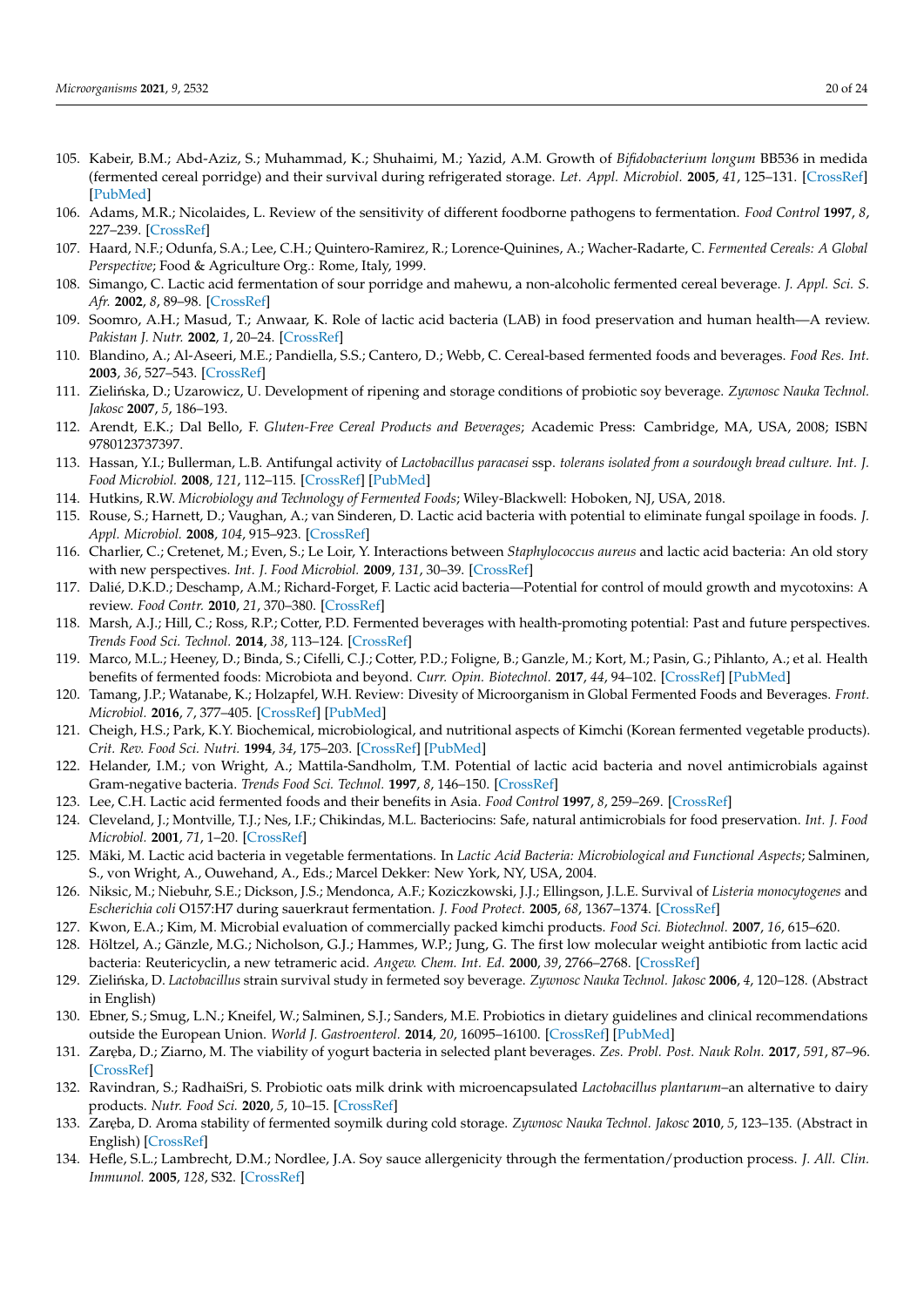- <span id="page-20-1"></span>135. Gumienna, M.; Czarnecka, M.; Czarnecki, Z. Changes in the content of some selected food components in products produced from leguminous plant seeds owing to biotechnological treatment. *Zywnosc Nauka Technol. Jakosc* **2007**, *6*, 159–169. (Abstract in English)
- 136. Prado, F.C.; Parada, J.C.; Pandey, A.; Soccol, C.R. Trends in non-dairy probiotic beverages. *Food Res. Int.* **2008**, *41*, 111–123. [\[CrossRef\]](http://doi.org/10.1016/j.foodres.2007.10.010)
- 137. Soccol, C.R.; Vandenberghe, L.; Spier, M.R.; Medeiros, A.; Yamaguishi, C.T.; Lindner, J.; Thomaz-Soccol, V. The potential of probiotics: A review. *Food Technol. Biotechnol.* **2010**, *48*, 413–434.
- 138. Mozaffarian, D. Changes in diet and lifestyle and long-term weight gain in women and men. *NEJM* **2011**, *364*, 2392–2404. [\[CrossRef\]](http://doi.org/10.1056/NEJMoa1014296) [\[PubMed\]](http://www.ncbi.nlm.nih.gov/pubmed/21696306)
- 139. An, S.Y.; Lee, M.S.; Jeon, J.Y.; Ha, E.S.; Kim, T.H.; Yoon, J.Y.; Ok, C.O.; Lee, H.K.; Hwang, W.S.; Choe, S.J. Beneficial effects of fresh and fermented kimchi in prediabetic individuals. *Ann. Nutr. Metab.* **2013**, *63*, 111–119. [\[CrossRef\]](http://doi.org/10.1159/000353583) [\[PubMed\]](http://www.ncbi.nlm.nih.gov/pubmed/23969321)
- 140. Chen, M.; Sun, Q.; Giovannucci, E.; Mozaffarian, D.; Manson, J.E.; Willett, W.C.; Hu, F.B. Dairy consumption and risk of type 2 diabetes: 3 cohorts of US adults and an updated metaanalysis. *BMC Med.* **2014**, *12*, 215. [\[CrossRef\]](http://doi.org/10.1186/s12916-014-0215-1) [\[PubMed\]](http://www.ncbi.nlm.nih.gov/pubmed/25420418)
- 141. Tillisch, K.; Labus, J.; Kilpatrick, L.; Jiang, Z.; Stains, J.; Ebrat, B.; Guyonnet, D.; Legrain-Raspaud, S.; Trotin, B.; Naliboff, B.M.E. Consumption of fermented milk product with probiotics modulates brain activity. *Gastroenterology* **2014**, *144*, 1394–1401. [\[CrossRef\]](http://doi.org/10.1053/j.gastro.2013.02.043)
- 142. Nile, S.H. The nutritional, biochemical and health effects of makgeolli—A traditional Korean fermented cereal beverage. *J. Instit. Brew.* **2015**, *121*, 457–463. [\[CrossRef\]](http://doi.org/10.1002/jib.264)
- 143. Hilimire, M.R.; DeVylder, J.E.; Forestell, C.A. Fermented foods, neuroticism, and social anxiety: An interaction model. *Psych. Res.* **2015**, *228*, 203–208. [\[CrossRef\]](http://doi.org/10.1016/j.psychres.2015.04.023) [\[PubMed\]](http://www.ncbi.nlm.nih.gov/pubmed/25998000)
- <span id="page-20-0"></span>144. Tapsell, L.C. Fermented dairy food and CVD risk. *Br. J. Nutr.* **2015**, *113*, 131–135. [\[CrossRef\]](http://doi.org/10.1017/S0007114514002359)
- <span id="page-20-2"></span>145. Lee, C.; Beuchat, L.R. Changes in chemical composition and sensory qualities of peanut milk fermented with lactic acid bacteria. *Int. J. Food Microbiol.* **1991**, *13*, 273–283. [\[CrossRef\]](http://doi.org/10.1016/0168-1605(91)90085-4)
- 146. Golbitz, P. Traditional soyfoods: Processing and products. *J. Nutr.* **1995**, *125*, 570–572. [\[CrossRef\]](http://doi.org/10.1093/jn/125.suppl_3.570S)
- 147. Steinkraus, K. Fermentations in world food processing. *Compr. Rev. Food Sci. Food Saf.* **2002**, *1*, 23–32. [\[CrossRef\]](http://doi.org/10.1111/j.1541-4337.2002.tb00004.x) [\[PubMed\]](http://www.ncbi.nlm.nih.gov/pubmed/33451246)
- <span id="page-20-11"></span>148. Beasley, S.; Tuorila, H.; Saris, P.E.J. Fermented soymilk with a monoculture of *Lactococcus lactis*. *Int. J. Food Microbiol.* **2003**, *81*, 159–162. [\[CrossRef\]](http://doi.org/10.1016/S0168-1605(02)00196-4)
- 149. Achi, O.K. The potential for upgrading traditional fermented foods through biotechnology. *Afr. J. Biotechnol.* **2005**, *4*, 375–380.
- 150. Bjergqvist, S.W.; Sandberg, A.S.; Carlsson, N.G.; Andlid, T. Improved iron solubility in carrot juice fermented by homo- and hetero-fermentative lactic acid bacteria. *Food Microbiol.* **2005**, *22*, 53–62. [\[CrossRef\]](http://doi.org/10.1016/j.fm.2004.04.006)
- 151. Famularo, G.; Simone, C.D.; Pandey, V.; Sahu, A.R.; Minisola, G. Probiotic lactobacilli: An innovative tool to correct the malabsorption syndrome of vegetarians? *Med. Hypoth.* **2005**, *65*, 1132–1135. [\[CrossRef\]](http://doi.org/10.1016/j.mehy.2004.09.030)
- <span id="page-20-8"></span>152. Biezanowska-Kopeć, R.; Pisulewski, P.M. The effect of thermal and biological processing on antioxidant activity of common bean seeds (*Phaseolus vulgaris* L.). *Zywno´s´c Nauka Technol. Jako´s´c ˙* **2006**, *3*, 51–64, (Abstract in English).
- <span id="page-20-9"></span>153. Bieżanowska-Kopeć, R.; Pisulewski, P.M.; Polaszczyk, S. Effect of water-thermal processing on the content of bioactive compounds in common bean (*Phaseolus vulgaris* L.) seeds. *Zywnosc Nauka Technol. Jakosc* **2006**, *2*, 82–92. (Abstract in English)
- <span id="page-20-3"></span>154. Thapa, N.; Tamang, J.P. Functionality and Therapeutic Values of Fermented Foods. In *Health Benefits of Fermented Foods and Beverages*; CRC Press: Boca Raton, FL, USA, 2016; pp. 111–168. [\[CrossRef\]](http://doi.org/10.1201/b18279-3)
- <span id="page-20-4"></span>155. Ranadheera, C.S.; Vidanarachchi, J.K.; Rocha, R.S.; Cruz, A.G.; Ajlouni, S. Probiotic delivery through fermentation: Dairy vs. non-dairy beverages. *Fermentation* **2017**, *3*, 67. [\[CrossRef\]](http://doi.org/10.3390/fermentation3040067)
- 156. Mugula, J.K.; Nnko, S.A.M.; Narvhus, J.A.; Sørhaug, T. Microbiological and fermentation characteristics of togwa, a Tanzanian fermented food. *Int. J. Food Microbiol.* **2003**, *80*, 187–199. [\[CrossRef\]](http://doi.org/10.1016/S0168-1605(02)00141-1)
- <span id="page-20-10"></span>157. Farnworth, E.R.; Mainville, I.; Desjardins, M.P.; Gardner, N.; Fliss, I.; Champagne, C. Growth of probiotic bacteria and bifidobacteria in a soy yogurt formulation. *Int. J. Food Microbiol.* **2007**, *116*, 174–181. [\[CrossRef\]](http://doi.org/10.1016/j.ijfoodmicro.2006.12.015)
- <span id="page-20-14"></span>158. Champagne, C.P.; Green-Johnson, J.; Raymond, Y.; Barrette, J.; Buckley, N. Selection of probiotic bacteria for the fermentation of a soy beverage in combination with *Streptococcus thermophilus*. *Food Res. Int.* **2009**, *42*, 612–621. [\[CrossRef\]](http://doi.org/10.1016/j.foodres.2008.12.018)
- 159. Fan, L.; Truelstrup Hansen, L. Fermentation and biopreservation of plant based foods with lactic acid bacteria. In *Handbook of Plant-Based Fermented Foods and Beverages*; Hui, Y.H., Evranuz, E.Ö., Eds.; CRC Press: Boca Raton, FL, USA, 2012.
- <span id="page-20-12"></span>160. Magala, M.; Kohajdová, Z.; Karovicová, J.; Greifová, M.; Hojerová, J. Application of lactic acid bacteria for production of fermented beverages based on rice flour. *Czech J. Food Sci.* **2015**, *33*, 458–463. [\[CrossRef\]](http://doi.org/10.17221/74/2015-CJFS)
- <span id="page-20-13"></span>161. Gupta, S.; Cox, S.; Abu-Ghannam, N. Process optimization for the development of a functional beverage based on lactic acid fermentation of oats. *Biochem. Eng. J.* **2010**, *52*, 199–204. [\[CrossRef\]](http://doi.org/10.1016/j.bej.2010.08.008)
- <span id="page-20-5"></span>162. Canaviri Paz, P.; Janny, R.J.; Håkansson, Å. Safeguarding of quinoa beverage production by fermentation with Lactobacillus plantarum DSM 9843. *Int. J. Food Microbiol.* **2020**, *324*, # 108630. [\[CrossRef\]](http://doi.org/10.1016/j.ijfoodmicro.2020.108630)
- <span id="page-20-6"></span>163. Hickisch, A.; Beer, R.; Vogel, R.F.; Toelstede, S. Influence of lupin-based milk alternative heat treatment and exopolysaccharide producing lactic acid bacteria on the physical characteristics of lupin-based yogurt alternatives. *Food Res. Int.* **2016**, *84*, 180–188. [\[CrossRef\]](http://doi.org/10.1016/j.foodres.2016.03.037)
- <span id="page-20-7"></span>164. Ripari, V. Techno-functional role of exopolysaccharides in cereal-based, yogurt-like beverages. *Beverages* **2019**, *5*, 16. [\[CrossRef\]](http://doi.org/10.3390/beverages5010016)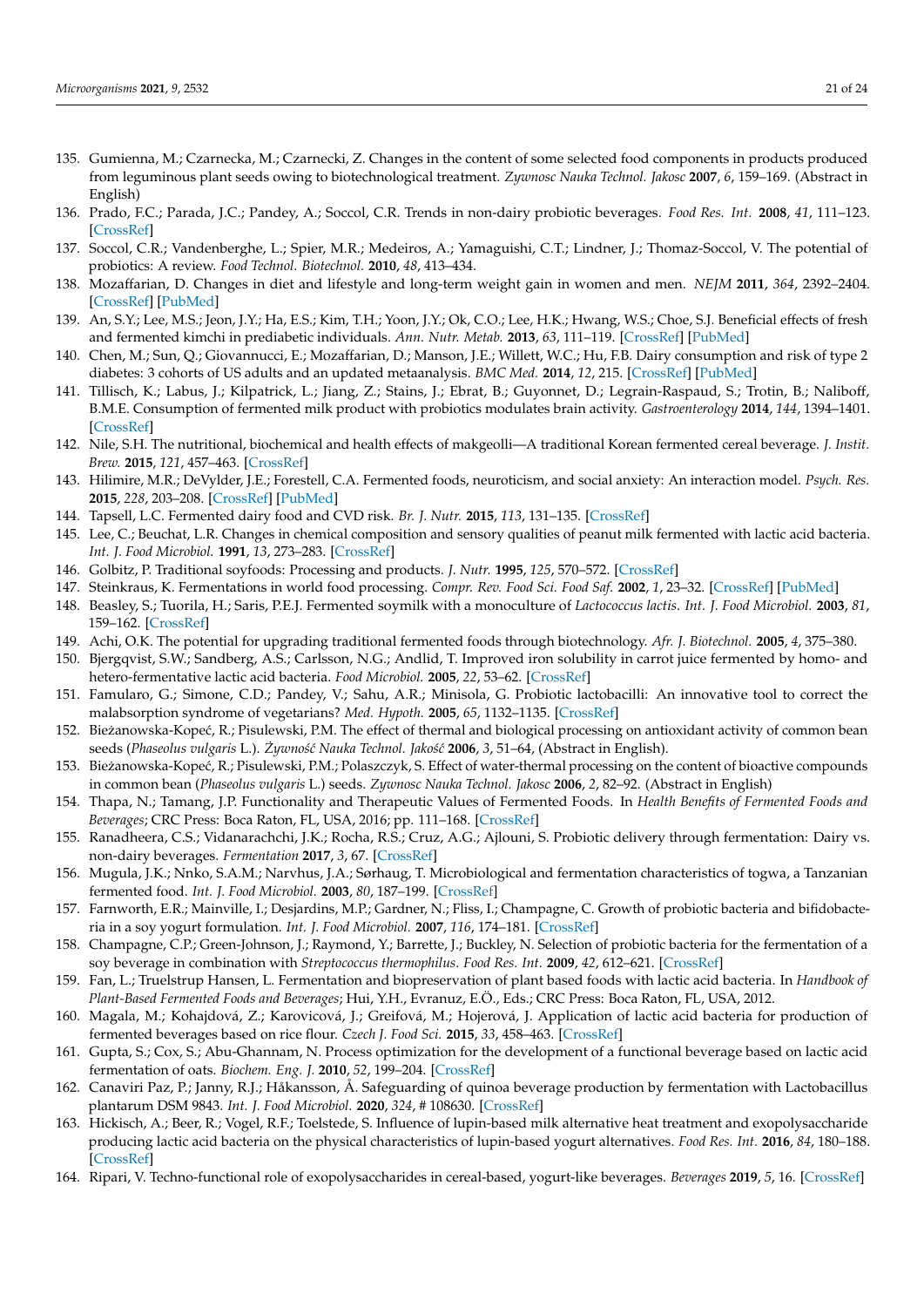- <span id="page-21-22"></span>165. Coda, R.; Rizzello, C.G.; Trani, A.; Gobbetti, M. Manufacture and characterization of functional emmer beverages fermented by selected lactic acid bacteria. *Food Microbiol.* **2011**, *28*, 526–536. [\[CrossRef\]](http://doi.org/10.1016/j.fm.2010.11.001) [\[PubMed\]](http://www.ncbi.nlm.nih.gov/pubmed/21356461)
- <span id="page-21-21"></span>166. Mårtensson, O.; Öste, R.; Holst, O. Lactic acid bacteria in an oat based non-dairy milk substitute: Fermentation characteristics and exopolysaccharide formation. *LWT* **2000**, *33*, 525–530. [\[CrossRef\]](http://doi.org/10.1006/fstl.2000.0718)
- <span id="page-21-0"></span>167. Mårtensson, O.; Dueñas-Chasco, M.; Irastorza, A.; Öste, R.; Holst, O. Comparison of growth characteristics and exopolysaccharide formation of two lactic acid bacteria strains, Pediococcus damnosus 2.6 and Lactobacillus brevis G-77, in an oat-based, nondairy medium. *LWT* **2003**, *36*, 353–357. [\[CrossRef\]](http://doi.org/10.1016/S0023-6438(03)00020-3)
- <span id="page-21-1"></span>168. Dave, S.R.; Vaishnav, A.M.; Upadhyay, K.H.; Tipre, D.R. Microbial exopolysaccharide—An inevitable product for living beings and environment. *J. Bacteriol. Mycol.* **2016**, *2*, 00034. [\[CrossRef\]](http://doi.org/10.15406/jbmoa.2016.02.00034)
- <span id="page-21-2"></span>169. Zannini, E.; Jeske, S.; Lynch, K.M.; Arendt, E.K. Development of novel quinoa-based yoghurt fermented with dextran producer Weissella cibaria MG1. *Int. J. Food Microbiol.* **2018**, *268*, 19–26. [\[CrossRef\]](http://doi.org/10.1016/j.ijfoodmicro.2018.01.001)
- <span id="page-21-3"></span>170. Welman, A.D.; Maddox, I.S. Exopolysaccharides from lactic acid bacteria: Perspectives and challenges. *Trends Biotechnol.* **2003**, *21*, 269–274. [\[CrossRef\]](http://doi.org/10.1016/S0167-7799(03)00107-0)
- <span id="page-21-4"></span>171. Mårtensson, O.; Öste, R.; Holst, O. Texture promoting capacity and EPS formation by lactic acid bacteria in three different oat-based non-dairy media. *Eur. Food Res. Technol.* **2002**, *214*, 232–236. [\[CrossRef\]](http://doi.org/10.1007/s00217-001-0440-7)
- <span id="page-21-5"></span>172. Rasika, D.; Vidanarachchi, J.K.; Rocha, R.S.; Balthazar, C.F.; Cruz, A.G.; Sant'Ana, A.S.; Ranadheera, C.S. Plant-based milk substitutes as emerging probiotic carriers. *Curr. Opin. Food Sci.* **2020**, *38*, 11–16. [\[CrossRef\]](http://doi.org/10.1016/j.cofs.2020.10.025)
- 173. Rasika, D.; Vidanarachchi, J.K.; Luiz, S.F.; Azeredo, D.; Cruz, A.G.; Ranadheera, C.S. Probiotic Delivery through Non-Dairy Plant-Based Food Matrices. *Agriculture* **2021**, *11*, 599. [\[CrossRef\]](http://doi.org/10.3390/agriculture11070599)
- <span id="page-21-6"></span>174. Angelov, A.; Gotcheva, V.; Kuncheva, R.; Hristozova, T. Development of a new oat-based probiotic drink. *Int. J. Food Microbiol.* **2006**, *112*, 75–80. [\[CrossRef\]](http://doi.org/10.1016/j.ijfoodmicro.2006.05.015) [\[PubMed\]](http://www.ncbi.nlm.nih.gov/pubmed/16854486)
- <span id="page-21-7"></span>175. Middelbos, I.; Fahey, G. Soybean Carbohydrates. In *Soybeans: Chemistry, Production, Processing, and Utilization*; AOCS Press: Urbana, IL, USA, 2008; pp. 269–296. [\[CrossRef\]](http://doi.org/10.1016/B978-1-893997-64-6.50012-3)
- <span id="page-21-8"></span>176. Neffe-Skocińska, K.; Rzepkowska, A.; Szydłowska, A. Trends and Possibilities of the Use of Probiotics in Food Production. In *Alternative and Replacement Foods*; Holban, A., Grumezescu, A., Eds.; Academic Press: Cambridge, MA, USA, 2018; pp. 65–94. [\[CrossRef\]](http://doi.org/10.1016/B978-0-12-811446-9.00003-4)
- <span id="page-21-9"></span>177. Le Thanh-Blicharz, J.; Lubiewski, Z.; Voelkel, E.; Lewandowicz, G. Rheological properties of commercial native starches. *Zywnosc-Nauka Technol. Jakosc* **2011**, *3*, 53–65.
- <span id="page-21-10"></span>178. Wang, Y.; Wu, J.; Lv, M.; Shao, Z.; Hungwe, M.; Wang, J.; Bai, X.; Xie, J.; Wang, Y.; Geng, W. Metabolism characteristics of lactic acid bacteria and the expanding applications in food industry. *Front. Bioeng. Biotechnol.* **2021**, *9*, 612285. [\[CrossRef\]](http://doi.org/10.3389/fbioe.2021.612285) [\[PubMed\]](http://www.ncbi.nlm.nih.gov/pubmed/34055755)
- <span id="page-21-13"></span>179. Minerva, O.; Hajime, F.; Hisayo, O.; Yoshinobu, K.; Mitsuo, T. Characterization of starch-hydrolyzing lactic acid bacteria isolated from a fermented fish and rice food, "burong isda", and its amylolytic enzyme. *J. Ferm. Bioeng.* **1995**, *80*, 124–130. [\[CrossRef\]](http://doi.org/10.1016/0922-338X(95)93206-Y)
- <span id="page-21-14"></span>180. Gebrelibanos, M.; Tesfaye, D.; Raghavendra, Y.; Sintayeyu, B. Nutritional and health implications of legumes. *Int. J. Pharm. Sci. Res.* **2013**, *4*, 1269–1279. [\[CrossRef\]](http://doi.org/10.13040/IJPSR.0975-8232.4.1269-79)
- <span id="page-21-11"></span>181. George, F.; Daniel, C.; Thomas, M.; Singer, E.; Guilbaud, A.; Tessier, F.J.; Revol-Junelles, A.M.; Borges, F.; Foligné, B. Occurrence and dynamism of lactic acid bacteria in distinct ecological niches: A multifaceted functional health perspective. *Front. Microbiol.* **2018**, *9*, 2899. [\[CrossRef\]](http://doi.org/10.3389/fmicb.2018.02899) [\[PubMed\]](http://www.ncbi.nlm.nih.gov/pubmed/30538693)
- 182. Endo, A. Fructophilic lactic acid bacteria inhabit fructose-rich niches in nature. *Microb. Ecol. Health Dis.* **2012**, *23*, 18563. [\[CrossRef\]](http://doi.org/10.3402/mehd.v23i0.18563) [\[PubMed\]](http://www.ncbi.nlm.nih.gov/pubmed/23990834)
- <span id="page-21-12"></span>183. Kawai, M.; Harada, R.; Yoda, N.; Yamasaki-Yashiki, S.; Fukusaki, E.; Katakura, Y. Suppression of lactate production by using sucrose as a carbon source in lactic acid bacteria. *J. Biosci. Bioeng.* **2020**, *129*, 47–51. [\[CrossRef\]](http://doi.org/10.1016/j.jbiosc.2019.06.017)
- <span id="page-21-15"></span>184. Mital, B.K.; Steinkraus, K.H. Utilization of oligosaccharides by lactic acid bacteria during fermentation of soymilk. *J. Food Sci.* **1975**, *40*, 114–118. [\[CrossRef\]](http://doi.org/10.1111/j.1365-2621.1975.tb03749.x)
- 185. Piecyk, M.; Klepacka, M.; Worobiej, E. The content of trypsin inhibitors, oligosccharides, and phytic acid in the bean seed (*Phaseolus vulgaris*) preparations obtained by crystallization and classical isolation. *Food Sci. Technol. Qual.* **2005**, *3*, 92–104. (Abstract in English)
- <span id="page-21-16"></span>186. Śliżewska, K.; Nowak, A.; Barczyńska, R.; Libudzisz, Z. Prebiotics-definition, properties, and applications in industry. Zywnosc-*Nauka Technol. Jakosc* **2013**, *1*, 5–20, (Abstract in English). [\[CrossRef\]](http://doi.org/10.15193/zntj/2013/86/005-020)
- <span id="page-21-17"></span>187. Duszkiewicz-Reinhard, W.; Gujska, E.; Khan, K. Reduction of stachyose in legume flours by lactic acid bacteria. *J. Food Sci.* **1994**, *59*, 115–117. [\[CrossRef\]](http://doi.org/10.1111/j.1365-2621.1994.tb06911.x)
- <span id="page-21-18"></span>188. Yoon, M.Y.; Hwang, H.J. Reduction of soybean oligosaccharides and properties of α-galactosidase from *Lactobacillus curvatus* R08 and *Leuconostoc mesenteroides* JK55. *Food Microbiol.* **2008**, *25*, 815–823. [\[CrossRef\]](http://doi.org/10.1016/j.fm.2008.04.008)
- <span id="page-21-19"></span>189. Piraino, P.; Zotta, T.; Ricciardi, A.; McSweeney, P.L.H.; Parente, E. Acid production, proteolysis, autolytic and inhibitory properties of lactic acid bacteria isolated from pasta filata cheeses: A multivariate screening study. *Int. Dairy J.* **2008**, *18*, 81–92. [\[CrossRef\]](http://doi.org/10.1016/j.idairyj.2007.06.002)
- 190. Asmahan, A.A. Beneficial role of lactic acid bacteria in food preservation and human health. *Res. J. Microbiol.* **2010**, *5*, 1213–1221. [\[CrossRef\]](http://doi.org/10.3923/jm.2010.1213.1221)
- <span id="page-21-20"></span>191. Mechai, A.; Debabza, M.; Menasria, T.; Kirane, D. Enzymatic and functional properties of lactic acid bacteria isolated from Algerian fermented milk products. *Adv. Nat. Appl. Sci.* **2014**, *8*, 141–150.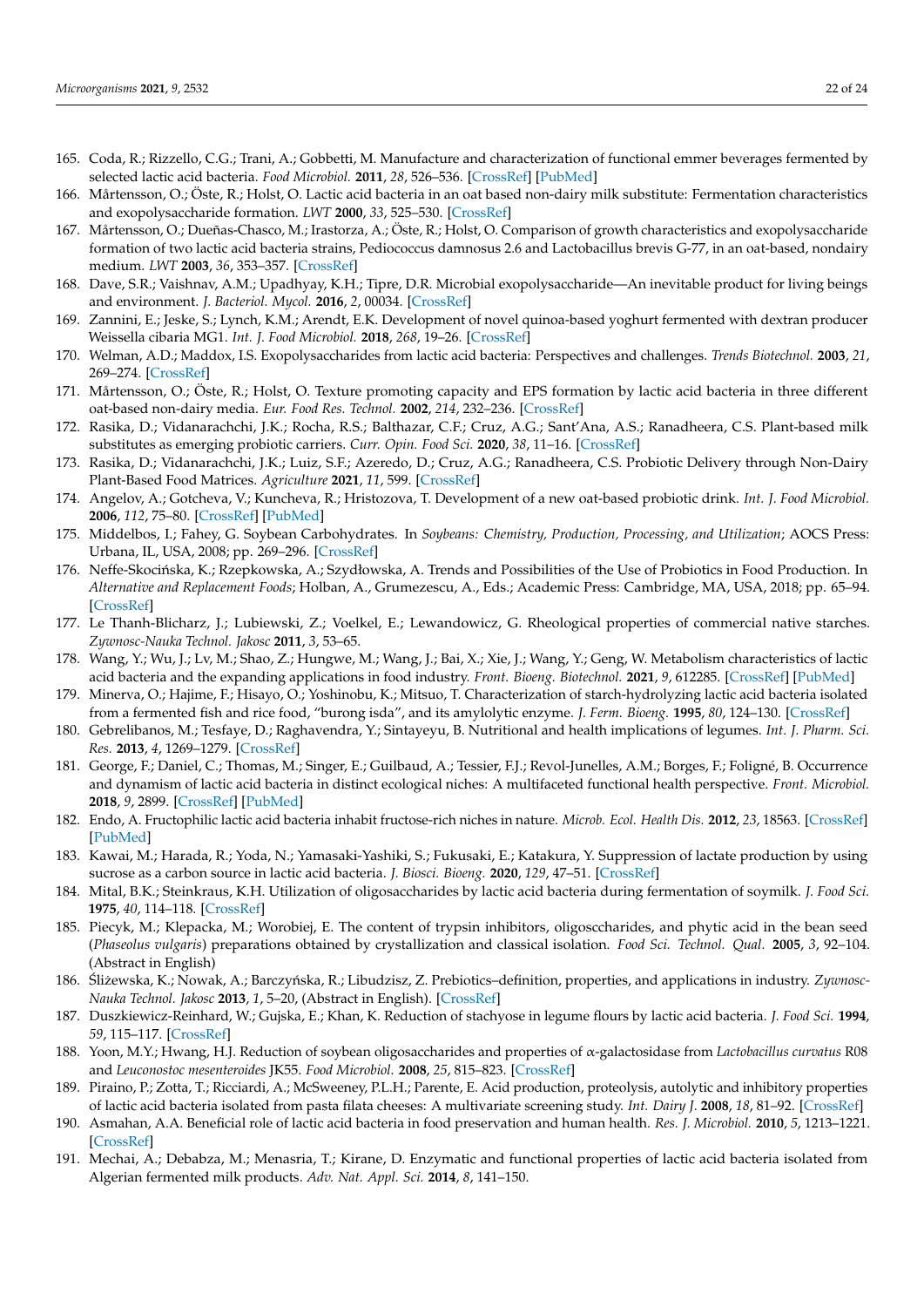- <span id="page-22-0"></span>192. Wang, Y.C.; Yu, R.C.; Yang, H.Y.; Chou, C.C. Sugar and acid contents in soymilk fermented with lactic acid bacteria alone or simultaneously with bifidobacteria. *Food Microbiol.* **2003**, *20*, 333–338. [\[CrossRef\]](http://doi.org/10.1016/S0740-0020(02)00125-9)
- <span id="page-22-1"></span>193. Granito, M.; Champ, M.; Guerra, M.; Frias, J. Effect of natural and controlled fermentation on flatus-producing compounds of beans (*Phaseolus vulgaris*). *J. Sci. Food Agric.* **2003**, *83*, 1004–1009. [\[CrossRef\]](http://doi.org/10.1002/jsfa.1388)
- <span id="page-22-2"></span>194. Granito, M.; Alvarez, G. Lactic acid fermentation of black beans (*Phaseolus vulgaris*): Microbiological and chemical characterization. *J. Sci. Food Agricult.* **2006**, *86*, 1164–1171. [\[CrossRef\]](http://doi.org/10.1002/jsfa.2490)
- <span id="page-22-3"></span>195. Matejčeková, Z.; Liptáková, D.; Valík, Ľ. Functional probiotic products based on fermented buckwheat with Lactobacillus rhamnosus. *LWT* **2017**, *81*, 35–41. [\[CrossRef\]](http://doi.org/10.1016/j.lwt.2017.03.018)
- <span id="page-22-4"></span>196. Zaręba, D.; Ziarno, M.; Obiedziński, M. Viability of yoghurt bacteria and probiotic strains in models of fermented and nonfermented milk. *Med. Wet.* **2008**, *8*, 1007–1011, (Abstract in English).
- 197. Zar˛eba, D.; Ziarno, M.; Scibisz, I.; Gawron, J. The importance of volatile compound profile in the assessment of fermentation ´ conducted by *L. casei* DN-114001. *Int. Dairy J.* **2014**, *35*, 11–14. [\[CrossRef\]](http://doi.org/10.1016/j.idairyj.2013.09.009)
- <span id="page-22-5"></span>198. Cardinali, F.; Osimani, A.; Milanović, V.; Garofalo, C.; Aquilanti, L. Innovative fermented beverages made with red rice, barley, and buckwheat. *Foods* **2021**, *10*, 613. [\[CrossRef\]](http://doi.org/10.3390/foods10030613)
- <span id="page-22-6"></span>199. Chou, C.C.; Hou, J.W. Growth of bifidobacteria in soymilk and their survival in the fermented soy milk drink during storage. *Int. J. Food Microbiol.* **2000**, *56*, 113–121. [\[CrossRef\]](http://doi.org/10.1016/S0168-1605(99)00201-9)
- 200. Shah, N.P.; Lankaputhra, W.E.V.; Britz, M.L.; Kyle, W.E.A. Survival of *L. acidophilus* and Bifidobacterium bifidum in commercial yoghurt during refrigerated storage. *Int. Dairy J.* **1995**, *5*, 515–521. [\[CrossRef\]](http://doi.org/10.1016/0958-6946(95)00028-2)
- 201. Tang, A.I.; Shah, N.P.; Wilcox, G.; Walker, K.Z.; Stojanovska, L. Fermentation of calcium-fortified soymilk with Lactobacillus: Effects on calcium, solubility, isoflavone conversion, and production of organic acids. *Food Microbiol. Saf.* **2007**, *72*, M431–M436. [\[CrossRef\]](http://doi.org/10.1111/j.1750-3841.2007.00520.x)
- <span id="page-22-9"></span>202. Ramos, C.L.; de Almeida, E.G.; Freire, A.L.; Schwan, R.F. Diversity of bacteria and yeast in the naturally fermented cotton seed and rice beverage produced by Brazilian Amerindians. *Food Microbiol.* **2011**, *28*, 1380–1386. [\[CrossRef\]](http://doi.org/10.1016/j.fm.2011.06.012)
- <span id="page-22-7"></span>203. Mårtensson, O.; Öste, R.; Holst, O. The effect of yoghurt culture on the survival of probiotic bacteria in oat-based, non-dairy products. *Food Res. Int.* **2002**, *35*, 775–784. [\[CrossRef\]](http://doi.org/10.1016/S0963-9969(02)00074-1)
- <span id="page-22-8"></span>204. Němečková, I.; Dragounova, H.; Pechačová, M.; Rysova, J.; Roubal, P. Fermentation of vegetable substrates by lactic acid bacteria as a basis of functional foods. *Czech J. Food Sci.* **2012**, *29*, 42–48. [\[CrossRef\]](http://doi.org/10.17221/282/2011-CJFS)
- <span id="page-22-11"></span>205. Ziarno, M.; Zaręba, D.; Henn, E.; Margas, E.; Nowak, M. Properties of non-dairy gluten-free millet fermented beverages developed with yoghurt cultures. *J. Food Nutr. Res.* **2019**, *58*, 21–30.
- <span id="page-22-14"></span>206. Rathore, S.; Salmerón, I.; Pandiella, S.S. Production of potentially probiotic beverages using single and mixed cereal substrates fermented with lactic acid bacteria cultures. *Food Microbiol.* **2012**, *30*, 239–244. [\[CrossRef\]](http://doi.org/10.1016/j.fm.2011.09.001)
- <span id="page-22-10"></span>207. Russo, P.; de Chiara, M.L.V.; Capozzi, V.; Arena, M.P.; Amodio, M.L.; Rascòn, A.; Dueñas, M.T.; Lòpez, P.; Spano, G. Lactobacillus plantarum strains for multifunctional oat-based foods. *Food Sci. Technol.* **2016**, *68*, 288–294. [\[CrossRef\]](http://doi.org/10.1016/j.lwt.2015.12.040)
- <span id="page-22-12"></span>208. Khetarpaul, N.; Chauhan, B.M. Effect of fermentation by pure cultures of yeasts and lactobacilli on phytic acid and polyphenol content of pearl millet. *J. Food. Sci.* **1989**, *3*, 780–781. [\[CrossRef\]](http://doi.org/10.1111/j.1365-2621.1989.tb04712.x)
- <span id="page-22-13"></span>209. Nanson, N.J.; Field, M.L. Influence of temperature on the nutritive value of lactic acid fermented cornmeal. *J. Food Sci.* **1984**, *49*, 958–959. [\[CrossRef\]](http://doi.org/10.1111/j.1365-2621.1984.tb13253.x)
- <span id="page-22-15"></span>210. Collins, Y.F.; McSweeney, P.L.H.; Wilkinson, M.G. Lipolysis and catabolism of fatty acids in cheese: A review of current knowledge. *Int. Dairy J.* **2003**, *13*, 841–866. [\[CrossRef\]](http://doi.org/10.1016/S0958-6946(03)00109-2)
- 211. Marilley, L.; Casey, M.G. Flavours of cheese products: Metabolic pathways, analytical tools and identification of producing strains. *Int. J. Food Microbiol.* **2004**, *90*, 139–159. [\[CrossRef\]](http://doi.org/10.1016/S0168-1605(03)00304-0)
- 212. Holland, R.; Liu, S. –Q.; Crow, V.L.; Delabre, M.-L.; Lubbers, M.; Bennett, M.; Norris, G. Esterases of lactic acid bacteria and cheese flavour: Milk fat hydrolysis, alcoholysis and esterification. *Int. Dairy J.* **2005**, *15*, 711–718. [\[CrossRef\]](http://doi.org/10.1016/j.idairyj.2004.09.012)
- <span id="page-22-16"></span>213. Treimo, J.; Vegarud, G.; Langsrud, T.; Rudi, K. Use of DNA quantification to measure growth and autolysis of Lactococcus and Propionibacterium spp. in mixed populations. *Appl. Environ. Microbiol.* **2006**, *72*, 6174–6182. [\[CrossRef\]](http://doi.org/10.1128/AEM.00515-06) [\[PubMed\]](http://www.ncbi.nlm.nih.gov/pubmed/16957244)
- <span id="page-22-17"></span>214. Lortal, S.; Chapot–Chartier, M.P. Role, mechanisms and control of lactic acid bacteria lysis in cheese. *Int. Dairy J.* **2005**, *15*, 857–871. [\[CrossRef\]](http://doi.org/10.1016/j.idairyj.2004.08.024)
- <span id="page-22-18"></span>215. Pérez Pulido, R.; Ben Ornar, N.; Abriouel, H.; Lucas López, R.; Martínez Cañamero, M.; Guyot, J.P.; Gálvez, A. Characterization of lactobacilli isolated from caper berry fermentations. *J. Appl. Microbiol.* **2007**, *102*, 583–590. [\[CrossRef\]](http://doi.org/10.1111/j.1365-2672.2006.03067.x)
- <span id="page-22-19"></span>216. Akalin, A.S.; Tokugoglu, O.; Gönc, S.; Aycan, S. Occurrence of conjugated linoleic acid in probiotic yoghurts supplemented with fructooligosaccharide. *Int. Dairy J.* **2007**, *17*, 1089–1095. [\[CrossRef\]](http://doi.org/10.1016/j.idairyj.2007.02.005)
- <span id="page-22-20"></span>217. Barampama, Z.; Simard, R.E. Effects of soaking, cooking and fermentation on composition, in–vitro starch digestibility and nutritive value of common beans. *Plant Food Hum. Nutr.* **1995**, *48*, 349–365. [\[CrossRef\]](http://doi.org/10.1007/BF01088494)
- <span id="page-22-21"></span>218. Sharma, R.; Lal, D.; Malik, R.K. Effect of fermentation on water soluble vitamins in cultured dairy products a review. *Indian J. Dairy Biosci.* **1996**, *7*, 1–9.
- <span id="page-22-22"></span>219. Taranto, M.P.; Vera, J.L.; Hugenholtz, J.; de Valdez, G.F.; Sesma, F. *Lactobacillus reuteri* CRL1098 produces cobalamin. *J. Bacteriol.* **2003**, *185*, 5643–5647. [\[CrossRef\]](http://doi.org/10.1128/JB.185.18.5643-5647.2003)
- <span id="page-22-23"></span>220. Burgess, C.; O'Connell-Motherway, M.; Sybesma, W.; Hugenholtz, J.; van Sinderen, D. Riboflavin production in Lactococcus lactis: Potential for in situ production of vitamin-enriched foods. *Appl. Environ. Microbiol.* **2004**, *70*, 5769–5777. [\[CrossRef\]](http://doi.org/10.1128/AEM.70.10.5769-5777.2004)